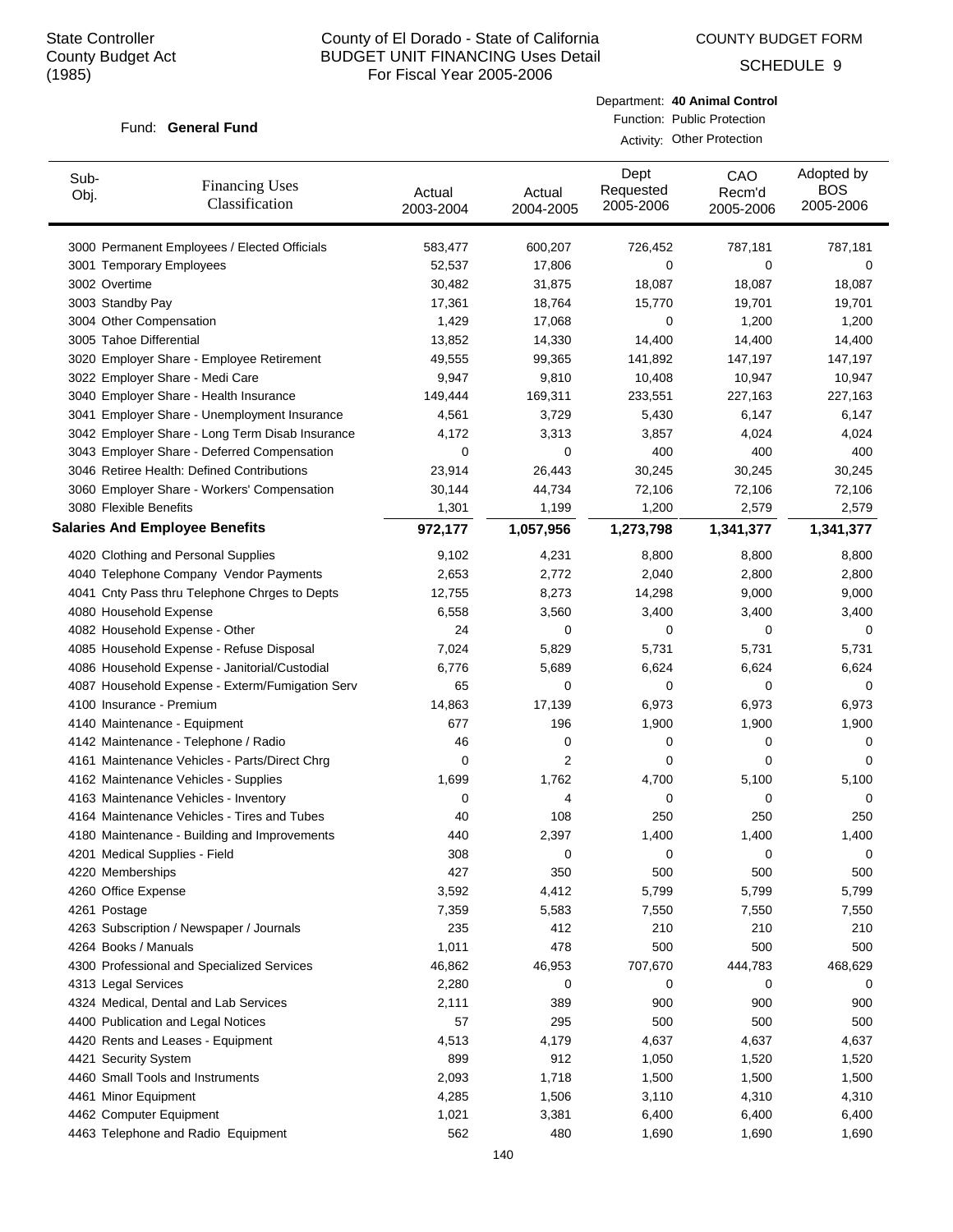COUNTY BUDGET FORM

SCHEDULE 9

#### Fund: General Fund

Department: **40 Animal Control** Function: Public Protection

Activity: Other Protection

| Sub-<br>Obj.                 | <b>Financing Uses</b><br>Classification                                         | Actual<br>2003-2004 | Actual<br>2004-2005 | Dept<br>Requested<br>2005-2006 | CAO<br>Recm'd<br>2005-2006 | Adopted by<br><b>BOS</b><br>2005-2006 |
|------------------------------|---------------------------------------------------------------------------------|---------------------|---------------------|--------------------------------|----------------------------|---------------------------------------|
|                              | 4500 Special Departmental Expense                                               | 32,765              | 24,656              | 21,000                         | 20,500                     | 20,500                                |
| 4503 Staff Development       |                                                                                 | 854                 | 1,790               | 3,250                          | 3,600                      | 3,600                                 |
|                              | 4506 Film Development/Photography Supplies                                      | 452                 | 611                 | 0                              | 500                        | 500                                   |
| 4529 Software License        |                                                                                 | 9,911               | 7,680               | 9,680                          | 10,680                     | 10,680                                |
|                              | 4600 Transportation and Travel                                                  | 2,380               | 5,186               | 5,500                          | 5,999                      | 5,999                                 |
|                              | 4602 Employee - Private Auto Mileage                                            | 40                  | 241                 | 700                            | 700                        | 700                                   |
|                              | 4605 Vehicle - Rent Or Lease                                                    | 78,442              | 50,665              | 82,098                         | 70,000                     | 70,000                                |
| 4606 Fuel Purchases          |                                                                                 | 29,576              | 33,461              | 44,150                         | 35,000                     | 35,000                                |
|                              | 4607 Rent or Lease: Mileage Rate Rebate                                         | $-75,118$           | 0                   | 0                              | 0                          | $\Omega$                              |
| 4620 Utilities               |                                                                                 | 23,340              | 24,251              | 26,500                         | 26,500                     | 26,500                                |
| <b>Services And Supplies</b> |                                                                                 | 242,978             | 271,550             | 991,010                        | 706,256                    | 730,102                               |
|                              | 5300 Interfund Expenditures                                                     | 25,241              | 47,937              | 25,100                         | 25,100                     | 25,100                                |
|                              | 5306 Intrfnd Exp: Central Duplicating                                           | 0                   | 14                  | 0                              | 0                          | $\Omega$                              |
| <b>Other Charges</b>         |                                                                                 | 25,241              | 47,951              | 25,100                         | 25,100                     | 25,100                                |
|                              | 6040 Fixed Assets - Equipment                                                   | 15,085              | 0                   | 4,000                          | 7,000                      | 7,000                                 |
|                              | 6042 Fixed Assets - Computer Sys Equipment                                      | 0                   | 2,106               | 0                              | 0                          | 0                                     |
| <b>Fixed Assets</b>          |                                                                                 | 15,085              | 2,106               | 4,000                          | 7,000                      | 7,000                                 |
|                              | 7000 Operating Transfers Out                                                    | 0                   | 42,320              | 0                              | 461,526                    | 437,680                               |
|                              | 7001 Operating Transfers Out: Fleet                                             | 0                   | 0                   | 0                              | 7,500                      | 7,500                                 |
| <b>Other Financing Uses</b>  |                                                                                 | 0                   | 42,320              | 0                              | 469,026                    | 445,180                               |
| 7200 Intrafund Transfers     |                                                                                 | 122                 | 50                  | 300                            | 300                        | 300                                   |
|                              | 7210 Intrafnd Transfers: Collections                                            | 0                   | 531                 | 500                            | 500                        | 500                                   |
|                              | 7220 Intrafnd: Telephone Equipment and Support                                  | 5,678               | 7,476               | 7,021                          | 7,021                      | 7,021                                 |
|                              | 7221 Intrafnd: Radio Equipment and Support                                      | 5,807               | 5,017               | 6,324                          | 6,324                      | 6,324                                 |
| 7223 Intrafnd: Mail Service  |                                                                                 | 2,025               | 2,902               | 3,520                          | 3,520                      | 3,520                                 |
|                              | 7224 Intrafnd: Stores Support                                                   | 2,124               | 1,462               | 2,466                          | 2,466                      | 2,466                                 |
|                              | 7225 Intrafnd: Central Duplicating                                              | 2,547               | 2,082               | 2,750                          | 2,750                      | 2,750                                 |
|                              | 7226 Intrafnd: Lease Administration Fee                                         | 250                 | 250                 | 250                            | 250                        | 250                                   |
|                              | 7227 Intrafnd: Internal Data Processing                                         | 12,037              | 10,208              | 9,953                          | 9,953                      | 9,953                                 |
| 7229 Intrafnd: PC Support    |                                                                                 | 780                 | 815                 | 1,200                          | 1,200                      | 1,200                                 |
|                              | 7231 Intrafnd: IS Programming Support                                           | 30                  | 0                   | 0                              | 0                          | 0                                     |
|                              | 7232 Intrafnd: Maint Bldg & Improvmnts                                          | 3,463               | 1,435               | 5,000                          | 5,000                      | 5,000                                 |
|                              | 7234 Intrafnd: Network Support                                                  | 15,828              | 16,421              | 17,704                         | 17,291                     | 17,291                                |
| <b>Intrafund Transfers</b>   |                                                                                 | 50,691              | 48,649              | 56,988                         | 56,575                     | 56,575                                |
|                              | <b>Total Financing Uses</b>                                                     | 1,306,172           | 1,470,532           | 2,350,896                      | 2,605,334                  | 2,605,334                             |
|                              | Less Department Estimated Revenues                                              | 684,144             | 779,320             | 1,510,778                      | 1,689,538                  | 1,689,538                             |
|                              | <b>Department Use of Other General</b><br><b>Fund Sources (Net County Cost)</b> | 622,028             | 691,212             | 840,118                        | 915,796                    | 915,796                               |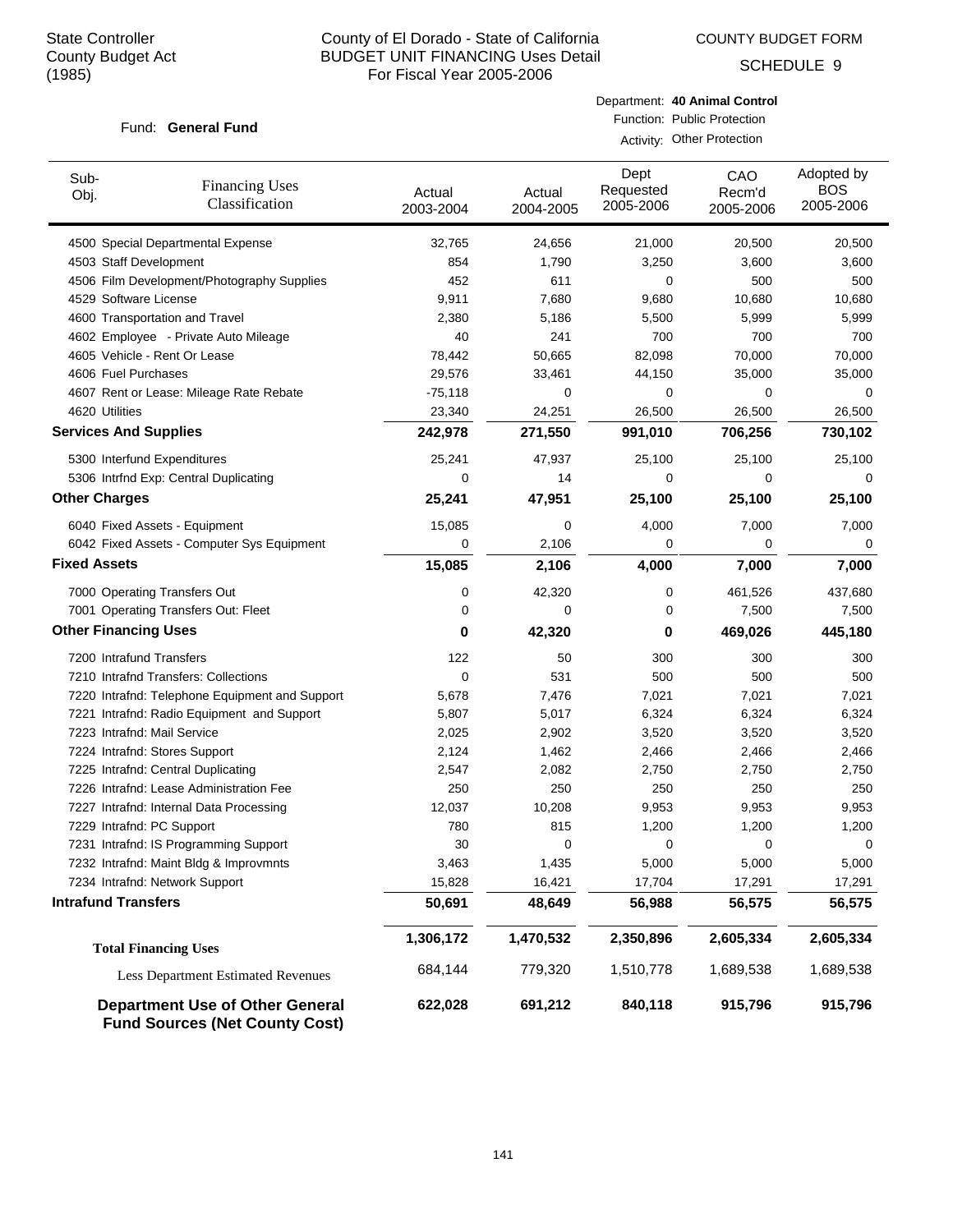COUNTY BUDGET FORM

SCHEDULE 9

#### Fund: Public Health

Department: **40 Public Health**

Function: Health and Sanitation Activity: Health

| Sub-<br>Obj. | <b>Financing Uses</b><br>Classification         | Actual<br>2003-2004 | Actual<br>2004-2005 | Dept<br>Requested<br>2005-2006 | CAO<br>Recm'd<br>2005-2006 | Adopted by<br><b>BOS</b><br>2005-2006 |
|--------------|-------------------------------------------------|---------------------|---------------------|--------------------------------|----------------------------|---------------------------------------|
|              | 3000 Permanent Employees / Elected Officials    | 4,243,413           | 4,115,797           | 6,119,724                      | 6,473,762                  | 6,325,989                             |
|              | 3001 Temporary Employees                        | 220,289             | 418,344             | 187,000                        | 203,162                    | 368,162                               |
|              | 3002 Overtime                                   | 27,724              | 46,271              | 8,000                          | 14,000                     | 14,000                                |
|              | 3003 Standby Pay                                | 7,406               | 8,257               | 8,112                          | 10,612                     | 10,612                                |
|              | 3004 Other Compensation                         | 45,875              | 80,818              | 218,498                        | 5,000                      | 5,000                                 |
|              | 3005 Tahoe Differential                         | 41,583              | 41,589              | 59,000                         | 57,140                     | 57,140                                |
|              | 3006 Bilingual Pay                              | 25,756              | 28,797              | 41,921                         | 40,923                     | 40,923                                |
|              | 3020 Employer Share - Employee Retirement       | 370,668             | 679,784             | 1,168,868                      | 1,221,575                  | 1,191,723                             |
|              | 3022 Employer Share - Medi Care                 | 60,347              | 63,299              | 90,364                         | 94,742                     | 92,800                                |
|              | 3040 Employer Share - Health Insurance          | 855,286             | 849,042             | 1,227,384                      | 1,249,150                  | 1,223,689                             |
|              | 3041 Employer Share - Unemployment Insurance    | 20,005              | 24,005              | 45,092                         | 48,669                     | 48,431                                |
|              | 3042 Employer Share - Long Term Disab Insurance | 26,988              | 25,331              | 32,331                         | 33,864                     | 33,153                                |
|              | 3043 Employer Share - Deferred Compensation     | 18,563              | 19,809              | 22,062                         | 23,181                     | 22,381                                |
|              | 3046 Retiree Health: Defined Contributions      | 128,852             | 141,602             | 172,246                        | 172,245                    | 172,245                               |
|              | 3060 Employer Share - Workers' Compensation     | 150,770             | 147,379             | 138,544                        | 138,546                    | 138,546                               |
|              | 3080 Flexible Benefits                          | 7,976               | 10,353              | 17,187                         | 24,833                     | 24,833                                |
|              | <b>Salaries And Employee Benefits</b>           | 6,251,501           | 6,700,475           | 9,556,333                      | 9,811,404                  | 9,769,627                             |
|              | 4040 Telephone Company Vendor Payments          | 8,637               | 8,424               | 10,524                         | 11,703                     | 11,703                                |
|              | 4041 Cnty Pass thru Telephone Chrges to Depts   | 27,912              | 18,533              | 43,366                         | 36,636                     | 33,636                                |
|              | 4060 Food and Food Products                     | 0                   | 374                 | 400                            | 600                        | 600                                   |
|              | 4080 Household Expense                          | 1,830               | 5,610               | 8,970                          | 3,300                      | 3,300                                 |
|              | 4081 Household Expense - Paper Goods            | 33                  | $\mathbf 0$         | 0                              | 0                          | 0                                     |
|              | 4083 Household Expense - Laundry                | 3,316               | 3,543               | 3,650                          | 3,650                      | 3,650                                 |
|              | 4085 Household Expense - Refuse Disposal        | 11,629              | 11,994              | 11,560                         | 11,560                     | 11,560                                |
|              | 4086 Household Expense - Janitorial/Custodial   | 5,961               | 5,430               | 10,506                         | 10,506                     | 10,506                                |
|              | 4087 Household Expense - Exterm/Fumigation Serv | 0                   | 95                  | 0                              | 0                          | 0                                     |
|              | 4100 Insurance - Premium                        | 59,890              | 52,080              | 82,655                         | 89,677                     | 89,677                                |
|              | 4101 Insurance - Additional Liability           | 0                   | 0                   | 1,350                          | 0                          | 0                                     |
|              | 4140 Maintenance - Equipment                    | 620                 | 6,221               | 7,050                          | 9,750                      | 9,750                                 |
|              | 4141 Maintenance - Office Equipment             | 195                 | 807                 | 5,955                          | 5,955                      | 5,955                                 |
|              | 4143 Maintenance - Service Contracts            | 2,299               | 2,299               | 0                              | 0                          | 0                                     |
|              | 4144 Maint: Computer System Supplies            | 0                   | 1,960               | 0                              | 0                          | 0                                     |
|              | 4160 Maintenance Vehicles - Service Contract    |                     | 0                   | 0                              | 0                          | 0                                     |
|              | 4161 Maintenance Vehicles - Parts/Direct Chrg   | 0                   | 12                  | 0                              | 0                          | 0                                     |
|              | 4163 Maintenance Vehicles - Inventory           | 0                   | 51                  | 0                              | 0                          | 0                                     |
|              | 4180 Maintenance - Building and Improvements    | 6,295               | 4,955               | 10,950                         | 15,950                     | 10,500                                |
|              | 4200 Medical, Dental and Laboratory Supplies    | 134,618             | 153,768             | 169,040                        | 154,040                    | 154,040                               |
|              | 4201 Medical Supplies - Field                   | 110,200             | 116,201             | 123,680                        | 113,680                    | 113,680                               |
|              | 4220 Memberships                                | 11,157              | 11,576              | 10,520                         | 10,715                     | 10,715                                |
|              | 4240 Miscellaneous Expense                      | 1,069               | 83                  | 0                              | 0                          | 0                                     |
|              |                                                 |                     |                     |                                |                            |                                       |
|              | 4260 Office Expense                             | 38,153              | 51,807              | 59,682                         | 65,206                     | 64,096                                |
|              | 4261 Postage                                    | 9,133               | 10,321              | 15,757                         | 17,500                     | 17,000                                |
|              | 4262 Software                                   | 13,037              | 108,964             | 9,550                          | 23,050                     | 22,400                                |
|              | 4263 Subscription / Newspaper / Journals        | 4,767               | 2,813               | 7,123                          | 7,032                      | 7,032                                 |
|              | 4264 Books / Manuals                            | 4,243               | 3,803               | 7,832                          | 17,532                     | 16,292                                |
|              | 4265 Law Books                                  | 208                 | 179                 | 0                              | 0                          | 0                                     |
|              | 4266 Printing / Duplicating                     | 132                 | 102                 | 9,200                          | 10,950                     | 10,950                                |
|              | 4300 Professional and Specialized Services      | 2,649,619           | 3,018,513           | 2,879,379                      | 3,740,916                  | 3,740,916                             |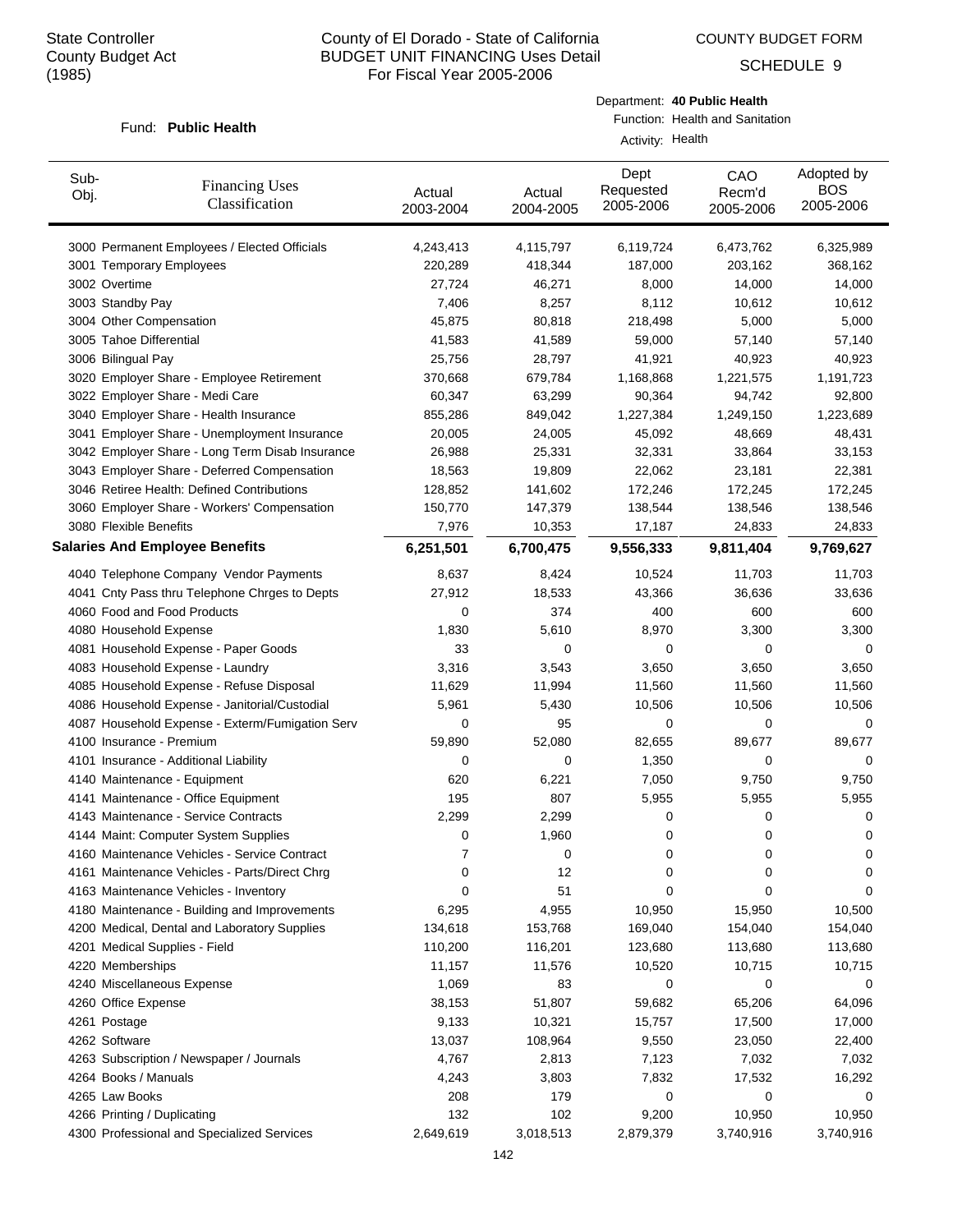COUNTY BUDGET FORM

SCHEDULE 9

#### Fund: Public Health

Department: **40 Public Health** Function: Health and Sanitation

Activity: Health

| Sub-<br>Obj.                 | <b>Financing Uses</b><br>Classification       | Actual<br>2003-2004 | Actual<br>2004-2005 | Dept<br>Requested<br>2005-2006 | CAO<br>Recm'd<br>2005-2006 | Adopted by<br><b>BOS</b><br>2005-2006 |
|------------------------------|-----------------------------------------------|---------------------|---------------------|--------------------------------|----------------------------|---------------------------------------|
| 4318 Interpreter             |                                               | 450                 | 50                  | 0                              | 0                          | 0                                     |
|                              | 4324 Medical, Dental and Lab Services         | 1,306,823           | 1,666,551           | 1,963,312                      | 1,963,312                  | 1,963,312                             |
| 4326 AB75 - Physicians       |                                               | 0                   | 0                   | 0                              | 0                          | 0                                     |
|                              | 4327 Emergency Medical Serv (EMS) - Hospital  | 65,506              | 105                 | 36,001                         | 36,001                     | 36,001                                |
|                              | 4328 Emergency Medical Serv (EMS) - Physician | 177,897             | 75,324              | 66,858                         | 66,858                     | 66,858                                |
|                              | 4334 Fire Prevention and Inspection           | 42                  | 0                   | 0                              | 0                          | 0                                     |
|                              | 4400 Publication and Legal Notices            | 6,715               | 4,503               | 8,050                          | 7,900                      | 7,900                                 |
|                              | 4420 Rents and Leases - Equipment             | 23,139              | 25,827              | 28,955                         | 31,155                     | 31,155                                |
| 4421 Security System         |                                               | 5,423               | 6,331               | 8,868                          | 11,568                     | 11,568                                |
|                              | 4440 Rents and Leases- Building/Improvements  | 89,856              | 81,023              | 100,068                        | 98,772                     | 98,772                                |
|                              | 4460 Small Tools and Instruments              | 954                 | 3,739               | 500                            | 500                        | 500                                   |
| 4461 Minor Equipment         |                                               | 11,517              | 35,424              | 29,735                         | 25,200                     | 25,200                                |
| 4462 Computer Equipment      |                                               | 9,432               | 54,078              | 44,400                         | 49,000                     | 43,100                                |
|                              | 4463 Telephone and Radio Equipment            | 533                 | 3,166               | 0                              | 0                          | 0                                     |
|                              | 4500 Special Departmental Expense             | 321,764             | 311,872             | 4,313,414                      | 3,613,058                  | 2,519,574                             |
| 4501 Special Projects        |                                               | 4,932               | 3,336               | 202,414                        | 327,414                    | 327,414                               |
| 4502 Educational Materials   |                                               | 6,530               | 5,397               | 28,100                         | 29,100                     | 29,100                                |
| 4503 Staff Development       |                                               | 18,366              | 29,007              | 74,440                         | 96,566                     | 94,366                                |
|                              | 4506 Film Development/Photography Supplies    | 103                 | 23                  | 200                            | 200                        | 200                                   |
| 4529 Software License        |                                               | 76,553              | 39,942              | 64,353                         | 78,005                     | 78,005                                |
|                              | 4600 Transportation and Travel                | 31,055              | 38,032              | 77,075                         | 88,225                     | 86,925                                |
|                              | 4602 Employee - Private Auto Mileage          | 45,567              | 44,018              | 51,321                         | 56,847                     | 56,847                                |
|                              | 4603 Court Interpreter - Private Auto Mileage | 0                   | 170                 | 0                              | 0                          | 0                                     |
|                              | 4605 Vehicle - Rent Or Lease                  | 16,860              | 15,331              | 21,847                         | 22,719                     | 20,569                                |
| 4606 Fuel Purchases          |                                               | 4,103               | 4,989               | 8,553                          | 7,802                      | 7,302                                 |
|                              | 4607 Rent or Lease: Mileage Rate Rebate       | $-12,151$           | 0                   | 0                              | 0                          | 0                                     |
| 4620 Utilities               |                                               | 51,886              | 50,359              | 63,098                         | 67,145                     | 65,547                                |
| <b>Services And Supplies</b> |                                               | 5,368,814           | 6,099,114           | 10,680,261                     | 11,037,255                 | 9,918,173                             |
|                              |                                               |                     |                     |                                |                            |                                       |
|                              | 5000 Support and Care of Persons              | 4,174,615           | 4,116,077           | 4,252,706                      | 4,549,383                  | 4,549,383                             |
| 5300 Interfund Expenditures  |                                               | 256,960             | 309,212             | 311,608                        | 385,837                    | 874,328                               |
|                              | 5301 Intrfnd Exp: Telephone Equip & Support   | 47,409              | 50,697              | 114,585                        | 125,304                    | 98,674                                |
|                              | 5302 Intrfnd Exp: Radio Equipment and Support | 104                 | 0                   | 0                              | 0                          | 0                                     |
|                              | 5304 Intrfnd Exp: Mail Service                | 5,776               | 5,711               | 7,209                          | 7,205                      | 7,205                                 |
|                              | 5305 Intrfnd Exp: Stores Support              | 4,387               | 6,715               | 6,652                          | 6,664                      | 6,664                                 |
|                              | 5306 Intrfnd Exp: Central Duplicating         | 15,550              | 15,622              | 19,950                         | 21,800                     | 21,800                                |
|                              | 5307 Intrfnd Exp: Lease Administration Fee    | 6,377               | 1,978               | 2,003                          | 2,003                      | 2,003                                 |
|                              | 5308 Intrfnd Exp: Internal Data Processing    | 78,520              | 77,912              | 58,337                         | 58,336                     | 58,336                                |
|                              | 5314 Intrfnd Exp: PC Support                  | 5,232               | 1,216               | 19,569                         | 33,902                     | 33,089                                |
|                              | 5315 Intrfnd Exp: IS Software                 | 125                 | 0                   | 0                              | 0                          | 0                                     |
|                              | 5316 Intrfnd Exp: IS Software Training        | 7,320               | 3,600               | 0                              | 0                          | 0                                     |
|                              | 5318 Intrfnd Exp: Maint Buildg & Imprvmnts    | 7,816               | 3,095               | 11,500                         | 10,000                     | 10,000                                |
|                              | 5320 Intrfnd Exp: Network Support             | 80,413              | 87,072              | 92,080                         | 92,608                     | 92,608                                |
|                              | 5321 Intrfnd Exp: Collections                 | 0                   | 26                  | 0                              | 0                          | 0                                     |
| <b>Other Charges</b>         |                                               | 4,690,605           | 4,678,934           | 4,896,199                      | 5,293,042                  | 5,754,090                             |
|                              | 6020 Fixed Assets - Building and Improvement  | 0                   | 0                   | 18,000                         | 21,500                     | 21,500                                |
|                              | 6025 Fixed Assets - Leasehold Improvements    | 8,577               | 0                   | 10,000                         | 46,500                     | 46,500                                |
|                              | 6040 Fixed Assets - Equipment                 | 2,135               | 14,119              | 48,300                         | 48,300                     | 48,300                                |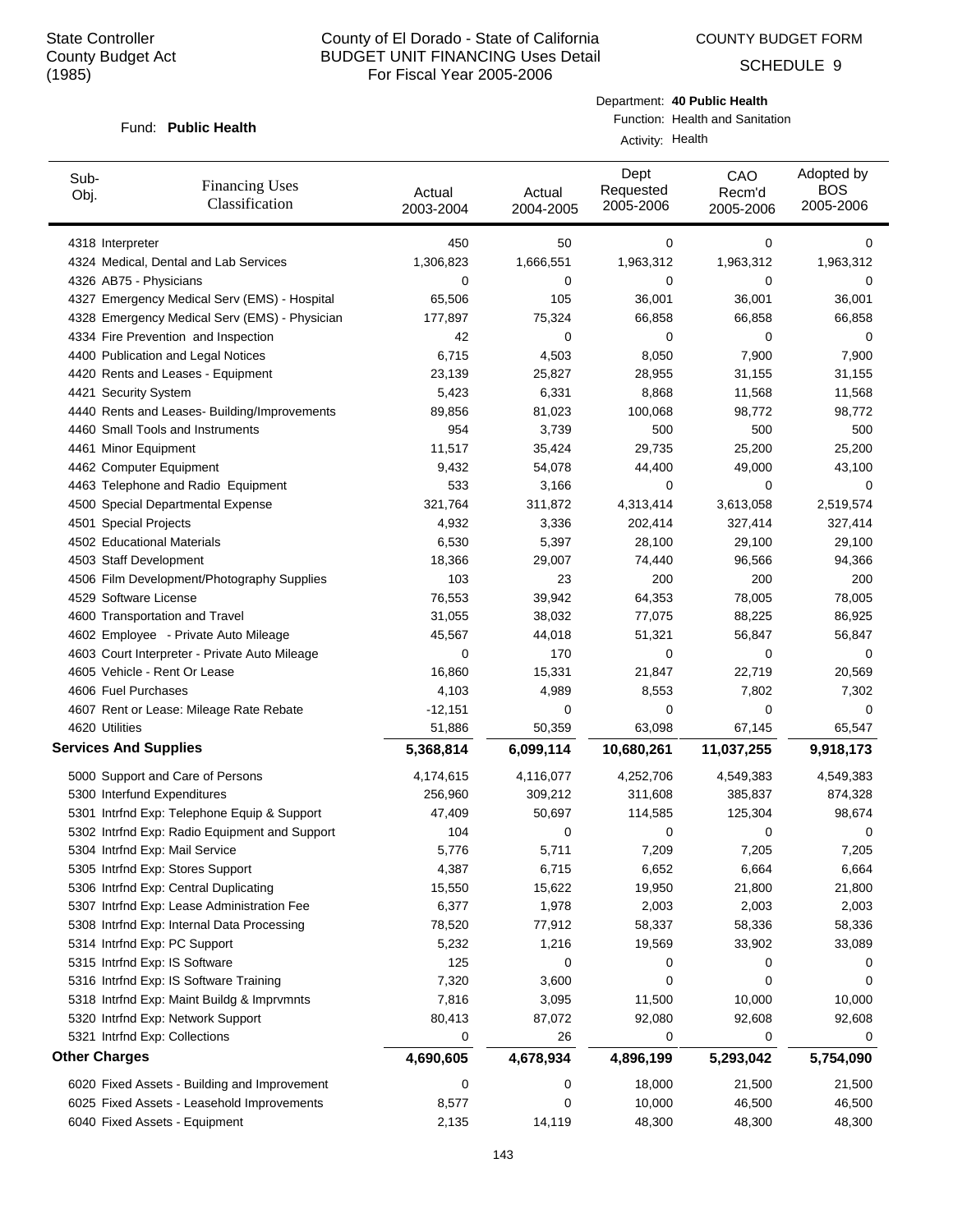SCHEDULE 9

#### Fund: Public Health

# Department: **40 Public Health**

Function: Health and Sanitation

|                             |                                                               | Activity: Health    |                     |                                |                            |                                       |  |  |
|-----------------------------|---------------------------------------------------------------|---------------------|---------------------|--------------------------------|----------------------------|---------------------------------------|--|--|
| Sub-<br>Obj.                | <b>Financing Uses</b><br>Classification                       | Actual<br>2003-2004 | Actual<br>2004-2005 | Dept<br>Requested<br>2005-2006 | CAO<br>Recm'd<br>2005-2006 | Adopted by<br><b>BOS</b><br>2005-2006 |  |  |
|                             | 6041 Fixed Assets - Data Proc Sys Devel Equip                 | 0                   | 0                   | 50.000                         | 209.000                    | 209.000                               |  |  |
|                             | 6042 Fixed Assets - Computer Sys Equipment                    | 17,679              | 45,746              | 108,600                        | 188,600                    | 188,600                               |  |  |
| <b>Fixed Assets</b>         |                                                               | 28,391              | 59,865              | 234,900                        | 513,900                    | 513,900                               |  |  |
|                             | 7000 Operating Transfers Out                                  | 0                   | 0                   | 0                              | 256,493                    | 0                                     |  |  |
| <b>Other Financing Uses</b> |                                                               | 0                   | 0                   | 0                              | 256,493                    | 0                                     |  |  |
|                             | 7250 Intrafnd: Non General Fund Types                         | 5,970               | 200,736             | 188,100                        | 177,100                    | 177,100                               |  |  |
|                             | 7254 Intrafnd: Public Health                                  | 0                   | $-8,736$            |                                | $-2$                       | $-2$                                  |  |  |
| <b>Intrafund Transfers</b>  |                                                               | 5,970               | 192,000             | 188,101                        | 177,098                    | 177,098                               |  |  |
|                             | 7300 Appropriation For Contingencies                          | 0                   | 0                   | 400,000                        | 0                          | 0                                     |  |  |
|                             | <b>Appropriation For Contingencies</b>                        | 0                   | 0                   | 400,000                        | 0                          | 0                                     |  |  |
|                             | <b>Total Financing Uses</b>                                   | 16,345,281          | 17,730,387          | 25,955,794                     | 27,089,192                 | 26,132,888                            |  |  |
|                             | <b>Less Department Estimated Revenues</b>                     | 17,289,198          | 18,596,059          | 19,970,267                     | 21,457,468                 | 20,501,164                            |  |  |
|                             | <b>Department Use of Public Health</b><br><b>Fund Balance</b> | $-943,917$          | $-865,672$          | 5,985,527                      | 5,631,724                  | 5,631,724                             |  |  |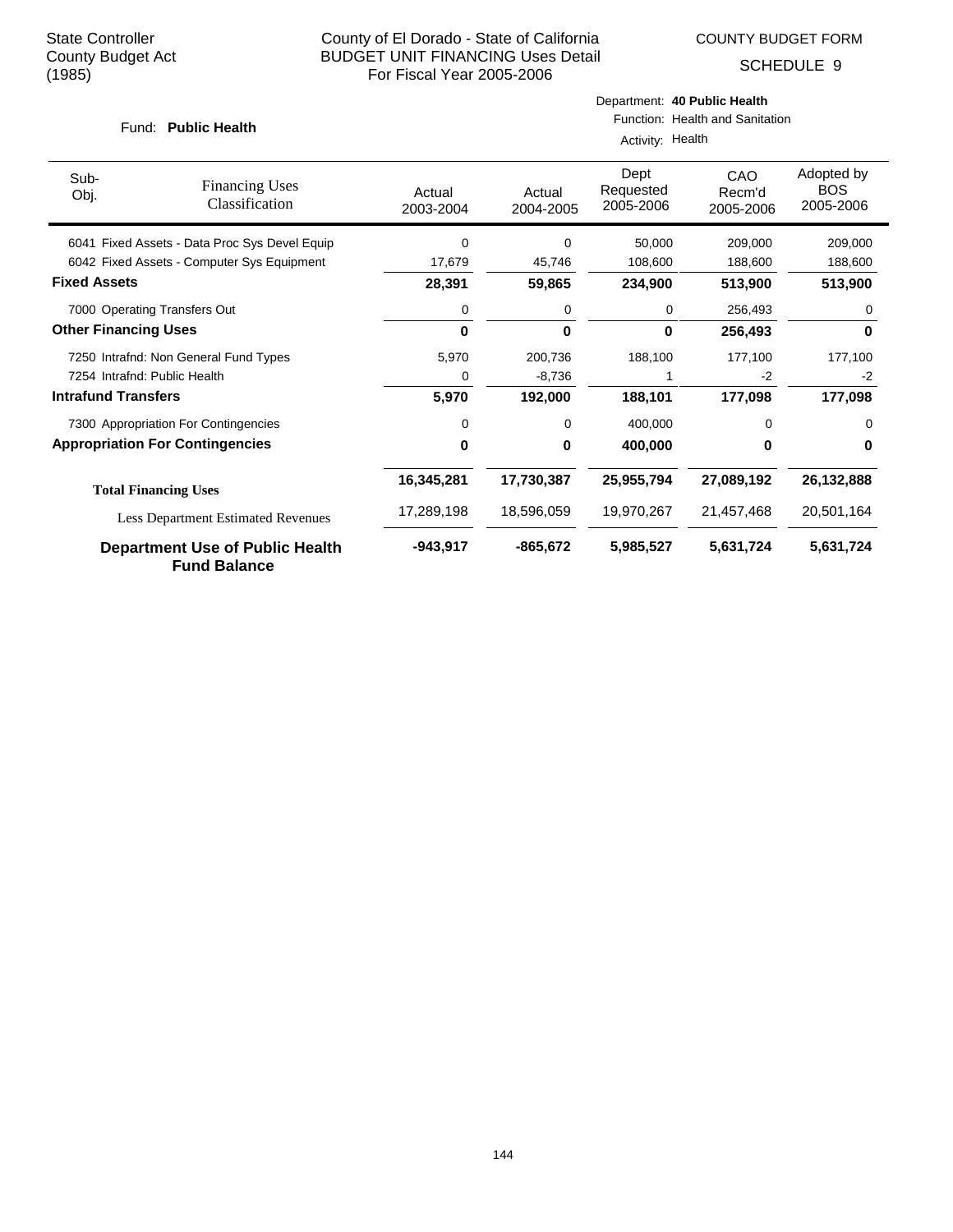COUNTY BUDGET FORM

SCHEDULE 9

## Fund: Mental Health

Department: **41 Mental Health Services**

Function: Health and Sanitation Activity: Health

| Sub-<br>Obj.     | <b>Financing Uses</b><br>Classification         | Actual<br>2003-2004 | Actual<br>2004-2005 | Dept<br>Requested<br>2005-2006 | CAO<br>Recm'd<br>2005-2006 | Adopted by<br><b>BOS</b><br>2005-2006 |
|------------------|-------------------------------------------------|---------------------|---------------------|--------------------------------|----------------------------|---------------------------------------|
|                  | 3000 Permanent Employees / Elected Officials    | 4,053,616           | 3,833,472           | 5,010,671                      | 5,178,936                  | 5,178,936                             |
|                  | 3001 Temporary Employees                        | 477,356             | 439,938             | 480,400                        | 480,400                    | 480,400                               |
| 3002 Overtime    |                                                 | 65,400              | 71,499              | 80,000                         | 80,000                     | 80,000                                |
|                  | 3003 Standby Pay                                | 45,158              | 50,104              | 52,000                         | 52,000                     | 52,000                                |
|                  | 3004 Other Compensation                         | 98,165              | 58,278              | 27,000                         | 27,000                     | 27,000                                |
|                  | 3005 Tahoe Differential                         | 46,783              | 43,232              | 51,600                         | 51,600                     | 51,600                                |
|                  | 3006 Bilingual Pay                              | 8,364               | 5,918               | 6,240                          | 6,240                      | 6,240                                 |
|                  | 3020 Employer Share - Employee Retirement       | 371,938             | 666,169             | 968,920                        | 1,005,506                  | 1,005,506                             |
|                  | 3022 Employer Share - Medi Care                 | 62,122              | 66,143              | 67,879                         | 69,931                     | 69,931                                |
|                  | 3040 Employer Share - Health Insurance          | 798,068             | 729,381             | 905,567                        | 921,264                    | 921,264                               |
|                  | 3041 Employer Share - Unemployment Insurance    | 22,871              | 23,105              | 37,580                         | 39,025                     | 39,025                                |
|                  | 3042 Employer Share - Long Term Disab Insurance | 25,467              | 23,160              | 26,556                         | 26,965                     | 26,965                                |
|                  | 3043 Employer Share - Deferred Compensation     | 15,418              | 12,852              | 12,777                         | 12,777                     | 12,777                                |
|                  | 3046 Retiree Health: Defined Contributions      | 117,569             | 133,603             | 147,295                        | 147,295                    | 147,295                               |
|                  | 3060 Employer Share - Workers' Compensation     | 211,870             | 302,007             | 306,836                        | 306,836                    | 306,836                               |
|                  | 3080 Flexible Benefits                          | 21,836              | 10,786              | 38,250                         | 50,250                     | 50,250                                |
|                  | <b>Salaries And Employee Benefits</b>           | 6,442,002           | 6,469,647           | 8,219,571                      | 8,456,025                  | 8,456,025                             |
|                  | 4020 Clothing and Personal Supplies             | 2,164               | 161                 | 3,500                          | 3,500                      | 3,500                                 |
|                  | 4040 Telephone Company Vendor Payments          | 8,560               | 6,042               | 6,900                          | 6,600                      | 6,600                                 |
|                  | 4041 Cnty Pass thru Telephone Chrges to Depts   | 44,970              | 34,398              | 54,900                         | 55,200                     | 55,200                                |
|                  | 4060 Food and Food Products                     | 86,197              | 92,700              | 90,000                         | 90,000                     | 90,000                                |
|                  | 4061 Meat and Meat Products                     | 380                 | 0                   | 0                              | 0                          | 0                                     |
|                  | 4080 Household Expense                          | 9,617               | 10,256              | 12,000                         | 12,000                     | 12,000                                |
|                  | 4083 Household Expense - Laundry                | 8,941               | 8,289               | 8,000                          | 8,000                      | 8,000                                 |
|                  | 4085 Household Expense - Refuse Disposal        | 4,640               | 4,266               | 5,500                          | 5,500                      | 5,500                                 |
|                  | 4086 Household Expense - Janitorial/Custodial   | 59,587              | 42,651              | 84,960                         | 87,000                     | 87,000                                |
|                  | 4100 Insurance - Premium                        | 81,988              | 73,717              | 46,887                         | 47,810                     | 47,810                                |
|                  | 4140 Maintenance - Equipment                    | 2,437               | 3,786               | 4,463                          | 1,500                      | 1,500                                 |
|                  | 4141 Maintenance - Office Equipment             | 180                 | 0                   | 11,400                         | 11,400                     | 11,400                                |
|                  | 4160 Maintenance Vehicles - Service Contract    | 861                 | 2,305               | 800                            | 800                        | 800                                   |
|                  | 4161 Maintenance Vehicles - Parts/Direct Chrg   | 532                 | 56                  | 0                              | 0                          | 0                                     |
|                  | 4162 Maintenance Vehicles - Supplies            | 58                  | 0                   | 0                              | 0                          | 0                                     |
|                  | 4163 Maintenance Vehicles - Inventory           | 0                   | 3                   | 0                              | 0                          | 0                                     |
|                  | 4164 Maintenance Vehicles - Tires and Tubes     | 66                  | 0                   | 0                              | 0                          | 0                                     |
|                  | 4165 Maintenance Vehicles - Oil and Grease      | 7                   | 0                   | 0                              | 0                          | $\Omega$                              |
|                  | 4180 Maintenance - Building and Improvements    | 2,491               | 11,122              | 6,500                          | 6,500                      | 6,500                                 |
|                  | 4200 Medical, Dental and Laboratory Supplies    | 33,935              | 33,542              | 39,175                         | 39,175                     | 39,175                                |
|                  | 4220 Memberships                                | 6,756               | 4,130               | 600                            | 600                        | 600                                   |
|                  | 4221 Memberships - Legislative Advocacy         | 0                   | 0                   | 2,640                          | 2,904                      | 2,904                                 |
|                  | 4260 Office Expense                             | 26,209              | 32,000              | 28,000                         | 28,000                     | 28,000                                |
| 4261 Postage     |                                                 | 3,337               | 3,448               | 4,000                          | 4,000                      | 4,000                                 |
| 4262 Software    |                                                 | 4,442               | 0                   | 0                              | 0                          | 0                                     |
|                  | 4263 Subscription / Newspaper / Journals        | 633                 | 318                 | 1,000                          | 1,000                      | 1,000                                 |
|                  | 4264 Books / Manuals                            | 2,609               | 1,495               | 1,000                          | 1,000                      | 1,000                                 |
|                  | 4266 Printing / Duplicating                     | 107                 | 61                  | 0                              | 0                          | 0                                     |
|                  | 4300 Professional and Specialized Services      | 243,575             | 242,237             | 350,000                        | 420,000                    | 420,000                               |
|                  | 4302 Construction and Engineering Contracts     | 0                   | 15                  | 0                              | 0                          | 0                                     |
| 4318 Interpreter |                                                 | 0                   | 32                  | 0                              | 0                          | 0                                     |
|                  |                                                 |                     |                     |                                |                            |                                       |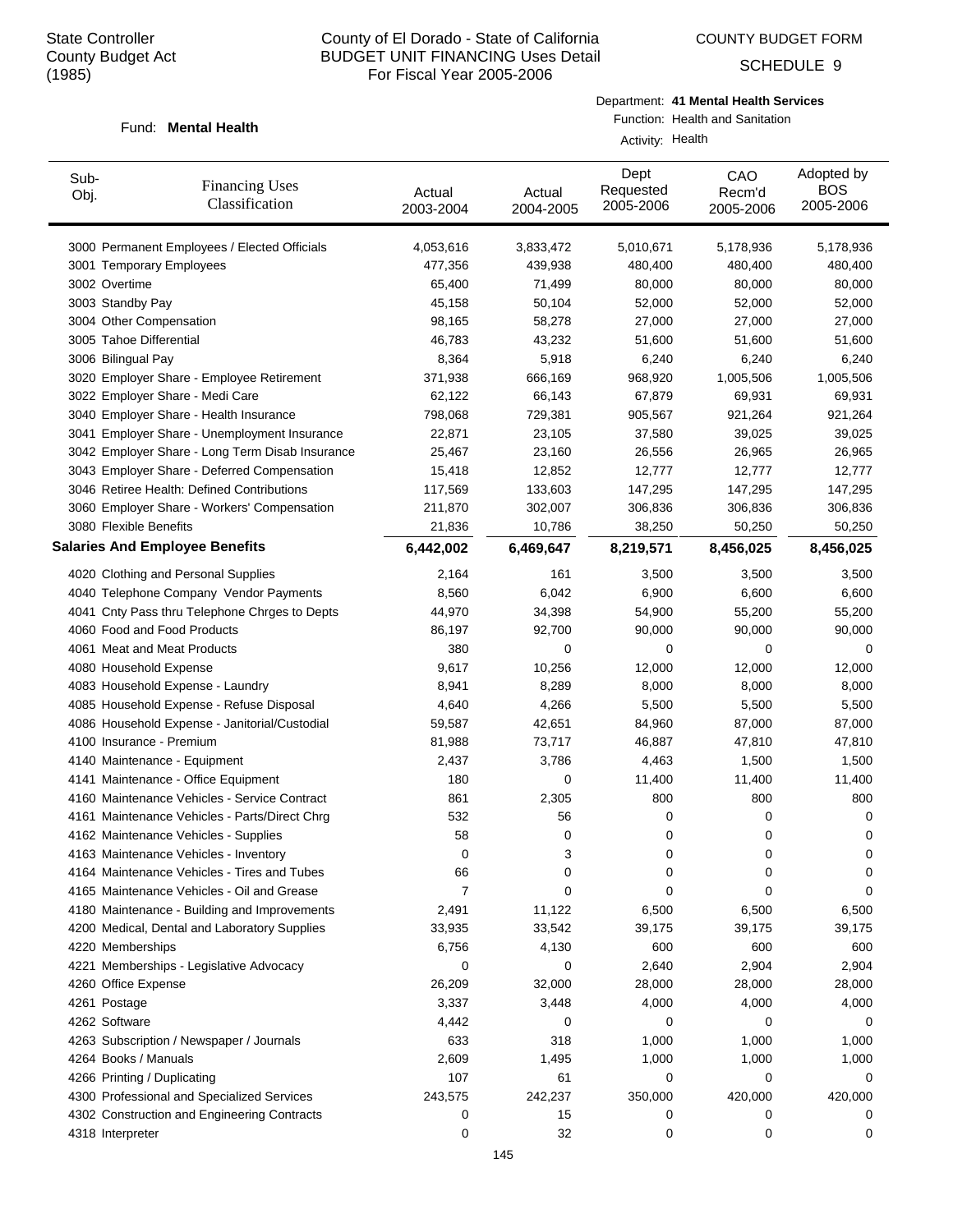SCHEDULE 9

#### Fund: Mental Health

Department: **41 Mental Health Services**

Function: Health and Sanitation Activity: Health

| Sub-<br>Obj.        | <b>Financing Uses</b><br>Classification       | Actual<br>2003-2004 | Actual<br>2004-2005 | Dept<br>Requested<br>2005-2006 | CAO<br>Recm'd<br>2005-2006 | Adopted by<br><b>BOS</b><br>2005-2006 |
|---------------------|-----------------------------------------------|---------------------|---------------------|--------------------------------|----------------------------|---------------------------------------|
|                     | 4320 Verbatim Report - Transcription          | 0                   | 0                   | 10,000                         | 10,000                     | 10,000                                |
|                     | 4323 Psychiatric Medical Services             | 707,167             | 674,598             | 800,000                        | 800,000                    | 755,000                               |
|                     | 4324 Medical, Dental and Lab Services         | 16,894              | 15,473              | 14,000                         | 14,000                     | 14,000                                |
|                     | 4337 Other Governmental Agencies              | 18,759              | 5,984               | 18,226                         | 0                          | 0                                     |
|                     | 4400 Publication and Legal Notices            | 8,086               | 5,153               | 16,403                         | 7,000                      | 7,000                                 |
|                     | 4420 Rents and Leases - Equipment             | 36,153              | 14,425              | 7,680                          | 7,680                      | 7,680                                 |
|                     | 4440 Rents and Leases- Building/Improvements  | 329,658             | 357,781             | 359,257                        | 368,660                    | 368,660                               |
|                     | 4460 Small Tools and Instruments              | 263                 | 29                  | 0                              | 0                          | 0                                     |
|                     | 4461 Minor Equipment                          | 8,535               | 38,866              | 3,500                          | 3,500                      | 3,500                                 |
|                     | 4462 Computer Equipment                       | 1,114               | 87,415              | 12,000                         | 12,000                     | 12,000                                |
|                     | 4463 Telephone and Radio Equipment            | 299                 | 0                   | 0                              | 0                          | 0                                     |
|                     | 4500 Special Departmental Expense             | 48,930              | 33,644              | 20,000                         | 20,000                     | 20,000                                |
|                     | 4501 Special Projects                         | 0                   | 3,645               | 15,000                         | 15,000                     | 15,000                                |
|                     | 4502 Educational Materials                    | 0                   | 3,710               | 1,820                          | 1,820                      | 1,820                                 |
|                     | 4503 Staff Development                        | 3,911               | 8,376               | 33,575                         | 33,575                     | 33,575                                |
|                     | 4529 Software License                         | 0                   | 5,886               | 5,886                          | 5,886                      | 5,886                                 |
|                     | 4600 Transportation and Travel                | 7,101               | 12,328              | 23,050                         | 23,050                     | 23,050                                |
|                     | 4601 Volunteer - Transportation and Travel    | 0                   | 122                 | 0                              | 0                          | 0                                     |
|                     | 4602 Employee - Private Auto Mileage          | 11,496              | 11,760              | 12,250                         | 12,250                     | 12,250                                |
|                     | 4604 Volunteer - Private Auto Mileage         | 109                 | 0                   | 0                              | 0                          | 0                                     |
|                     | 4605 Vehicle - Rent Or Lease                  | 77,149              | 54,885              | 80,294                         | 80,294                     | 80,294                                |
|                     | 4606 Fuel Purchases                           | 22,447              | 22,635              | 34,700                         | 34,700                     | 34,700                                |
|                     | 4607 Rent or Lease: Mileage Rate Rebate       | $-76,371$           | 0                   | 0                              | 0                          | 0                                     |
|                     | 4620 Utilities                                | 67,771              | 69,478              | 83,000                         | 83,000                     | 83,000                                |
|                     | <b>Services And Supplies</b>                  | 1,924,751           | 2,033,221           | 2,312,866                      | 2,364,904                  | 2,319,904                             |
|                     | 5002 Institute For Mental Disease - MenHlth   | 273,066             | 331,949             | 385,000                        | 385,000                    | 385,000                               |
|                     | 5003 Medi Cal Managed Care - Mental Hith      | 55,442              | 36,683              | 59,500                         | 59,500                     | 59,500                                |
|                     | 5006 Child Care                               | 0                   | 80                  | 0                              | 0                          | 0                                     |
|                     | 5009 Cal Learn - Ancillary                    | 153,767             | 149,906             | 180,665                        | 180,665                    | 180,665                               |
|                     | 5011 Transportation                           | 6,188               | 9,427               | 8,000                          | 8,000                      | 8,000                                 |
|                     | 5300 Interfund Expenditures                   | 41,185              | 53,443              | 47,750                         | 67,532                     | 374,152                               |
|                     | 5301 Intrfnd Exp: Telephone Equip & Support   | 30,945              | 48,971              | 34,000                         | 34,000                     | 34,000                                |
|                     | 5304 Intrfnd Exp: Mail Service                | 4,324               | 5,790               | 6,869                          | 6,869                      | 6,869                                 |
|                     | 5305 Intrfnd Exp: Stores Support              | 5,619               | 9,470               | 8,430                          | 8,430                      | 8,430                                 |
|                     | 5306 Intrfnd Exp: Central Duplicating         | 4,973               | 4,547               | 1,000                          | 1,000                      | 1,000                                 |
|                     | 5307 Intrfnd Exp: Lease Administration Fee    | 14,937              | 6,390               | 6,961                          | 6,961                      | 6,961                                 |
|                     | 5308 Intrfnd Exp: Internal Data Processing    | 57,092              | 55,592              | 46,550                         | 46,550                     | 46,550                                |
|                     | 5314 Intrfnd Exp: PC Support                  | 8,908               | 2,562               | 20,000                         | 20,000                     | 20,000                                |
|                     | 5316 Intrfnd Exp: IS Software Training        | 53,565              | 1,875               | 0                              | 0                          | 0                                     |
|                     | 5318 Intrfnd Exp: Maint Buildg & Imprvmnts    | 9,236               | 5,626               | 4,500                          | 4,500                      | 4,500                                 |
|                     | 5320 Intrfnd Exp: Network Support             | 65,122              | 69,902              | 68,268                         | 68,268                     | 68,268                                |
|                     | 5321 Intrfnd Exp: Collections                 | 0                   | 5,500               | 3,900                          | 3,900                      | 3,900                                 |
|                     | <b>Other Charges</b>                          | 784,368             | 797,712             | 881,393                        | 901,175                    | 1,207,795                             |
|                     | 6040 Fixed Assets - Equipment                 | 8,955               | 55,876              | 22,500                         | 22,500                     | 22,500                                |
|                     | 6042 Fixed Assets - Computer Sys Equipment    | 2,435               | 9,561               | 0                              | 0                          | 0                                     |
|                     | 6060 Capitalized Fixed Assets - Building/Impr | 0                   | 0                   | 2,500                          | 2,500                      | 2,500                                 |
| <b>Fixed Assets</b> |                                               | 11,390              | 65,437              | 25,000                         | 25,000                     | 25,000                                |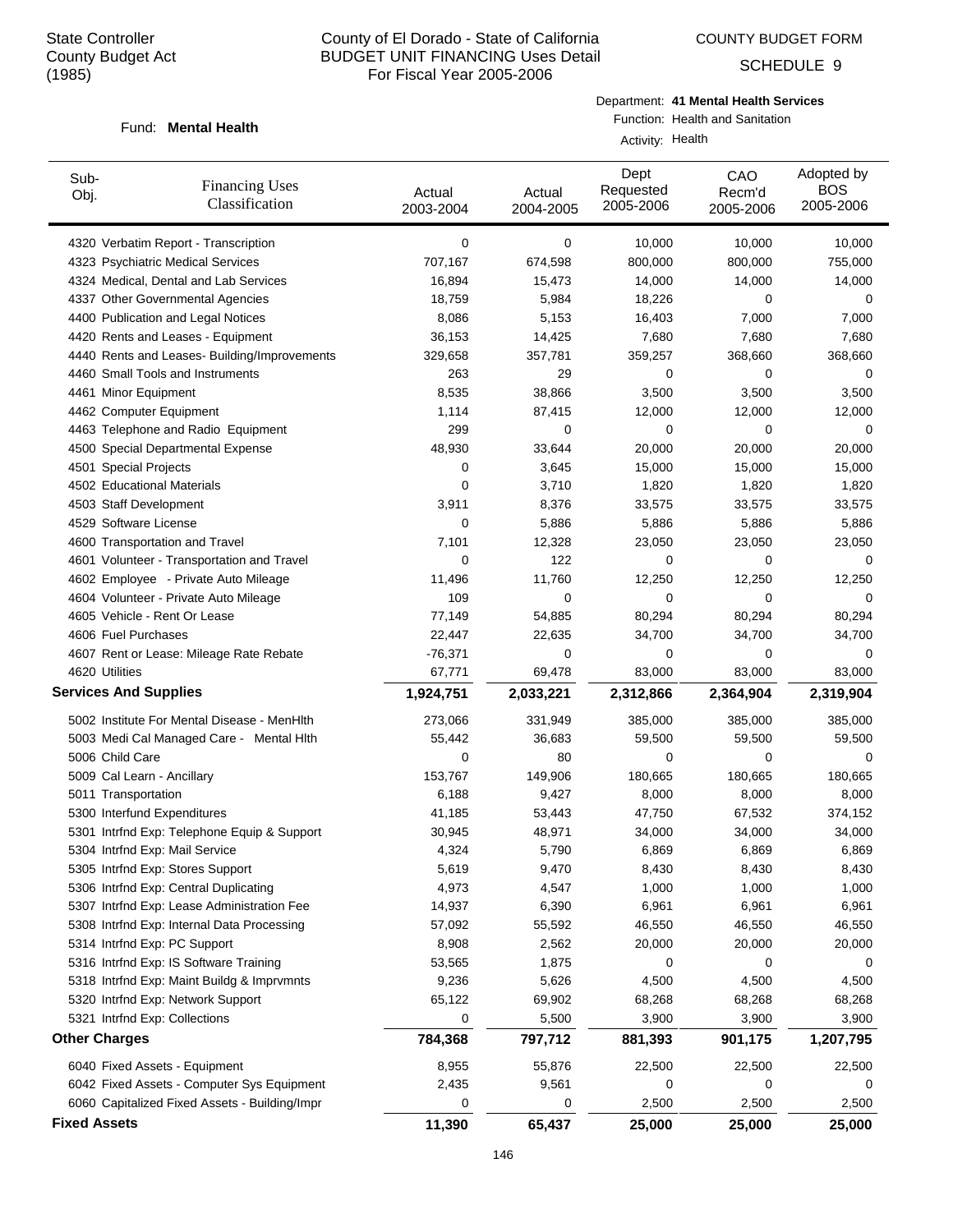SCHEDULE 9

#### Fund: Mental Health

# Department: **41 Mental Health Services**

Function: Health and Sanitation

|                                       |                                                        | Activity: Health    |                     |                                |                            |                                       |  |  |
|---------------------------------------|--------------------------------------------------------|---------------------|---------------------|--------------------------------|----------------------------|---------------------------------------|--|--|
| Sub-<br>Obj.                          | <b>Financing Uses</b><br>Classification                | Actual<br>2003-2004 | Actual<br>2004-2005 | Dept<br>Requested<br>2005-2006 | CAO<br>Recm'd<br>2005-2006 | Adopted by<br><b>BOS</b><br>2005-2006 |  |  |
|                                       | 7001 Operating Transfers Out: Fleet                    | 0                   | 0                   | 76,500                         | 76,500                     | 76,500                                |  |  |
| <b>Other Financing Uses</b>           |                                                        | 0                   | 0                   | 76,500                         | 76,500                     | 76,500                                |  |  |
| 7250 Intrafnd: Non General Fund Types |                                                        | $-295,484$          | $-166,553$          | $-520,000$                     | $-520,000$                 | $-520,000$                            |  |  |
| <b>Intrafund Transfers</b>            |                                                        | $-295,484$          | $-166,553$          | $-520,000$                     | -520,000                   | $-520,000$                            |  |  |
|                                       | 7300 Appropriation For Contingencies                   | 0                   | 0                   | 0                              | 500,000                    | 500,000                               |  |  |
|                                       | <b>Appropriation For Contingencies</b>                 | 0                   | 0                   | 0                              | 500,000                    | 500,000                               |  |  |
|                                       | <b>Total Financing Uses</b>                            | 8,867,028           | 9,199,465           | 10,995,330                     | 11,803,604                 | 12,065,224                            |  |  |
|                                       | <b>Less Department Estimated Revenues</b>              | 10,022,380          | 8,068,826           | 10,995,330                     | 11,303,604                 | 11,258,604                            |  |  |
|                                       | Department Use of Mental Health<br><b>Fund Balance</b> | -1,155,352          | 1,130,638           | 0                              | 500,000                    | 806,620                               |  |  |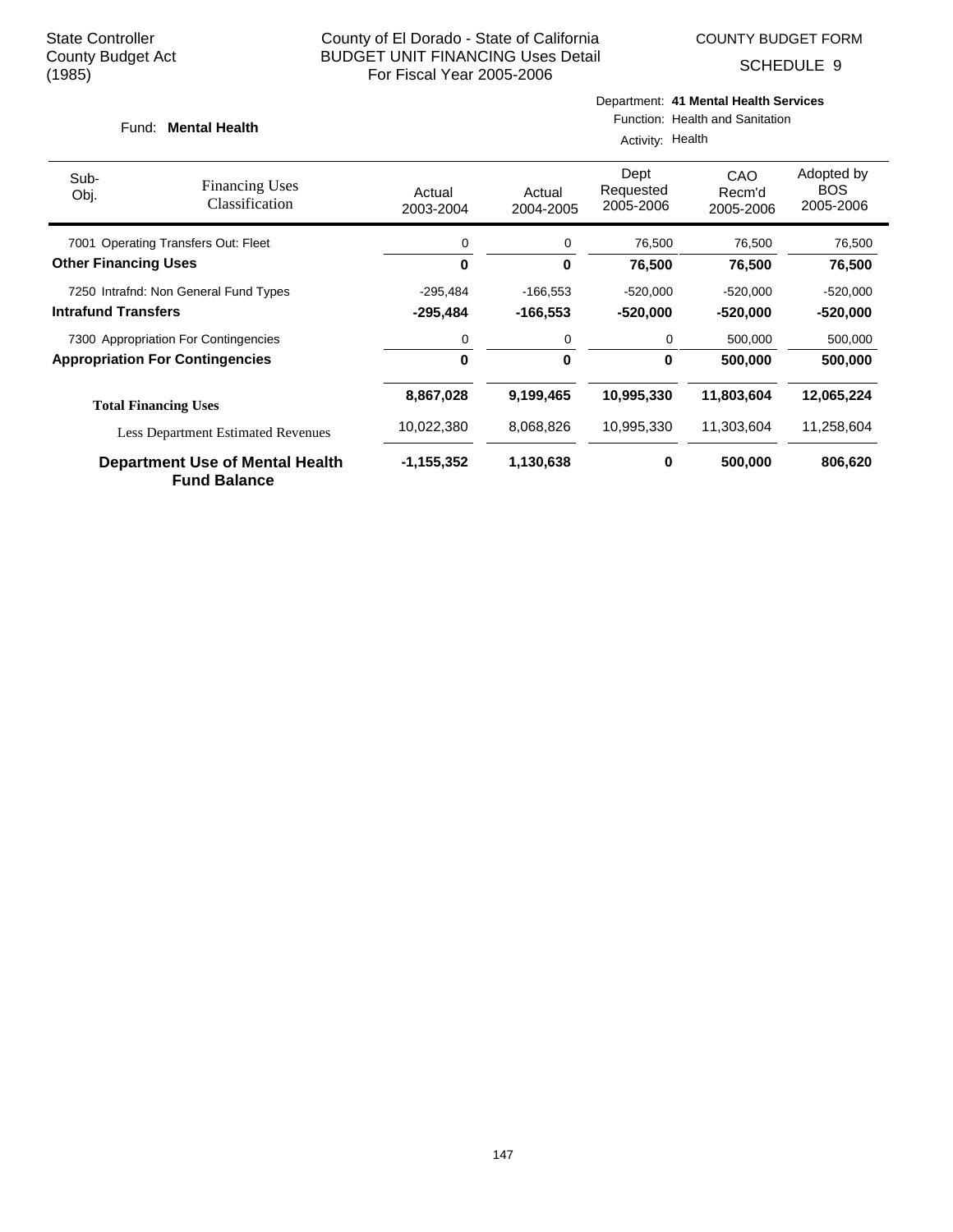Fund: General Fund

## County of El Dorado - State of California BUDGET UNIT FINANCING Uses Detail For Fiscal Year 2005-2006

COUNTY BUDGET FORM

SCHEDULE 9

#### Department: **42 Environmental Management**

## Function: Health and Sanitation

Activity: Health

| Sub-<br>Obj.                | <b>Financing Uses</b><br>Classification         | Actual<br>2003-2004 | Actual<br>2004-2005 | Dept<br>Requested<br>2005-2006 | CAO<br>Recm'd<br>2005-2006 | Adopted by<br><b>BOS</b><br>2005-2006 |
|-----------------------------|-------------------------------------------------|---------------------|---------------------|--------------------------------|----------------------------|---------------------------------------|
|                             | 3000 Permanent Employees / Elected Officials    | 1,147,963           | 1,155,813           | 1,732,577                      | 1,812,909                  | 1,812,909                             |
|                             | 3001 Temporary Employees                        | 29,094              | 40,620              | 0                              | 18,928                     | 18,928                                |
| 3002 Overtime               |                                                 | 3,473               | 6,126               | 6,650                          | 6,650                      | 6,650                                 |
| 3003 Standby Pay            |                                                 | 1,344               | 1,047               | 1,345                          | 1,345                      | 1,345                                 |
| 3004 Other Compensation     |                                                 | 18,833              | 13,499              | 0                              | 0                          | 0                                     |
| 3005 Tahoe Differential     |                                                 | 6,752               | 8,943               | 12,864                         | 12,864                     | 12,864                                |
| 3006 Bilingual Pay          |                                                 | 504                 | 0                   | 0                              | 0                          | 0                                     |
| 3007 Hazard Pay             |                                                 | 3,594               | 0                   | 3,400                          | 3,400                      | 3,400                                 |
|                             | 3020 Employer Share - Employee Retirement       | 90,299              | 177,606             | 302,247                        | 312,247                    | 312,247                               |
|                             | 3022 Employer Share - Medi Care                 | 15,070              | 15,022              | 21,862                         | 22,362                     | 22,362                                |
|                             | 3040 Employer Share - Health Insurance          | 195,897             | 194,233             | 308,179                        | 318,179                    | 318,179                               |
|                             | 3041 Employer Share - Unemployment Insurance    | 5,503               | 5,537               | 12,638                         | 12,888                     | 12,888                                |
|                             | 3042 Employer Share - Long Term Disab Insurance | 7,304               | 6,747               | 8,551                          | 8,751                      | 8,751                                 |
|                             | 3043 Employer Share - Deferred Compensation     | 8,291               | 8,031               | 9,377                          | 9,377                      | 9,377                                 |
|                             | 3046 Retiree Health: Defined Contributions      | 27,135              | 36,015              | 47,772                         | 47,772                     | 47,772                                |
|                             | 3060 Employer Share - Workers' Compensation     | 52,271              | 37,724              | 35,414                         | 35,414                     | 35,414                                |
| 3080 Flexible Benefits      |                                                 | 18,097              | 15,077              | 13,725                         | 13,725                     | 13,725                                |
|                             | <b>Salaries And Employee Benefits</b>           | 1,631,422           | 1,722,041           | 2,516,601                      | 2,636,811                  | 2,636,811                             |
| 4000 Agriculture            |                                                 | 0                   | 8,293               | 0                              | 3,486                      | 3,486                                 |
|                             | 4020 Clothing and Personal Supplies             | 130                 | 0                   | 500                            | 500                        | 500                                   |
|                             | 4040 Telephone Company Vendor Payments          | 3,991               | 4,376               | 4,935                          | 4,935                      | 4,935                                 |
|                             | 4041 Cnty Pass thru Telephone Chrges to Depts   | 3,238               | 3,103               | 6,520                          | 6,520                      | 6,520                                 |
| 4080 Household Expense      |                                                 | 411                 | 278                 | 0                              | 0                          | 0                                     |
|                             | 4081 Household Expense - Paper Goods            | 0                   | 15                  | 0                              | 0                          | 0                                     |
|                             | 4083 Household Expense - Laundry                | 0                   | 0                   | 2,500                          | 2,500                      | 2,500                                 |
| 4100 Insurance - Premium    |                                                 | 13,894              | 20,007              | 23,587                         | 23,587                     | 23,587                                |
|                             | 4140 Maintenance - Equipment                    | 0                   | 0                   | 750                            | 750                        | 750                                   |
|                             | 4141 Maintenance - Office Equipment             | 0                   | 464                 | 750                            | 750                        | 750                                   |
|                             | 4142 Maintenance - Telephone / Radio            | 47                  | 0                   | 0                              | 0                          | 0                                     |
|                             | 4144 Maint: Computer System Supplies            | 0                   | 0                   | 500                            | 500                        | 500                                   |
|                             | 4162 Maintenance Vehicles - Supplies            | 154                 | 15                  | 500                            | 500                        | 500                                   |
|                             | 4180 Maintenance - Building and Improvements    | 0                   | 256                 | 0                              | 0                          | 0                                     |
|                             | 4200 Medical, Dental and Laboratory Supplies    | 790                 | 195                 | 2,200                          | 2,200                      | 2,200                                 |
| 4220 Memberships            |                                                 | 0                   | 118                 | 1,590                          | 1,590                      | 1,590                                 |
|                             | 4221 Memberships - Legislative Advocacy         | 3,939               | 2,980               | 2,120                          | 2,120                      | 2,120                                 |
| 4260 Office Expense         |                                                 | 16,911              | 14,712              | 16,075                         | 16,075                     | 16,075                                |
| 4261 Postage                |                                                 | 3,996               | 3,868               | 6,975                          | 6,975                      | 6,975                                 |
| 4262 Software               |                                                 | 1,672               | 0                   | 5,500                          | 5,500                      | 5,500                                 |
|                             | 4263 Subscription / Newspaper / Journals        | 436                 | 501                 | 860                            | 860                        | 860                                   |
| 4264 Books / Manuals        |                                                 | 590                 | 528                 | 500                            | 500                        | 500                                   |
| 4266 Printing / Duplicating |                                                 | 251                 | 1,286               | 1,450                          | 1,450                      | 1,450                                 |
|                             | 4300 Professional and Specialized Services      | 5,750               | 7,070               | 6,150                          | 6,150                      | 6,150                                 |
|                             | 4324 Medical, Dental and Lab Services           | 1,696               | 2,983               | 4,820                          | 4,820                      | 4,820                                 |
|                             | 4337 Other Governmental Agencies                | 0                   | 0                   | 400                            | 400                        | 400                                   |
|                             | 4400 Publication and Legal Notices              | 1,109               | 3,869               | 0                              | 0                          | 0                                     |
|                             | 4420 Rents and Leases - Equipment               | 14,936              | 19,416              | 19,712                         | 19,712                     | 19,712                                |
|                             | 4440 Rents and Leases- Building/Improvements    | 135                 | 135                 | 200                            | 200                        | 200                                   |
|                             | 4460 Small Tools and Instruments                |                     |                     |                                |                            |                                       |
|                             |                                                 | 1,042               | 1,811               | 1,600                          | 1,600                      | 1,600                                 |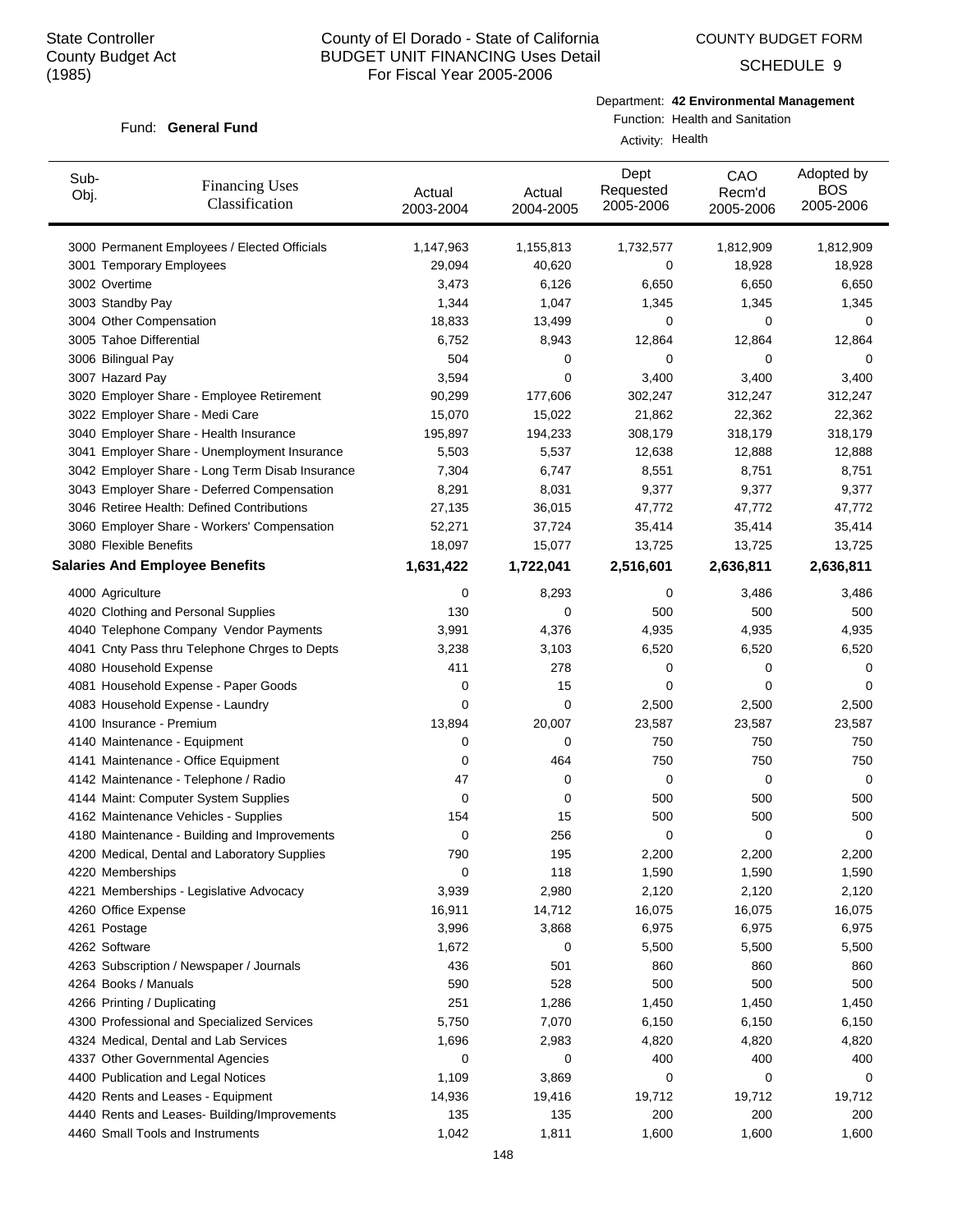COUNTY BUDGET FORM

SCHEDULE 9

### Fund: General Fund

Department: **42 Environmental Management**

Function: Health and Sanitation

Activity: Health

| Sub-<br>Obj.        | <b>Financing Uses</b><br>Classification                                         | Actual<br>2003-2004 | Actual<br>2004-2005 | Dept<br>Requested<br>2005-2006 | CAO<br>Recm'd<br>2005-2006 | Adopted by<br><b>BOS</b><br>2005-2006 |
|---------------------|---------------------------------------------------------------------------------|---------------------|---------------------|--------------------------------|----------------------------|---------------------------------------|
|                     | 4461 Minor Equipment                                                            | 8,797               | 23,742              | 8,886                          | 8,886                      | 8,886                                 |
|                     | 4462 Computer Equipment                                                         | 4,100               | 10,912              | 3,600                          | 3,600                      | 3,600                                 |
|                     | 4463 Telephone and Radio Equipment                                              | 187                 | 794                 | 250                            | 250                        | 250                                   |
|                     | 4500 Special Departmental Expense                                               | 2,959               | 841                 | 2,500                          | 2,500                      | 2,500                                 |
|                     | 4502 Educational Materials                                                      | 8,160               | 12,180              | 11,760                         | 11,760                     | 11,760                                |
|                     | 4503 Staff Development                                                          | 9,297               | 6,414               | 13,800                         | 13,800                     | 13,800                                |
|                     | 4529 Software License                                                           | 32,570              | 27,950              | 39,450                         | 39,450                     | 39,450                                |
|                     | 4600 Transportation and Travel                                                  | 7,970               | 9,268               | 13,450                         | 13,450                     | 13,450                                |
|                     | 4602 Employee - Private Auto Mileage                                            | 1,543               | 2,548               | 650                            | 650                        | 650                                   |
|                     | 4605 Vehicle - Rent Or Lease                                                    | 41,154              | 33,994              | 49,200                         | 49,200                     | 49,200                                |
|                     | 4606 Fuel Purchases                                                             | 11,029              | 14,683              | 18,725                         | 18,725                     | 18,725                                |
|                     | 4607 Rent or Lease: Mileage Rate Rebate                                         | $-39,961$           | 0                   | 0                              | 0                          | 0                                     |
|                     | <b>Services And Supplies</b>                                                    | 162,924             | 239,607             | 272,965                        | 276,451                    | 276,451                               |
|                     | 5300 Interfund Expenditures                                                     | 4,810               | 4,220               | 11,248                         | 11,248                     | 11,248                                |
|                     | 5310 Intrfnd Exp: County Counsel                                                | 0                   | 128                 | 0                              | 0                          | 0                                     |
|                     | 5321 Intrfnd Exp: Collections                                                   | 41                  | 0                   | 0                              | 0                          | 0                                     |
|                     | <b>Other Charges</b>                                                            | 4,851               | 4,348               | 11,248                         | 11,248                     | 11,248                                |
|                     | 6040 Fixed Assets - Equipment                                                   | 2,467               | 14,597              | 0                              | 10,300                     | 10,300                                |
|                     | 6042 Fixed Assets - Computer Sys Equipment                                      | 3,636               | 0                   | 19,400                         | 19,400                     | 19,400                                |
| <b>Fixed Assets</b> |                                                                                 | 6,103               | 14,597              | 19,400                         | 29,700                     | 29,700                                |
|                     | 7001 Operating Transfers Out: Fleet                                             | 0                   | 58,533              | 0                              | 0                          | 0                                     |
|                     | <b>Other Financing Uses</b>                                                     | 0                   | 58,533              | $\mathbf 0$                    | 0                          | 0                                     |
|                     | 7200 Intrafund Transfers                                                        | 47,178              | 3,201               | 18,900                         | 20,254                     | 20,254                                |
|                     | 7210 Intrafnd Transfers: Collections                                            | 242                 | 188                 | 0                              | 0                          | 0                                     |
|                     | 7220 Intrafnd: Telephone Equipment and Support                                  | 11,992              | 13,940              | 12,475                         | 12,475                     | 12,475                                |
|                     | 7223 Intrafnd: Mail Service                                                     | 1,879               | 1,868               | 2,126                          | 2,126                      | 2,126                                 |
|                     | 7224 Intrafnd: Stores Support                                                   | 2,247               | 1,755               | 4,465                          | 4,465                      | 4,465                                 |
|                     | 7225 Intrafnd: Central Duplicating                                              | 2,677               | 4,083               | 5,500                          | 5,500                      | 5,500                                 |
|                     | 7227 Intrafnd: Internal Data Processing                                         | 17,572              | 14,927              | 13,365                         | 13,365                     | 13,365                                |
|                     | 7229 Intrafnd: PC Support                                                       | 1,806               | 1,039               | 1,000                          | 1,000                      | 1,000                                 |
|                     | 7231 Intrafnd: IS Programming Support                                           | 0                   | 510                 | 500                            | 500                        | 500                                   |
|                     | 7232 Intrafnd: Maint Bldg & Improvmnts                                          | 2,000               | 3,387               | 1,000                          | 1,000                      | 1,000                                 |
|                     | 7234 Intrafnd: Network Support                                                  | 22,783              | 20,387              | 21,202                         | 21,202                     | 21,202                                |
|                     | <b>Intrafund Transfers</b>                                                      | 110,375             | 65,284              | 80,533                         | 81,887                     | 81,887                                |
|                     | <b>Total Financing Uses</b>                                                     | 1,915,675           | 2,104,410           | 2,900,747                      | 3,036,097                  | 3,036,097                             |
|                     | Less Department Estimated Revenues                                              | 1,948,258           | 2,019,926           | 2,694,004                      | 3,036,097                  | 2,879,354                             |
|                     | <b>Department Use of Other General</b><br><b>Fund Sources (Net County Cost)</b> | $-32,583$           | 84,484              | 206,743                        | 0                          | 156,743                               |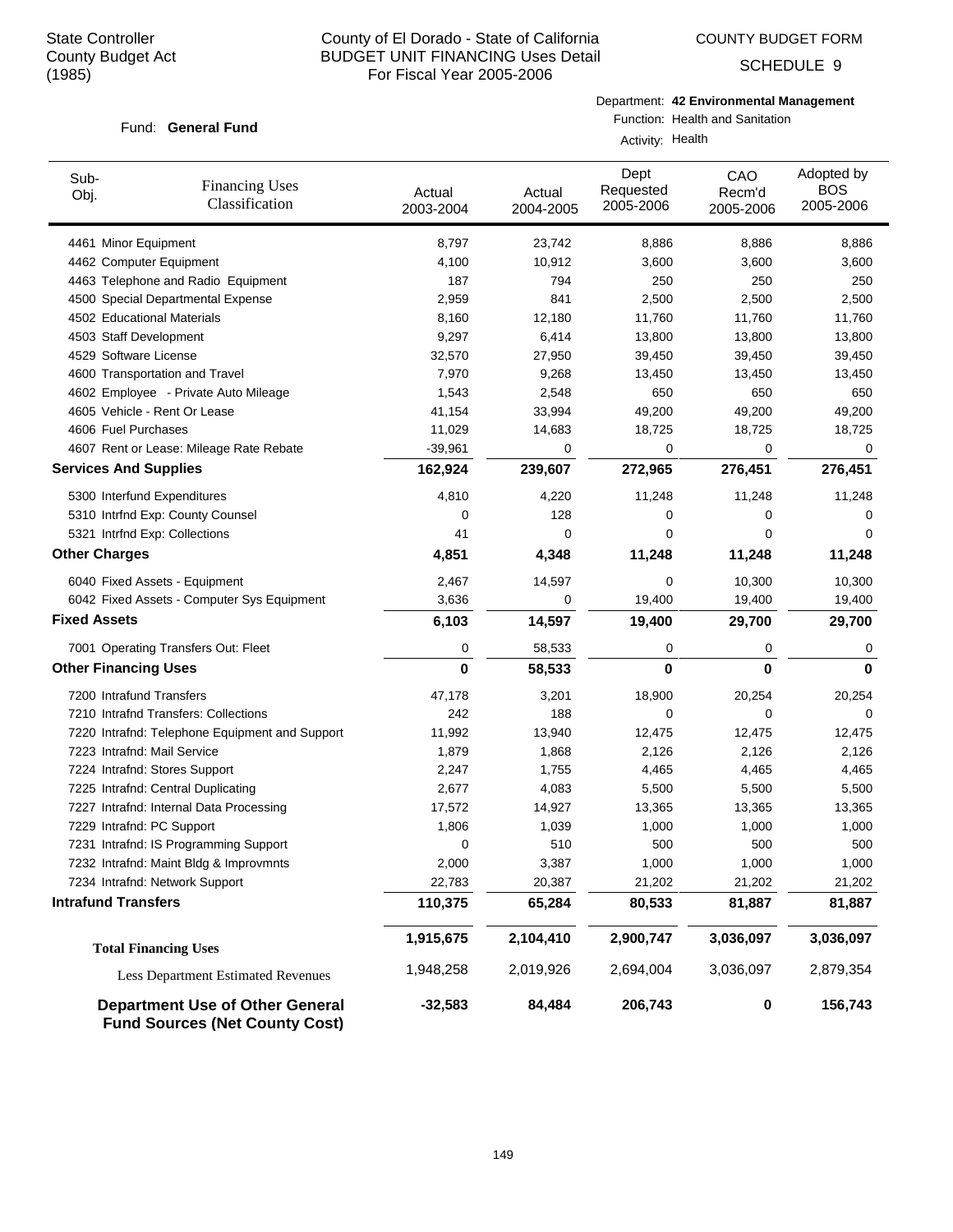COUNTY BUDGET FORM

SCHEDULE 9

#### Fund: General Fund

## Department: **50 Social Services** Function: Public Assistance

Activity: Administration

| Sub-<br>Obj. | <b>Financing Uses</b><br>Classification         | Actual<br>2003-2004 | Actual<br>2004-2005 | Dept<br>Requested<br>2005-2006 | CAO<br>Recm'd<br>2005-2006 | Adopted by<br><b>BOS</b><br>2005-2006 |
|--------------|-------------------------------------------------|---------------------|---------------------|--------------------------------|----------------------------|---------------------------------------|
|              | 3000 Permanent Employees / Elected Officials    | 7,513,402           | 0                   | 0                              | 0                          | 0                                     |
|              | 3001 Temporary Employees                        | 91,662              | 0                   | 0                              | 0                          | 0                                     |
|              | 3002 Overtime                                   | 174,534             | 0                   | 0                              | 0                          | 0                                     |
|              | 3003 Standby Pay                                | 12,303              | 0                   | 0                              | 0                          | 0                                     |
|              | 3004 Other Compensation                         | 206,458             | 0                   | 0                              | 0                          | 0                                     |
|              | 3005 Tahoe Differential                         | 114,986             | 0                   | 0                              | 0                          | 0                                     |
|              | 3006 Bilingual Pay                              | 24,538              | 0                   | 0                              | 0                          | 0                                     |
|              | 3020 Employer Share - Employee Retirement       | 687,673             | 0                   | 0                              | 0                          | 0                                     |
|              | 3022 Employer Share - Medi Care                 | 102,960             | 0                   | 0                              | 0                          | 0                                     |
|              | 3040 Employer Share - Health Insurance          | 1,894,358           | 0                   | 0                              | 0                          | 0                                     |
|              | 3041 Employer Share - Unemployment Insurance    | 37,108              | 0                   | 0                              | 0                          | 0                                     |
|              | 3042 Employer Share - Long Term Disab Insurance | 47,101              | 0                   | 0                              | 0                          | 0                                     |
|              | 3043 Employer Share - Deferred Compensation     | 13,140              | 0                   | 0                              | 0                          | 0                                     |
|              | 3046 Retiree Health: Defined Contributions      | 281,396             | 0                   | 0                              | 0                          | 0                                     |
|              | 3060 Employer Share - Workers' Compensation     | 572,755             | 0                   | 0                              | 0                          | 0                                     |
|              | 3080 Flexible Benefits                          | 17,452              | 0                   | 0                              | 0                          | 0                                     |
|              | <b>Salaries And Employee Benefits</b>           | 11,791,826          | 0                   | 0                              | 0                          | 0                                     |
|              | 4040 Telephone Company Vendor Payments          | 8,254               | 0                   | 0                              | 0                          | 0                                     |
|              | 4041 Cnty Pass thru Telephone Chrges to Depts   | 56,889              | 0                   | 0                              | 0                          | 0                                     |
|              | 4080 Household Expense                          | 6,978               | 0                   | 0                              | 0                          | 0                                     |
|              | 4082 Household Expense - Other                  | $-15$               | 0                   | 0                              | 0                          | 0                                     |
|              | 4085 Household Expense - Refuse Disposal        | 2,121               | 0                   | 0                              | 0                          | 0                                     |
|              | 4086 Household Expense - Janitorial/Custodial   | 35,231              | 0                   | 0                              | 0                          | 0                                     |
|              | 4087 Household Expense - Exterm/Fumigation Serv | 478                 | 0                   | 0                              | 0                          | 0                                     |
|              | 4100 Insurance - Premium                        | 71,660              | 0                   | 0                              | 0                          | 0                                     |
|              | 4140 Maintenance - Equipment                    | 240                 | 0                   | 0                              | 0                          | 0                                     |
|              | 4141 Maintenance - Office Equipment             | 1,858               | 0                   | 0                              | 0                          | 0                                     |
|              | 4160 Maintenance Vehicles - Service Contract    | 813                 | 0                   | 0                              | 0                          | 0                                     |
|              | 4161 Maintenance Vehicles - Parts/Direct Chrg   | 73                  | 0                   | 0                              | 0                          | 0                                     |
|              | 4165 Maintenance Vehicles - Oil and Grease      | 8                   | 0                   | 0                              | 0                          | 0                                     |
|              | 4180 Maintenance - Building and Improvements    | 10,321              | 0                   | 0                              | 0                          | 0                                     |
|              | 4183 Maintenance - Grounds                      | 4,162               | 0                   | 0                              | 0                          | 0                                     |
|              | 4220 Memberships                                | 1,250               | 0                   | 0                              | U                          | U                                     |
|              | 4221 Memberships - Legislative Advocacy         | 20,955              | 0                   | 0                              | 0                          | 0                                     |
|              | 4260 Office Expense                             | 82,905              | 0                   | 0                              | 0                          | 0                                     |
|              | 4261 Postage                                    | 104,906             | 0                   | 0                              | 0                          | 0                                     |
|              | 4262 Software                                   | 24,048              | 0                   | 0                              | 0                          | 0                                     |
|              | 4263 Subscription / Newspaper / Journals        | 3,408               | 0                   | 0                              | 0                          | 0                                     |
|              | 4266 Printing / Duplicating                     | 1,151               | 0                   | 0                              | 0                          | 0                                     |
|              | 4300 Professional and Specialized Services      | 499,797             | 0                   | 0                              | 0                          | 0                                     |
|              | 4308 External Data Processing Services          | 26,515              | 0                   | 0                              | 0                          | 0                                     |
|              | 4318 Interpreter                                | 1,197               | 0                   | 0                              | 0                          | 0                                     |
|              | 4323 Psychiatric Medical Services               | 173,389             | 0                   | 0                              | 0                          | 0                                     |
|              | 4324 Medical, Dental and Lab Services           | 47,845              | 0                   | 0                              | 0                          | 0                                     |
|              | 4330 Food Stamp Service                         | 24,726              | 0                   | 0                              | 0                          | 0                                     |
|              | 4331 Homemaker Other Services                   | 2,935               | 0                   | 0                              | 0                          | 0                                     |
|              | 4332 Service Connect Expense                    | 72,995              | 0                   | 0                              | 0                          | 0                                     |
|              | 4333 Burial Services                            | 9,153               | 0                   | 0                              | 0                          | 0                                     |
|              |                                                 |                     |                     |                                |                            |                                       |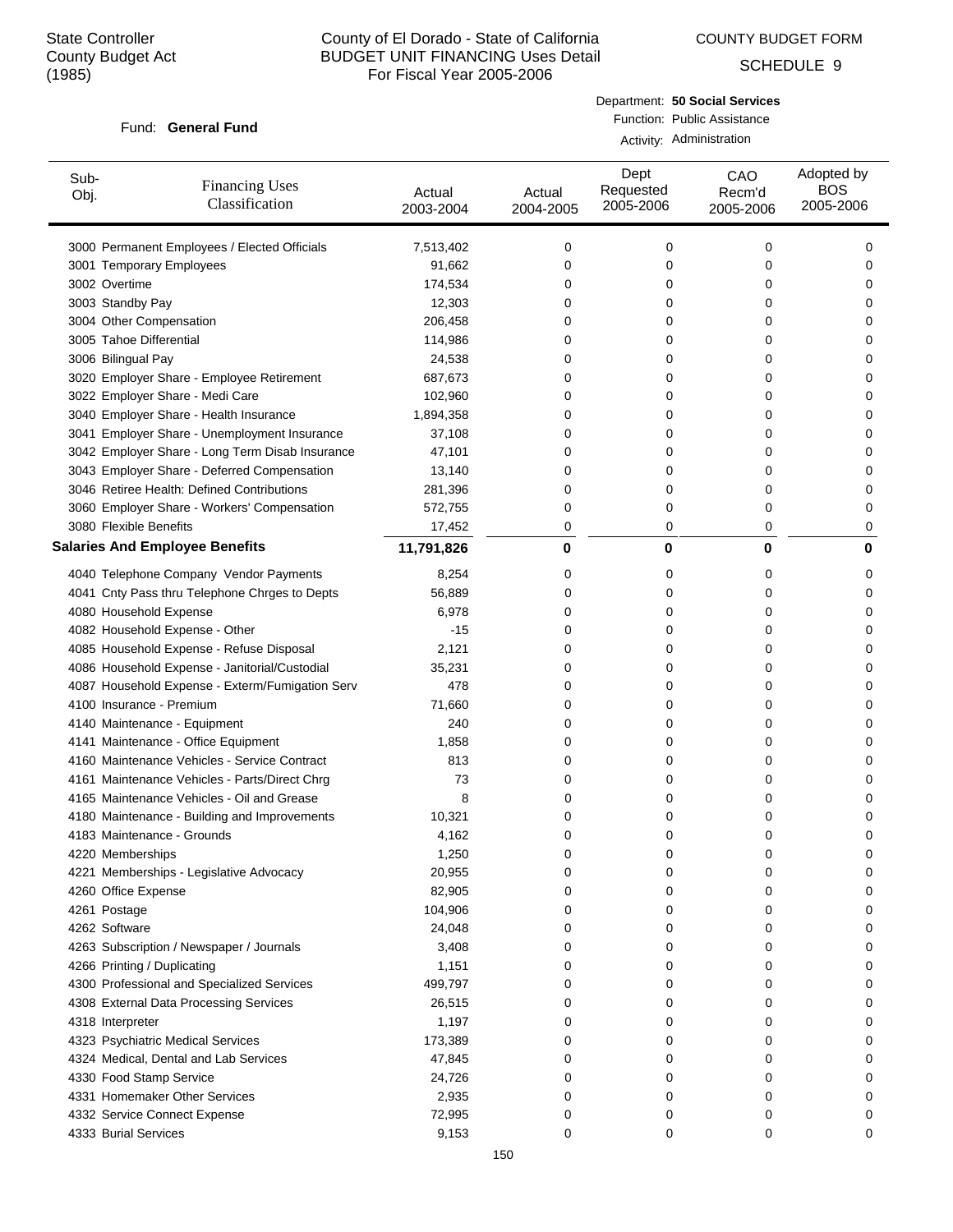COUNTY BUDGET FORM

SCHEDULE 9

#### Fund: General Fund

Department: **50 Social Services** Function: Public Assistance

| Activity: Administration |
|--------------------------|
|                          |

| Sub-<br>Obj. | <b>Financing Uses</b><br>Classification         | Actual<br>2003-2004 | Actual<br>2004-2005 | Dept<br>Requested<br>2005-2006 | CAO<br>Recm'd<br>2005-2006 | Adopted by<br><b>BOS</b><br>2005-2006 |
|--------------|-------------------------------------------------|---------------------|---------------------|--------------------------------|----------------------------|---------------------------------------|
|              | 4337 Other Governmental Agencies                | 1,770               | 0                   | 0                              | 0                          | 0                                     |
|              | 4341 Service Connect Expense                    | 23,179              | 0                   | 0                              | 0                          | 0                                     |
|              | 4400 Publication and Legal Notices              | 3,670               | 0                   | 0                              | 0                          | 0                                     |
|              | 4420 Rents and Leases - Equipment               | 61,087              | 0                   | 0                              | 0                          | 0                                     |
|              | 4440 Rents and Leases- Building/Improvements    | 645,543             | 0                   | 0                              | 0                          | 0                                     |
|              | 4461 Minor Equipment                            | 6,289               | 0                   | 0                              | 0                          | 0                                     |
|              | 4462 Computer Equipment                         | 42,204              | 0                   | 0                              | 0                          | 0                                     |
|              | 4463 Telephone and Radio Equipment              | 456                 | 0                   | 0                              | 0                          | 0                                     |
|              | 4464 Law Enforcement Equipment                  | 1,759               | 0                   | 0                              | 0                          | 0                                     |
|              | 4500 Special Departmental Expense               | 2,679               | 0                   | 0                              | 0                          | 0                                     |
|              | 4501 Special Projects                           | 3,323               | 0                   | 0                              | 0                          | 0                                     |
|              | 4502 Educational Materials                      | 1,326               | 0                   | 0                              | 0                          | 0                                     |
|              | 4503 Staff Development                          | 51,693              | 0                   | 0                              | 0                          | 0                                     |
|              | 4506 Film Development/Photography Supplies      | 204                 | 0                   | 0                              | 0                          | 0                                     |
|              | 4600 Transportation and Travel                  | 15,218              | 0                   | 0                              | 0                          | 0                                     |
|              | 4602 Employee - Private Auto Mileage            | 15,586              | 0                   | 0                              | 0                          | 0                                     |
|              | 4605 Vehicle - Rent Or Lease                    | 83,612              | 0                   | 0                              | 0                          | 0                                     |
|              | 4606 Fuel Purchases                             | 26,237              | 0                   | 0                              | 0                          | 0                                     |
|              | 4607 Rent or Lease: Mileage Rate Rebate         | $-117,210$          | 0                   | 0                              | 0                          | 0                                     |
|              | 4620 Utilities                                  | 100,639             | 0                   | 0                              | 0                          | 0                                     |
|              | <b>Services And Supplies</b>                    | 2,265,510           | 0                   | 0                              | 0                          | 0                                     |
|              |                                                 |                     |                     |                                |                            |                                       |
|              | 5000 Support and Care of Persons                | 387,220             | 0                   | 0                              | 0                          | 0                                     |
|              | 5004 Resident Expense - General Relief          | 22,574              | 0                   | 0                              | 0                          | 0                                     |
|              | 5005 Cash Aid - General Relief                  | 10,653              | 0                   | 0                              | 0                          | 0                                     |
|              | 5006 Child Care                                 | 255,622             | 0                   | 0                              | 0                          | 0                                     |
|              | 5007 Child Care Non Gain AFDC                   | 3,135               | 0                   | 0                              | 0                          | 0                                     |
|              | 5008 Cal Learn - Child Care                     | 12,557              | 0                   | 0                              | 0                          | 0                                     |
|              | 5009 Cal Learn - Ancillary                      | 33,776              | 0                   | 0                              | 0                          | 0                                     |
|              | 5010 Cal Learn - Transportation                 | 18,317              | 0                   | 0                              | 0                          | 0                                     |
|              | 5011 Transportation                             | 160,008             | 0                   | 0                              | 0                          | 0                                     |
|              | 5012 Transportation - Food Stamps Employment    | 2,160               | 0                   | 0                              | 0                          | 0                                     |
|              | 5013 Ancillary                                  | 8,267               | 0                   | 0                              | 0                          | 0                                     |
|              | 5014 Independent Living Program                 | 27,760              | $\mathbf 0$         | 0                              | 0                          | 0                                     |
|              | 5015 Cw: Two Parent Families                    | 641,880             | 0                   | 0                              | 0                          | 0                                     |
|              | 5016 Cw: Zero Parent/All Other Families         | 5,424,328           | 0                   | 0                              | 0                          | 0                                     |
|              | 5017 Foster Care                                | 4,065,139           | 0                   | 0                              | 0                          | 0                                     |
|              | 5018 Aid To Adoption                            | 1,675,813           | 0                   | 0                              | 0                          | 0                                     |
|              | 5020 Refugee Cash Assistance                    | 2,208               | 0                   | 0                              | 0                          | 0                                     |
|              | 5021 Kinship Guardian                           | 51,451              | 0                   | 0                              | 0                          | 0                                     |
|              | 5022 County Foster Care                         | 3,313               | 0                   | 0                              | 0                          | 0                                     |
|              | 5023 Adoption Expenses - Training               | 677                 | 0                   | 0                              | 0                          | 0                                     |
|              | 5140 Judgments and Damages                      | 1,044               | 0                   | 0                              | 0                          | 0                                     |
|              | 5300 Interfund Expenditures                     | 491,234             | 0                   | 0                              | 0                          | 0                                     |
|              | 5301 Intrfnd Exp: Telephone Equip & Support     | 417                 | 0                   | 0                              | 0                          | 0                                     |
|              | 5314 Intrfnd Exp: PC Support                    | 635                 | 0                   | 0                              | 0                          | 0                                     |
|              | 5319 Intrfnd Exp: Mental Health Services        | 32,034              | 0                   | 0                              | 0                          | 0                                     |
|              | 5330 Intrfnd Exp: Allocated Salaries & Benefits | 41,264              | 0                   | 0                              | 0                          | 0                                     |
|              | 5331 Intrfnd Exp: Allocated Services & Supplies | 16,021              | 0                   | 0                              | 0                          | 0                                     |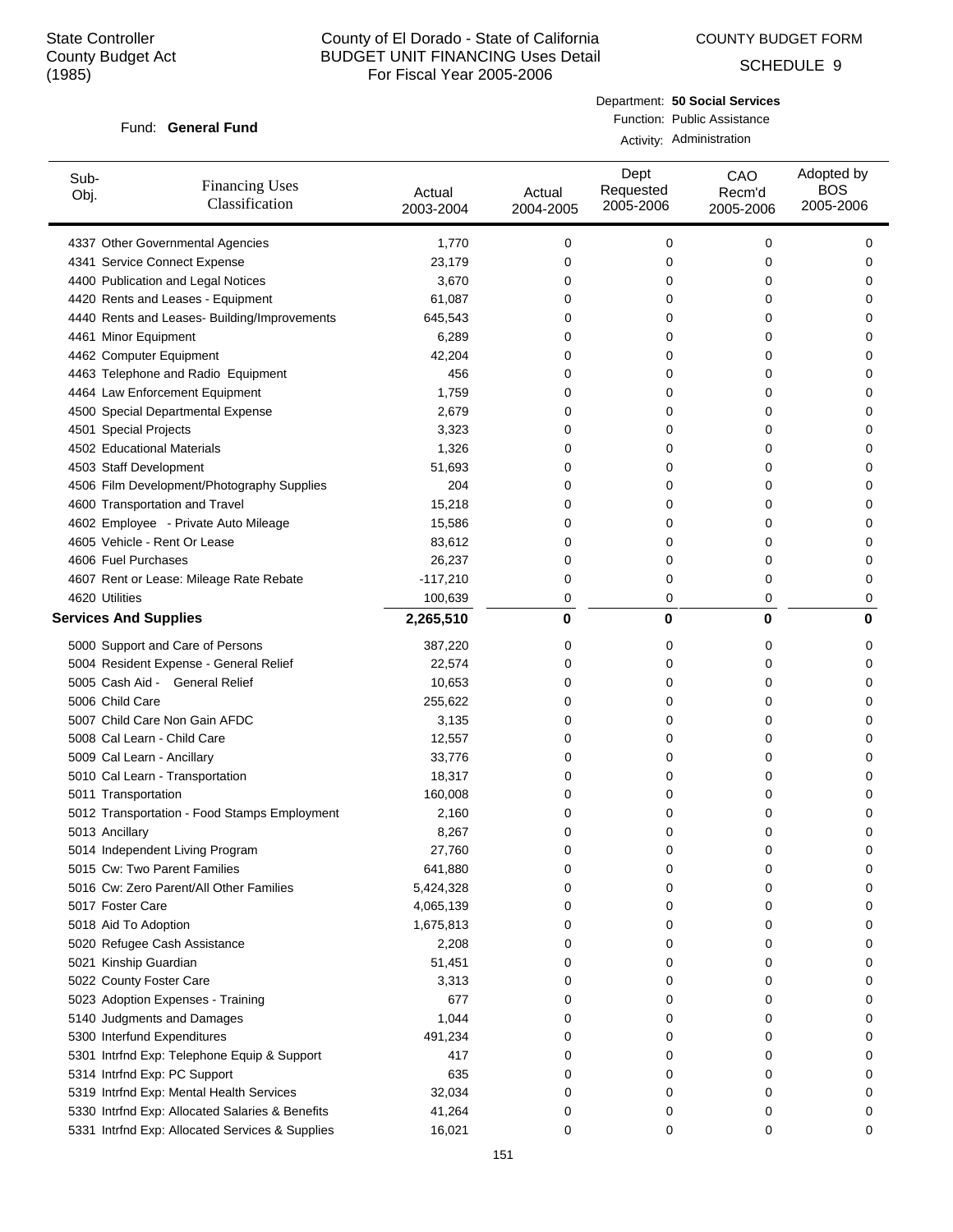COUNTY BUDGET FORM

SCHEDULE 9

#### Fund: General Fund

## Department: **50 Social Services** Function: Public Assistance

Activity: Administration

| Sub-<br>Obj.               | <b>Financing Uses</b><br>Classification                                         | Actual<br>2003-2004 | Actual<br>2004-2005 | Dept<br>Requested<br>2005-2006 | CAO<br>Recm'd<br>2005-2006 | Adopted by<br><b>BOS</b><br>2005-2006 |
|----------------------------|---------------------------------------------------------------------------------|---------------------|---------------------|--------------------------------|----------------------------|---------------------------------------|
| <b>Other Charges</b>       |                                                                                 | 13,389,506          | 0                   | 0                              | 0                          | U                                     |
|                            | 6042 Fixed Assets - Computer Sys Equipment                                      | 5,241               | 0                   | 0                              | 0                          | 0                                     |
| <b>Fixed Assets</b>        |                                                                                 | 5,241               | 0                   | 0                              | 0                          | 0                                     |
| 7200 Intrafund Transfers   |                                                                                 | 695,161             | 0                   | 0                              | 0                          | 0                                     |
|                            | 7201 Intrafund Transfers: Social Services                                       | 1,417               | 0                   | 0                              | 0                          | 0                                     |
|                            | 7202 Intrafnd Transfers: DA/FS Contract                                         | 653                 | 0                   | 0                              | 0                          | 0                                     |
|                            | 7220 Intrafnd: Telephone Equipment and Support                                  | 77,843              | 0                   | 0                              | 0                          | 0                                     |
|                            | 7221 Intrafnd: Radio Equipment and Support                                      | 1,339               | 0                   | 0                              | 0                          | 0                                     |
|                            | 7223 Intrafnd: Mail Service                                                     | 1,300               | 0                   | $\Omega$                       | 0                          | 0                                     |
|                            | 7224 Intrafnd: Stores Support                                                   | 15,945              | 0                   | 0                              | 0                          | 0                                     |
|                            | 7225 Intrafnd: Central Duplicating                                              | 35,987              | 0                   | 0                              | 0                          | 0                                     |
|                            | 7226 Intrafnd: Lease Administration Fee                                         | 35,211              | 0                   | 0                              | 0                          | <sup>0</sup>                          |
|                            | 7227 Intrafnd: Internal Data Processing                                         | 162,089             | 0                   | 0                              | 0                          | 0                                     |
|                            | 7228 Intrafnd: Internet Connect Charges                                         | 3,316               | 0                   | $\Omega$                       | 0                          | 0                                     |
|                            | 7229 Intrafnd: PC Support                                                       | 32,767              | 0                   | 0                              | 0                          | 0                                     |
|                            | 7230 Intrafnd: IS Software                                                      | 125                 | 0                   | 0                              | 0                          | 0                                     |
|                            | 7231 Intrafnd: IS Programming Support                                           | 1,365               | 0                   | 0                              | 0                          | 0                                     |
|                            | 7232 Intrafnd: Maint Bldg & Improvmnts                                          | 7,810               | 0                   | 0                              | 0                          | $\Omega$                              |
|                            | 7234 Intrafnd: Network Support                                                  | 107,567             | 0                   | $\Omega$                       | 0                          | 0                                     |
| <b>Intrafund Transfers</b> |                                                                                 | 1,179,895           | $\bf{0}$            | $\bf{0}$                       | $\mathbf{0}$               | O                                     |
|                            | <b>Total Financing Uses</b>                                                     | 28,631,978          | 0                   | $\bf{0}$                       | $\bf{0}$                   | U                                     |
|                            | <b>Less Department Estimated Revenues</b>                                       | 28,796,641          | 0                   | 0                              | 0                          | 0                                     |
|                            | <b>Department Use of Other General</b><br><b>Fund Sources (Net County Cost)</b> | $-164,664$          | 0                   | 0                              | 0                          | 0                                     |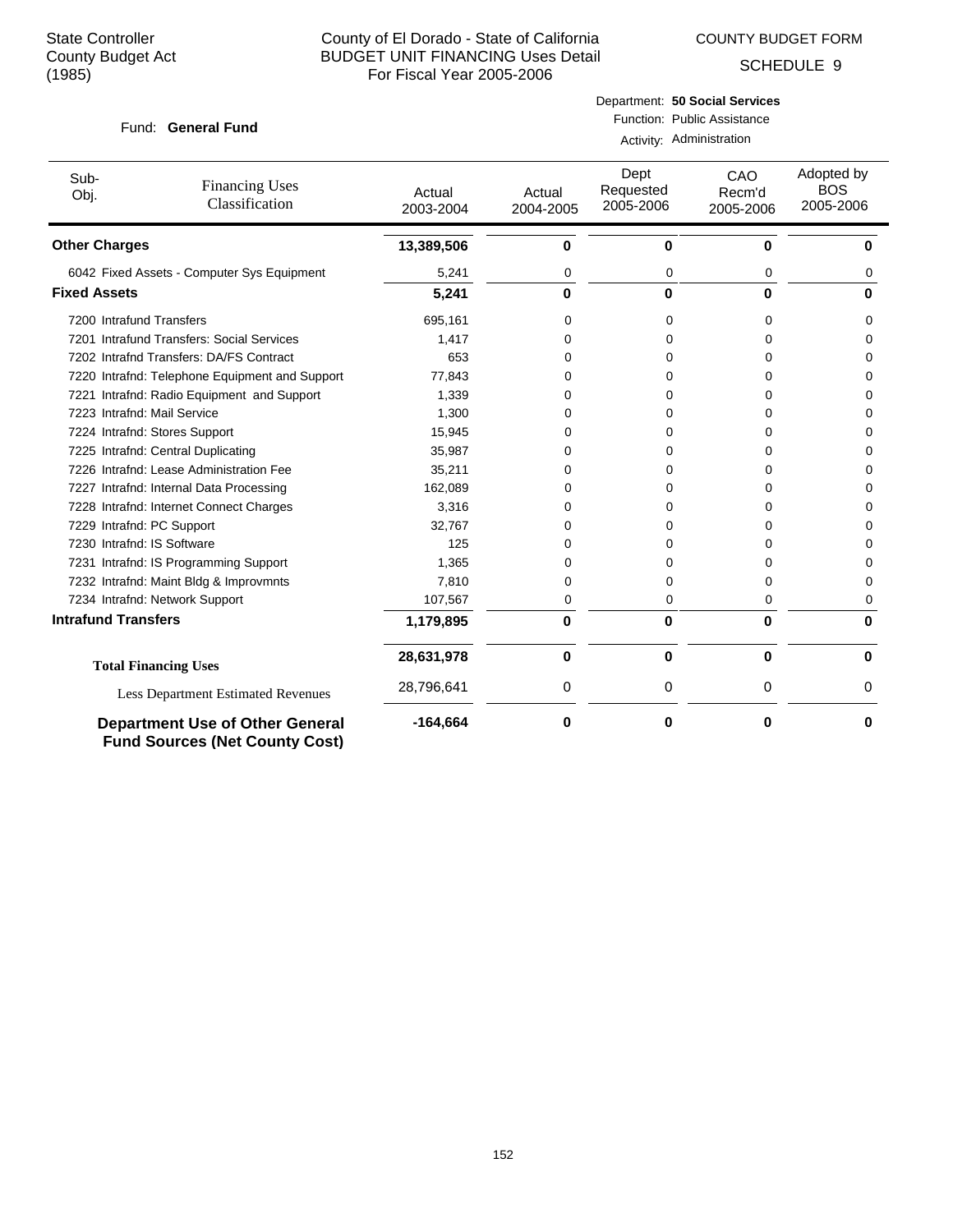$\sim$  10  $\mu$ 

## County of El Dorado - State of California BUDGET UNIT FINANCING Uses Detail For Fiscal Year 2005-2006

COUNTY BUDGET FORM

SCHEDULE 9

|      |                                        |       |                             | Department: 50 Social Services |
|------|----------------------------------------|-------|-----------------------------|--------------------------------|
|      | Fund: Social Services SB163 Wraparound |       | Function: Public Assistance |                                |
|      |                                        |       |                             | Activity: Administration       |
| Sub- |                                        | Ein出' | Dept                        | CAO                            |

| Sub-<br>Obj.                 | <b>Financing Uses</b><br>Classification                                          | Actual<br>2003-2004 | Actual<br>2004-2005 | Dept<br>Requested<br>2005-2006 | CAO<br>Recm'd<br>2005-2006 | Adopted by<br><b>BOS</b><br>2005-2006 |
|------------------------------|----------------------------------------------------------------------------------|---------------------|---------------------|--------------------------------|----------------------------|---------------------------------------|
|                              | 4332 Service Connect Expense                                                     | 800                 | 0                   | 0                              | 0                          |                                       |
| <b>Services And Supplies</b> |                                                                                  | 800                 | 0                   | O                              | 0                          |                                       |
|                              | 7250 Intrafnd: Non General Fund Types                                            | 296,096             | 0                   | 0                              | 0                          |                                       |
| <b>Intrafund Transfers</b>   |                                                                                  | 296.096             | 0                   |                                | 0                          | n                                     |
|                              | <b>Total Financing Uses</b>                                                      | 296,896             | 0                   | 0                              | 0                          | <sup>0</sup>                          |
|                              | <b>Less Department Estimated Revenues</b>                                        | 297,062             | 0                   | 0                              | 0                          | 0                                     |
|                              | <b>Department Use of Social Services</b><br><b>SB163 Wraparound Fund Balance</b> | $-166$              | 0                   |                                |                            |                                       |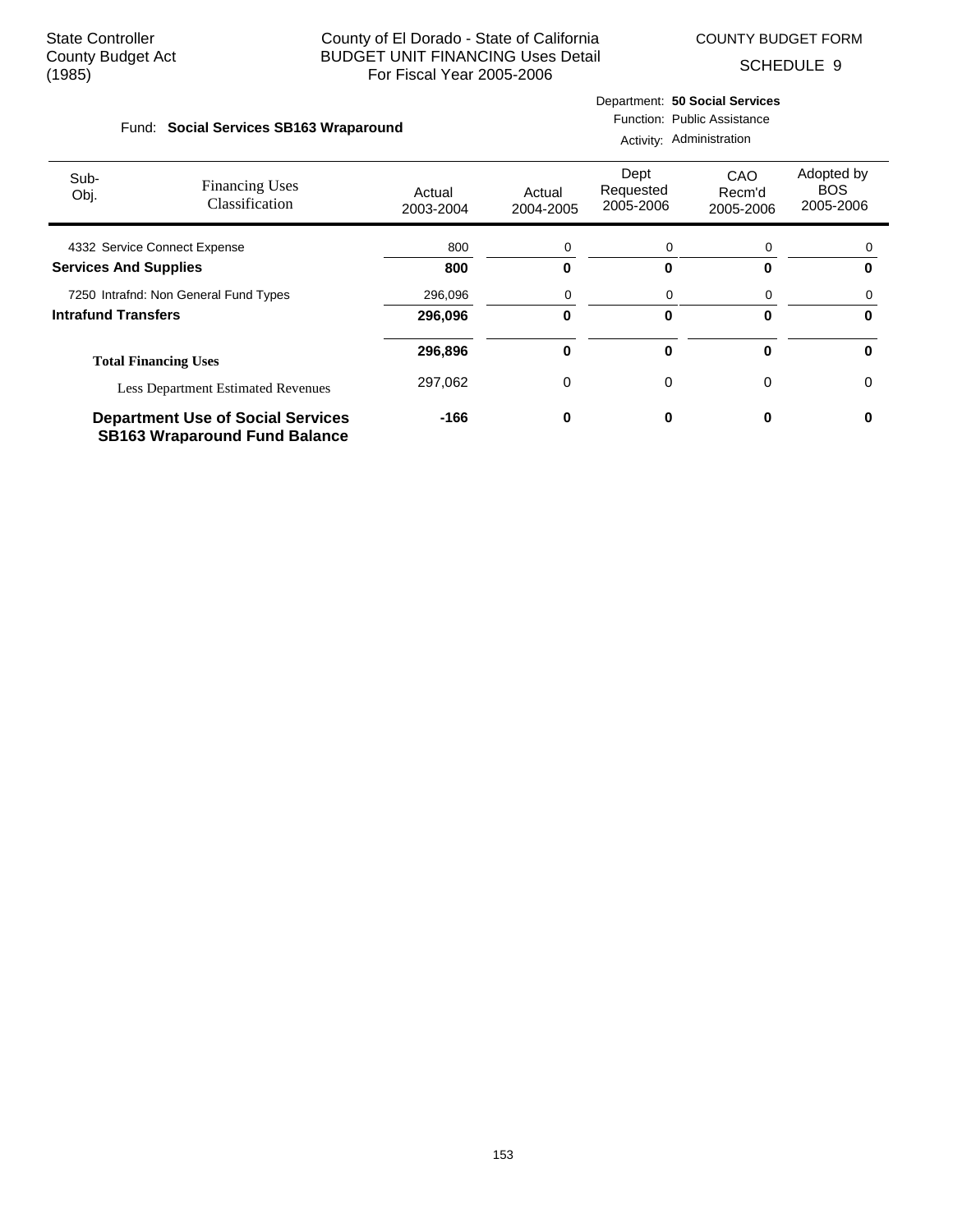COUNTY BUDGET FORM

SCHEDULE 9

#### Fund: General Fund

Department: **51 Veteran Services** Function: Public Assistance Activity: Veterans' Services

| Sub-<br>Obj.        | <b>Financing Uses</b><br>Classification         | Actual<br>2003-2004 | Actual<br>2004-2005 | Dept<br>Requested<br>2005-2006 | CAO<br>Recm'd<br>2005-2006 | Adopted by<br><b>BOS</b><br>2005-2006 |
|---------------------|-------------------------------------------------|---------------------|---------------------|--------------------------------|----------------------------|---------------------------------------|
|                     | 3000 Permanent Employees / Elected Officials    | 164,444             | 179,906             | 209,149                        | 209,149                    | 209,149                               |
|                     | 3002 Overtime                                   | 1,635               | 0                   | 0                              | 0                          | 0                                     |
|                     | 3004 Other Compensation                         | 16,383              | 2,962               | 0                              | 0                          | 0                                     |
|                     | 3005 Tahoe Differential                         | 0                   | 480                 | 1,200                          | 1,200                      | 1,200                                 |
|                     | 3020 Employer Share - Employee Retirement       | 10,133              | 25,620              | 36,948                         | 36,948                     | 36,948                                |
|                     | 3022 Employer Share - Medi Care                 | 2,540               | 2,681               | 2,018                          | 2,018                      | 2,018                                 |
|                     | 3040 Employer Share - Health Insurance          | 20,405              | 32,580              | 29,588                         | 29,588                     | 29,588                                |
|                     | 3041 Employer Share - Unemployment Insurance    | 700                 | 872                 | 1,569                          | 1,569                      | 1,569                                 |
|                     | 3042 Employer Share - Long Term Disab Insurance | 1,146               | 912                 | 1,108                          | 1,108                      | 1,108                                 |
|                     | 3043 Employer Share - Deferred Compensation     | 1,757               | 1,825               | 1,779                          | 1,779                      | 1,779                                 |
|                     | 3046 Retiree Health: Defined Contributions      | 5,876               | 5,289               | 6,805                          | 6,805                      | 6,805                                 |
|                     | 3060 Employer Share - Workers' Compensation     | 9,296               | 9,769               | 8,566                          | 8,566                      | 8,566                                 |
|                     | 3080 Flexible Benefits                          | 9,011               | 4,476               | 9,000                          | 9,000                      | 9,000                                 |
|                     | <b>Salaries And Employee Benefits</b>           | 243,327             | 267,372             | 307,731                        | 307,731                    | 307,731                               |
|                     | 4000 Agriculture                                | 0                   | 222                 | 0                              | 0                          | 0                                     |
|                     | 4041 Cnty Pass thru Telephone Chrges to Depts   | 1,269               | 979                 | 1,236                          | 1,236                      | 1,236                                 |
|                     | 4100 Insurance - Premium                        | 2,157               | 2,536               | 1,956                          | 1,956                      | 1,956                                 |
|                     | 4140 Maintenance - Equipment                    | $\mathbf 0$         | 0                   | 250                            | 250                        | 250                                   |
|                     | 4180 Maintenance - Building and Improvements    | 1,541               | 171                 | 0                              | 0                          | 0                                     |
|                     | 4220 Memberships                                | 350                 | 350                 | 350                            | 350                        | 350                                   |
|                     | 4260 Office Expense                             | 1,053               | 1,505               | 1,700                          | 1,700                      | 1,700                                 |
|                     | 4261 Postage                                    | 766                 | 772                 | 1,000                          | 1,000                      | 1,000                                 |
|                     | 4262 Software                                   | 645                 | 600                 | 600                            | 600                        | 600                                   |
|                     | 4263 Subscription / Newspaper / Journals        | 135                 | 139                 | 175                            | 175                        | 175                                   |
|                     | 4420 Rents and Leases - Equipment               | 753                 | 2,201               | 2,600                          | 2,600                      | 2,600                                 |
|                     | 4461 Minor Equipment                            | 271                 | 276                 | 250                            | 250                        | 250                                   |
|                     | 4462 Computer Equipment                         | 1,892               | 0                   | 0                              | 0                          | 0                                     |
|                     | 4503 Staff Development                          | 645                 | 715                 | 0                              | 0                          | 0                                     |
|                     | 4600 Transportation and Travel                  | 2,089               | 2,480               | 4,000                          | 4,000                      | 4,000                                 |
|                     | 4602 Employee - Private Auto Mileage            | 222                 | 92                  | 100                            | 100                        | 100                                   |
|                     | 4604 Volunteer - Private Auto Mileage           | 649                 | 450                 | 900                            | 900                        | 900                                   |
|                     | 4605 Vehicle - Rent Or Lease                    | 2,904               | 2,279               | 2,966                          | 2,966                      | 2,966                                 |
|                     | 4606 Fuel Purchases                             | 525                 | 709                 | 750                            | 750                        | 750                                   |
|                     | 4607 Rent or Lease: Mileage Rate Rebate         | $-3,053$            | 0                   | 0                              | 0                          | 0                                     |
|                     | <b>Services And Supplies</b>                    | 14,813              | 16,476              | 18,833                         | 18,833                     | 18,833                                |
|                     | 5300 Interfund Expenditures                     | 0                   | 50                  | 0                              | 0                          | 0                                     |
|                     | <b>Other Charges</b>                            | 0                   | 50                  | 0                              | 0                          | 0                                     |
|                     | 6042 Fixed Assets - Computer Sys Equipment      | 0                   | 2,579               | 0                              | 0                          | 0                                     |
| <b>Fixed Assets</b> |                                                 | 0                   | 2,579               | 0                              | 0                          | 0                                     |
|                     | 7200 Intrafund Transfers                        | 0                   | 875                 | 0                              | 0                          | 0                                     |
|                     | 7220 Intrafnd: Telephone Equipment and Support  | 1,596               | 1,728               | 1,590                          | 1,590                      | 1,590                                 |
|                     | 7223 Intrafnd: Mail Service                     | 1,096               | 1,196               | 1,392                          | 1,392                      | 1,392                                 |
|                     | 7224 Intrafnd: Stores Support                   | 95                  | 45                  | 200                            | 200                        | 200                                   |
|                     | 7225 Intrafnd: Central Duplicating              | 72                  | 161                 | 100                            | 100                        | 100                                   |
|                     | 7227 Intrafnd: Internal Data Processing         | 2,234               | 1,832               | 1,583                          | 1,583                      | 1,583                                 |
|                     | 7229 Intrafnd: PC Support                       | 1,018               | 1,095               | 1,500                          | 1,500                      | 1,500                                 |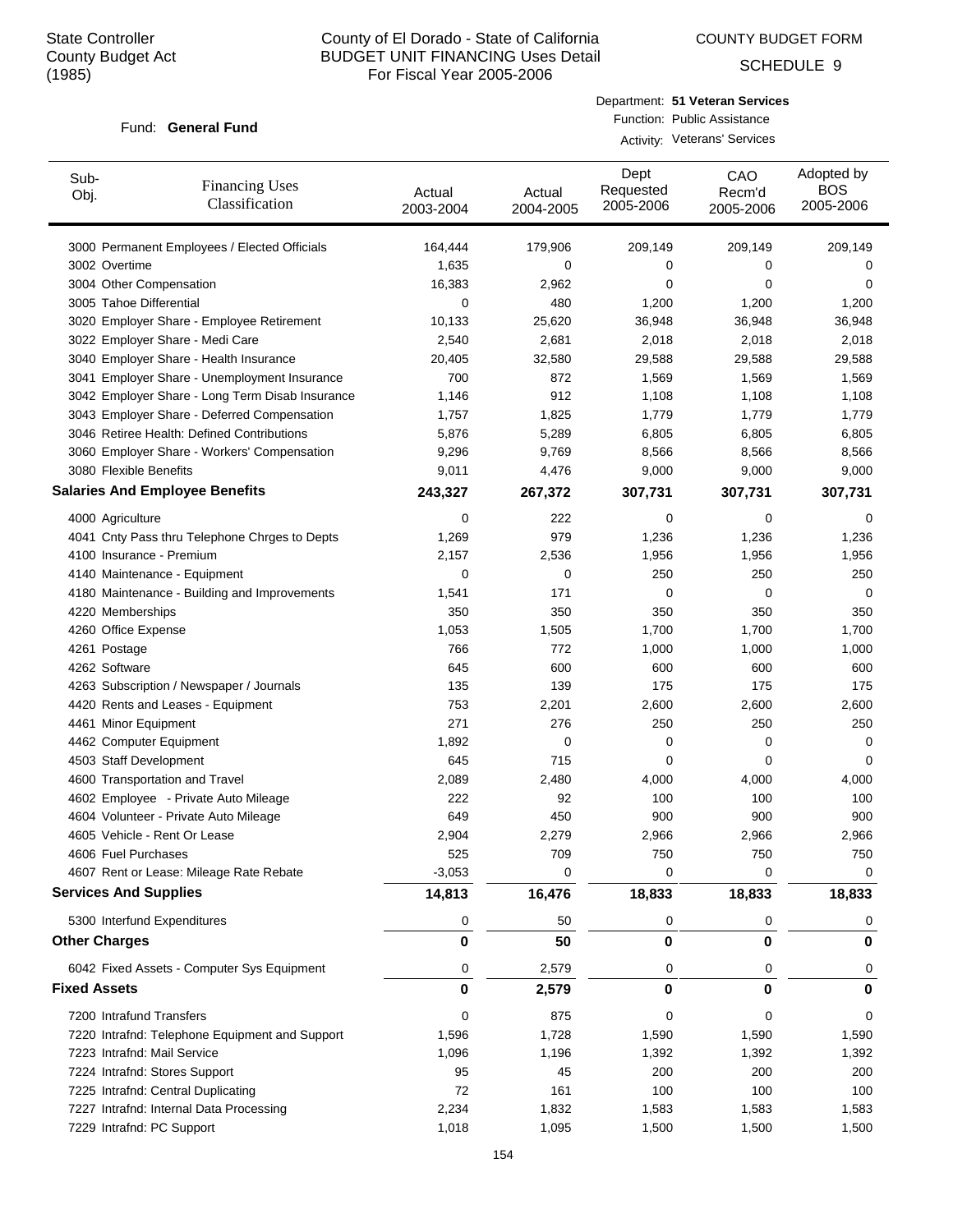COUNTY BUDGET FORM

Department: **51 Veteran Services**

SCHEDULE 9

| Fund: General Fund                     |                                                                                 |                     | Function: Public Assistance<br>Activity: Veterans' Services |                                |                            |                                       |  |
|----------------------------------------|---------------------------------------------------------------------------------|---------------------|-------------------------------------------------------------|--------------------------------|----------------------------|---------------------------------------|--|
| Sub-<br>Obj.                           | <b>Financing Uses</b><br><b>Classification</b>                                  | Actual<br>2003-2004 | Actual<br>2004-2005                                         | Dept<br>Requested<br>2005-2006 | CAO<br>Recm'd<br>2005-2006 | Adopted by<br><b>BOS</b><br>2005-2006 |  |
| 7232 Intrafnd: Maint Bldg & Improvmnts |                                                                                 | 203                 | 0                                                           | $\Omega$                       | $\Omega$                   | $\Omega$                              |  |
|                                        | 7234 Intrafnd: Network Support                                                  | 3,618               | 3,883                                                       | 3,793                          | 3,793                      | 3,793                                 |  |
| <b>Intrafund Transfers</b>             |                                                                                 | 9,932               | 10.815                                                      | 10,158                         | 10,158                     | 10,158                                |  |
|                                        | <b>Total Financing Uses</b>                                                     | 268,073             | 297,292                                                     | 336,722                        | 336,722                    | 336,722                               |  |
|                                        | <b>Less Department Estimated Revenues</b>                                       | 38,825              | 33.733                                                      | 32,000                         | 32,000                     | 32,000                                |  |
|                                        | <b>Department Use of Other General</b><br><b>Fund Sources (Net County Cost)</b> | 229,248             | 263,559                                                     | 304,722                        | 304,722                    | 304,722                               |  |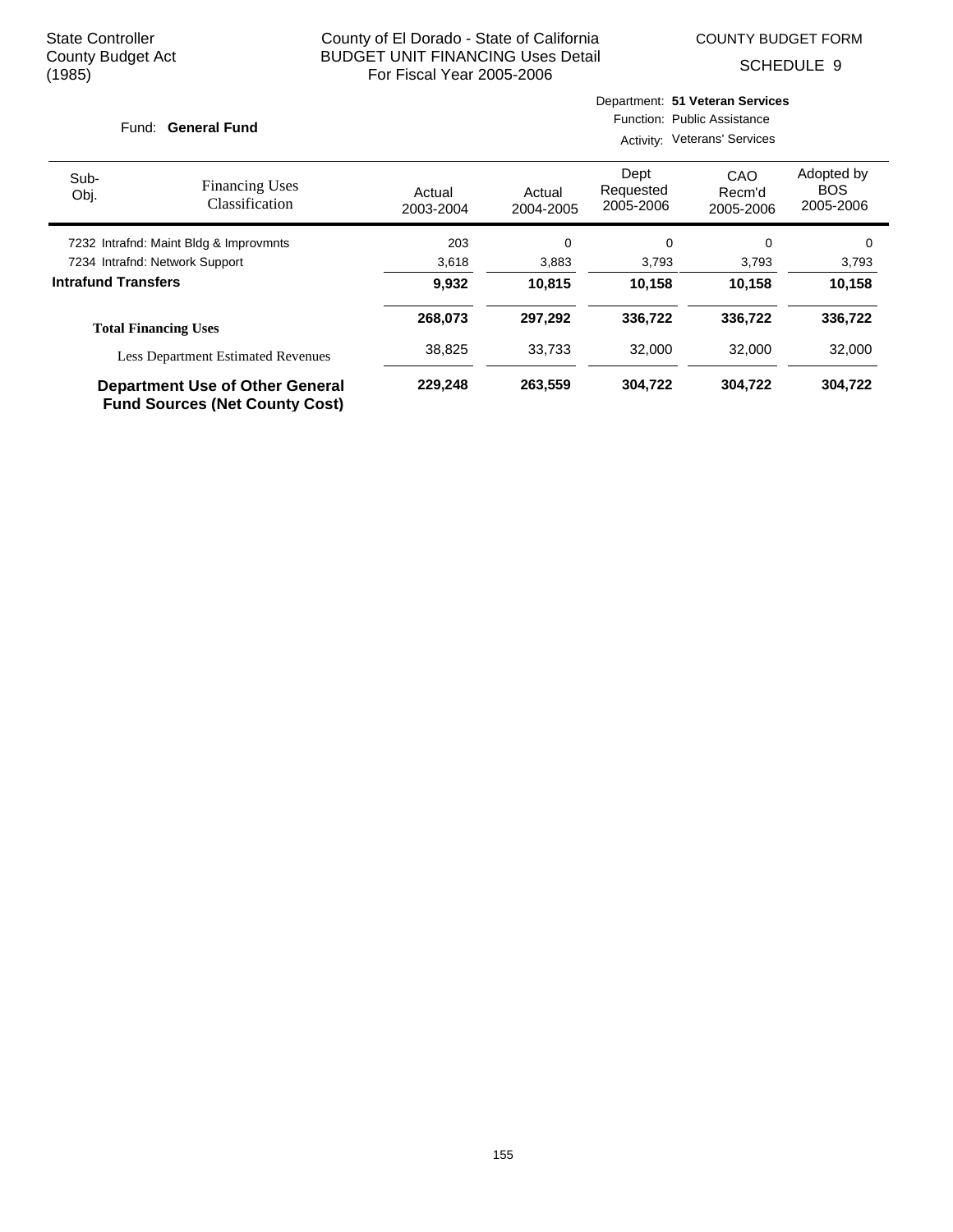COUNTY BUDGET FORM

SCHEDULE 9

#### Fund: General Fund

Department: **52 Public Guardian** Function: Public Protection Activity: Other Protection

| Sub-<br>Obj.         | <b>Financing Uses</b><br>Classification         | Actual<br>2003-2004 | Actual<br>2004-2005 | Dept<br>Requested<br>2005-2006 | CAO<br>Recm'd<br>2005-2006 | Adopted by<br><b>BOS</b><br>2005-2006 |
|----------------------|-------------------------------------------------|---------------------|---------------------|--------------------------------|----------------------------|---------------------------------------|
|                      | 3000 Permanent Employees / Elected Officials    | 634,252             | 0                   | 0                              | 0                          | 0                                     |
|                      | 3001 Temporary Employees                        | 60,989              | 0                   | 0                              | 0                          | 0                                     |
| 3002 Overtime        |                                                 | 2,677               | 0                   | 0                              | 0                          | 0                                     |
|                      | 3004 Other Compensation                         | 5,048               | 0                   | 0                              | 0                          | 0                                     |
|                      | 3005 Tahoe Differential                         | 2,729               | 0                   | 0                              | 0                          | 0                                     |
|                      | 3020 Employer Share - Employee Retirement       | 56,652              | 0                   | 0                              | 0                          | 0                                     |
|                      | 3022 Employer Share - Medi Care                 | 9,792               | 0                   | 0                              | 0                          | 0                                     |
|                      | 3040 Employer Share - Health Insurance          | 161,984             | 0                   | 0                              | 0                          | 0                                     |
|                      | 3041 Employer Share - Unemployment Insurance    | 3,766               | 0                   | 0                              | 0                          | 0                                     |
|                      | 3042 Employer Share - Long Term Disab Insurance | 3,268               | 0                   | 0                              | 0                          | 0                                     |
|                      | 3043 Employer Share - Deferred Compensation     | 395                 | 0                   | 0                              | 0                          | 0                                     |
|                      | 3046 Retiree Health: Defined Contributions      | 8,158               | 0                   | 0                              | 0                          | 0                                     |
|                      | 3060 Employer Share - Workers' Compensation     | 17,892              | 0                   | 0                              | 0                          | 0                                     |
|                      | 3080 Flexible Benefits                          | 1,364               | 0                   | 0                              | 0                          | 0                                     |
|                      | <b>Salaries And Employee Benefits</b>           | 968,966             | 0                   | 0                              | 0                          | 0                                     |
|                      | 4040 Telephone Company Vendor Payments          | 732                 | 0                   | 0                              | 0                          | 0                                     |
|                      | 4041 Cnty Pass thru Telephone Chrges to Depts   | 2,229               | 0                   | 0                              | 0                          | 0                                     |
|                      | 4080 Household Expense                          | 19                  | 0                   | 0                              | 0                          | 0                                     |
|                      | 4085 Household Expense - Refuse Disposal        | 88                  | 0                   | 0                              | 0                          | 0                                     |
|                      | 4100 Insurance - Premium                        | 2,743               | 0                   | 0                              | 0                          | 0                                     |
|                      | 4220 Memberships                                | 350                 | 0                   | 0                              | 0                          | 0                                     |
|                      | 4260 Office Expense                             | 8,569               | 0                   | 0                              | 0                          | 0                                     |
| 4261 Postage         |                                                 | 4,542               | 0                   | 0                              | 0                          | 0                                     |
| 4262 Software        |                                                 | 7,276               | 0                   | 0                              | 0                          | 0                                     |
|                      | 4263 Subscription / Newspaper / Journals        | 355                 | 0                   | 0                              | 0                          | 0                                     |
|                      | 4265 Law Books                                  | 99                  | 0                   | 0                              | 0                          | 0                                     |
|                      | 4266 Printing / Duplicating                     | 1,039               | 0                   | 0                              | 0                          | 0                                     |
|                      | 4300 Professional and Specialized Services      | 125                 | 0                   | 0                              | 0                          | 0                                     |
|                      | 4324 Medical, Dental and Lab Services           | 3,602               | 0                   | 0                              | 0                          | 0                                     |
|                      | 4461 Minor Equipment                            | 914                 | 0                   | 0                              | 0                          | 0                                     |
|                      | 4462 Computer Equipment                         | 1,096               | 0                   | 0                              | 0                          | 0                                     |
|                      | 4501 Special Projects                           | 1,401               | 0                   | 0                              | 0                          | 0                                     |
|                      | 4503 Staff Development                          | 1,344               | 0                   | 0                              | 0                          | 0                                     |
|                      | 4532 Client Program Services                    | 54                  | 0                   | 0                              | 0                          | 0                                     |
|                      | 4600 Transportation and Travel                  | 1,951               | 0                   | 0                              | 0                          | 0                                     |
|                      | 4602 Employee - Private Auto Mileage            | 7,547               | 0                   | 0                              | 0                          | 0                                     |
|                      | 4605 Vehicle - Rent Or Lease                    | 14,109              | 0                   | 0                              | 0                          | 0                                     |
|                      | 4606 Fuel Purchases                             | 2,184               | 0                   | 0                              | 0                          | 0                                     |
|                      | 4607 Rent or Lease: Mileage Rate Rebate         | $-9,903$            | 0                   | 0                              | 0                          | 0                                     |
| 4620 Utilities       |                                                 | $-51$               | 0                   | 0                              | 0                          | 0                                     |
|                      | <b>Services And Supplies</b>                    | 52,414              | 0                   | 0                              | 0                          | 0                                     |
|                      | 5000 Support and Care of Persons                | 559,523             | 0                   | 0                              | 0                          | 0                                     |
|                      | 5300 Interfund Expenditures                     | 257,787             | 0                   | 0                              | 0                          | 0                                     |
|                      | 5307 Intrfnd Exp: Lease Administration Fee      | $-2,221$            | 0                   | 0                              | 0                          | 0                                     |
|                      | 5314 Intrfnd Exp: PC Support                    | 1,690               | 0                   | 0                              | 0                          | 0                                     |
| <b>Other Charges</b> |                                                 | 816,779             | 0                   | 0                              | 0                          | 0                                     |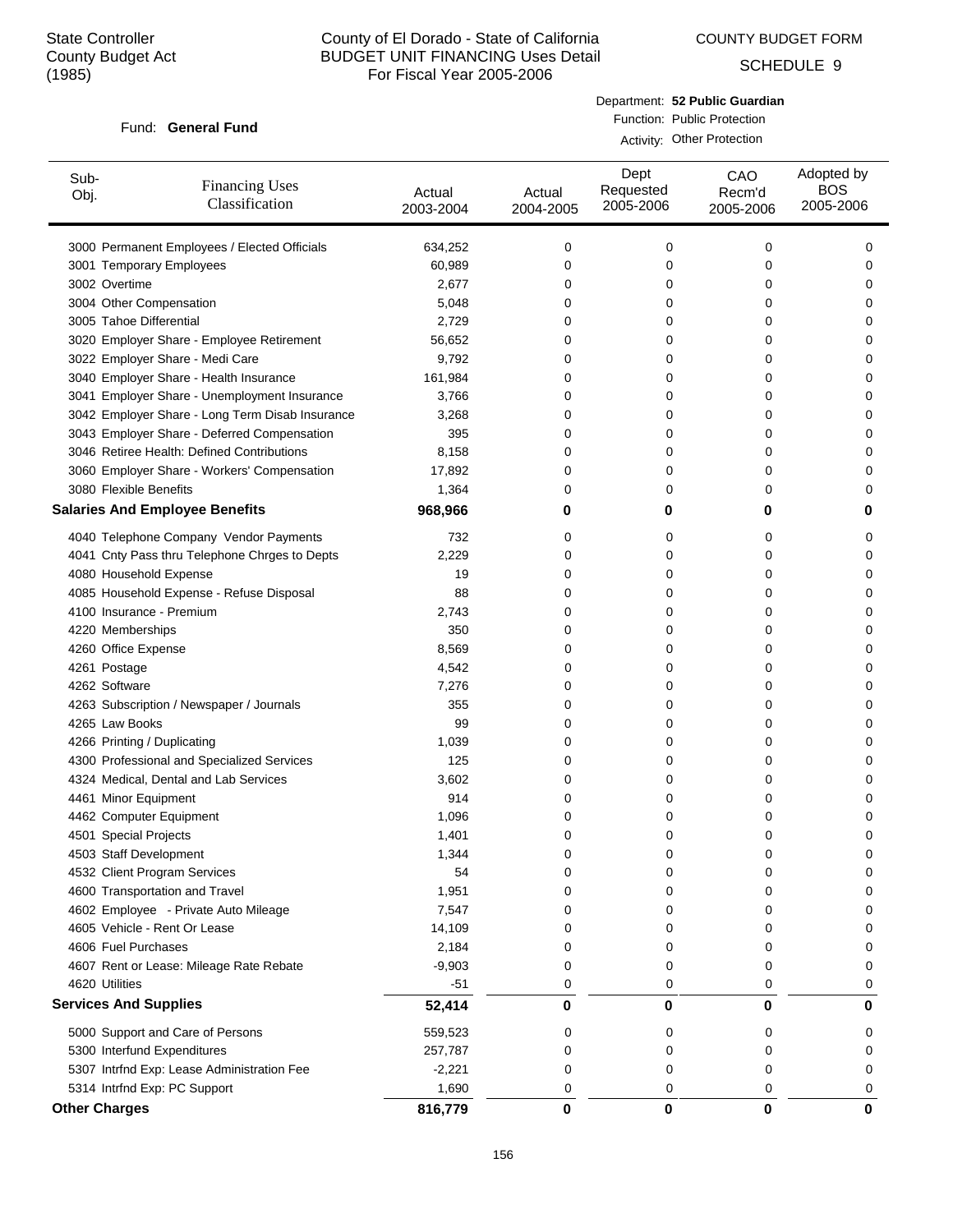COUNTY BUDGET FORM

SCHEDULE 9

#### Fund: General Fund

Department: **52 Public Guardian** Function: Public Protection

|  | Activity: Other Protection |
|--|----------------------------|
|  |                            |

| Sub-<br>Obj.               | <b>Financing Uses</b><br>Classification                                         | Actual<br>2003-2004 | Actual<br>2004-2005 | Dept<br>Requested<br>2005-2006 | CAO<br>Recm'd<br>2005-2006 | Adopted by<br><b>BOS</b><br>2005-2006 |
|----------------------------|---------------------------------------------------------------------------------|---------------------|---------------------|--------------------------------|----------------------------|---------------------------------------|
| 7200 Intrafund Transfers   |                                                                                 | $-615, 124$         | 0                   | 0                              |                            | $\Omega$                              |
|                            | 7220 Intrafnd: Telephone Equipment and Support                                  | 6,458               | ი                   |                                |                            | O                                     |
|                            | 7223 Intrafnd: Mail Service                                                     | 971                 |                     |                                |                            | 0                                     |
|                            | 7224 Intrafnd: Stores Support                                                   | 593                 | ი                   | O                              |                            | <sup>0</sup>                          |
|                            | 7225 Intrafnd: Central Duplicating                                              | 986                 | 0                   | o                              |                            | 0                                     |
|                            | 7226 Intrafnd: Lease Administration Fee                                         | 2,221               | 0                   | 0                              |                            | 0                                     |
|                            | 7227 Intrafnd: Internal Data Processing                                         | 35,625              | 0                   | Ω                              |                            | O                                     |
| 7229 Intrafnd: PC Support  |                                                                                 | 955                 | 0                   | 0                              |                            | 0                                     |
|                            | 7234 Intrafnd: Network Support                                                  | 19,502              | 0                   | 0                              |                            | 0                                     |
|                            | 7250 Intrafnd: Non General Fund Types                                           | 16                  | 0                   | 0                              |                            | 0                                     |
| <b>Intrafund Transfers</b> |                                                                                 | $-547,798$          | 0                   | 0                              | 0                          | 0                                     |
|                            | <b>Total Financing Uses</b>                                                     | 1,290,361           | 0                   | 0                              | 0                          | U                                     |
|                            | <b>Less Department Estimated Revenues</b>                                       | 999,737             | 0                   | 0                              | $\Omega$                   | 0                                     |
|                            | <b>Department Use of Other General</b><br><b>Fund Sources (Net County Cost)</b> | 290,624             | n                   | o                              | O                          | U                                     |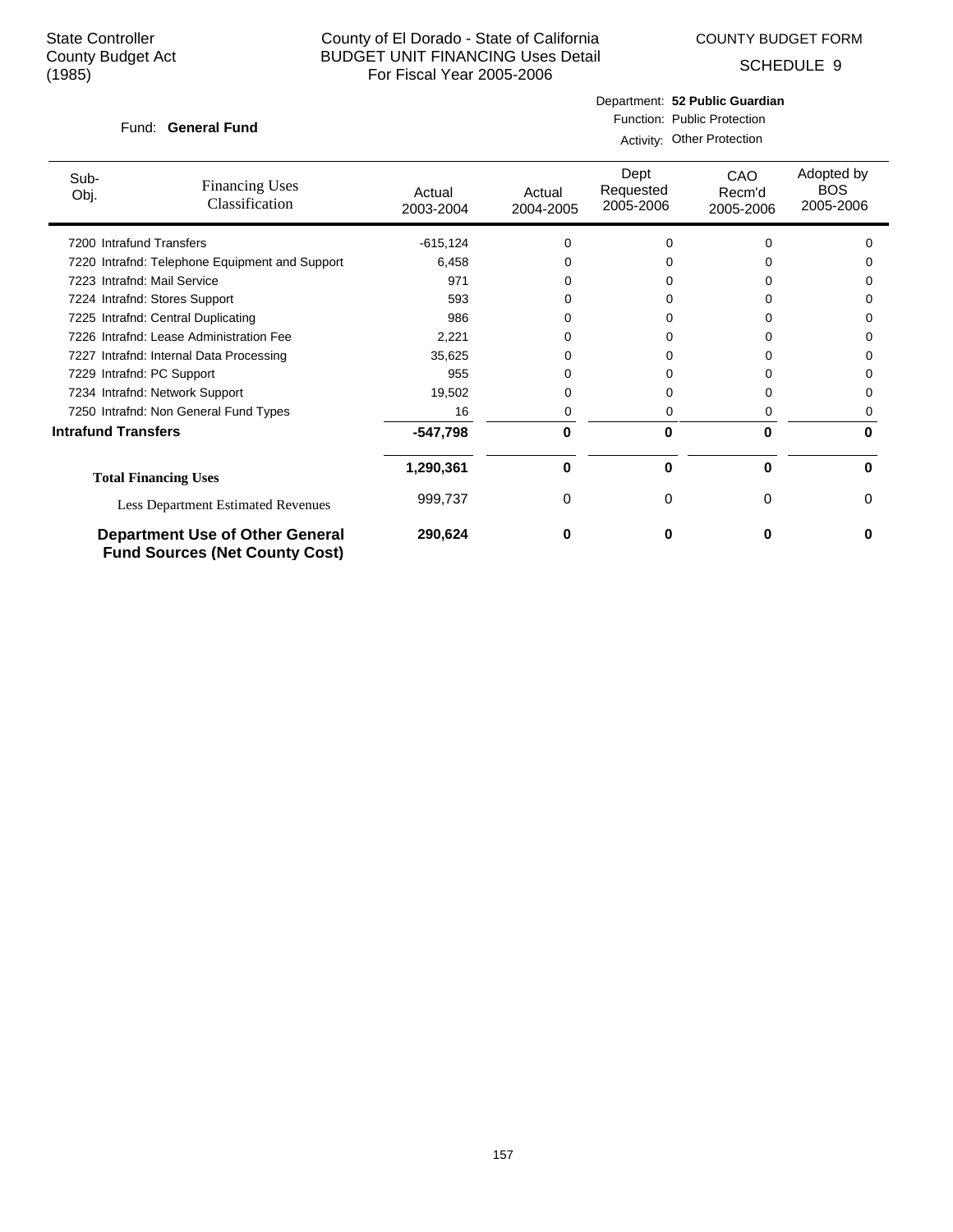COUNTY BUDGET FORM

SCHEDULE 9

#### Fund: Community Services

Department: **52 Community Services** Function: Public Assistance

Activity: Other Assistance

| 3000 Permanent Employees / Elected Officials<br>1,974,278<br>0<br>0<br>0<br>0<br>3001 Temporary Employees<br>267,295<br>0<br>0<br>0<br>0<br>3002 Overtime<br>17,782<br>0<br>0<br>0<br>0<br>3004 Other Compensation<br>13,846<br>0<br>0<br>0<br>0<br>3005 Tahoe Differential<br>17,603<br>0<br>0<br>0<br>0<br>3006 Bilingual Pay<br>7,917<br>0<br>0<br>0<br>0<br>3020 Employer Share - Employee Retirement<br>180,099<br>0<br>0<br>0<br>0<br>3022 Employer Share - Medi Care<br>29,203<br>0<br>0<br>0<br>0<br>3040 Employer Share - Health Insurance<br>577,293<br>0<br>0<br>0<br>0<br>3041 Employer Share - Unemployment Insurance<br>14,791<br>0<br>0<br>0<br>0<br>3042 Employer Share - Long Term Disab Insurance<br>12,661<br>0<br>0<br>0<br>0<br>3043 Employer Share - Deferred Compensation<br>7,923<br>0<br>0<br>0<br>0<br>3046 Retiree Health: Defined Contributions<br>82,073<br>0<br>0<br>0<br>0<br>3060 Employer Share - Workers' Compensation<br>0<br>0<br>53,878<br>0<br>0<br>3080 Flexible Benefits<br>13,361<br>0<br>0<br>0<br>0<br><b>Salaries And Employee Benefits</b><br>3,270,003<br>0<br>0<br>0<br>0<br>4040 Telephone Company Vendor Payments<br>1,036<br>0<br>0<br>0<br>0<br>4041 Cnty Pass thru Telephone Chrges to Depts<br>14,982<br>0<br>0<br>0<br>0<br>4060 Food and Food Products<br>326,144<br>0<br>0<br>0<br>0<br>4080 Household Expense<br>4,386<br>0<br>0<br>0<br>0<br>4081 Household Expense - Paper Goods<br>30,132<br>0<br>0<br>0<br>0<br>4082 Household Expense - Other<br>12,759<br>0<br>0<br>0<br>0<br>4083 Household Expense - Laundry<br>6,411<br>0<br>0<br>0<br>0<br>4084 Household Expense - Expendable Equipment<br>1,939<br>0<br>0<br>0<br>0<br>4085 Household Expense - Refuse Disposal<br>4,767<br>0<br>0<br>0<br>0<br>4086 Household Expense - Janitorial/Custodial<br>4,464<br>0<br>0<br>0<br>0<br>4100 Insurance - Premium<br>14,718<br>0<br>0<br>0<br>0<br>4101 Insurance - Additional Liability<br>991<br>0<br>0<br>0<br>0<br>4140 Maintenance - Equipment<br>1,735<br>0<br>0<br>0<br>0<br>4160 Maintenance Vehicles - Service Contract<br>1,256<br>0<br>0<br>0<br>0<br>4161 Maintenance Vehicles - Parts/Direct Chrg<br>275<br>0<br>0<br>0<br>0<br>4162 Maintenance Vehicles - Supplies<br>1,130<br>0<br>0<br>0<br>0<br>4164 Maintenance Vehicles - Tires and Tubes<br>69<br>0<br>U<br>U<br>U<br>4165 Maintenance Vehicles - Oil and Grease<br>2<br>0<br>0<br>0<br>0<br>4180 Maintenance - Building and Improvements<br>1,308<br>0<br>0<br>0<br>0<br>4220 Memberships<br>11,405<br>0<br>0<br>0<br>0<br>475<br>4221 Memberships - Legislative Advocacy<br>0<br>0<br>0<br>0<br>4260 Office Expense<br>20,803<br>0<br>0<br>0<br>0<br>4261 Postage<br>16,479<br>0<br>0<br>0<br>0<br>4262 Software<br>7,496<br>0<br>0<br>0<br>0<br>4263 Subscription / Newspaper / Journals<br>2,987<br>0<br>0<br>0<br>0<br>4264 Books / Manuals<br>1,829<br>0<br>0<br>0<br>0<br>4265 Law Books<br>474<br>0<br>0<br>0<br>0<br>4266 Printing / Duplicating<br>15,856<br>0<br>0<br>0<br>0<br>4300 Professional and Specialized Services<br>163,937<br>0<br>0<br>0<br>0<br>4313 Legal Services<br>50<br>0<br>0<br>0<br>0<br>4324 Medical, Dental and Lab Services<br>2,403<br>0<br>0<br>0<br>0<br>4400 Publication and Legal Notices<br>4,481<br>0<br>0<br>0<br>0 | Sub-<br>Obj. | <b>Financing Uses</b><br>Classification | Actual<br>2003-2004 | Actual<br>2004-2005 | Dept<br>Requested<br>2005-2006 | CAO<br>Recm'd<br>2005-2006 | Adopted by<br><b>BOS</b><br>2005-2006 |
|-----------------------------------------------------------------------------------------------------------------------------------------------------------------------------------------------------------------------------------------------------------------------------------------------------------------------------------------------------------------------------------------------------------------------------------------------------------------------------------------------------------------------------------------------------------------------------------------------------------------------------------------------------------------------------------------------------------------------------------------------------------------------------------------------------------------------------------------------------------------------------------------------------------------------------------------------------------------------------------------------------------------------------------------------------------------------------------------------------------------------------------------------------------------------------------------------------------------------------------------------------------------------------------------------------------------------------------------------------------------------------------------------------------------------------------------------------------------------------------------------------------------------------------------------------------------------------------------------------------------------------------------------------------------------------------------------------------------------------------------------------------------------------------------------------------------------------------------------------------------------------------------------------------------------------------------------------------------------------------------------------------------------------------------------------------------------------------------------------------------------------------------------------------------------------------------------------------------------------------------------------------------------------------------------------------------------------------------------------------------------------------------------------------------------------------------------------------------------------------------------------------------------------------------------------------------------------------------------------------------------------------------------------------------------------------------------------------------------------------------------------------------------------------------------------------------------------------------------------------------------------------------------------------------------------------------------------------------------------------------------------------------------------------------------------------------------------------------------------------------------------------------------------------------------------------------------------------------------------------------------------------------------------------------------|--------------|-----------------------------------------|---------------------|---------------------|--------------------------------|----------------------------|---------------------------------------|
|                                                                                                                                                                                                                                                                                                                                                                                                                                                                                                                                                                                                                                                                                                                                                                                                                                                                                                                                                                                                                                                                                                                                                                                                                                                                                                                                                                                                                                                                                                                                                                                                                                                                                                                                                                                                                                                                                                                                                                                                                                                                                                                                                                                                                                                                                                                                                                                                                                                                                                                                                                                                                                                                                                                                                                                                                                                                                                                                                                                                                                                                                                                                                                                                                                                                                               |              |                                         |                     |                     |                                |                            |                                       |
|                                                                                                                                                                                                                                                                                                                                                                                                                                                                                                                                                                                                                                                                                                                                                                                                                                                                                                                                                                                                                                                                                                                                                                                                                                                                                                                                                                                                                                                                                                                                                                                                                                                                                                                                                                                                                                                                                                                                                                                                                                                                                                                                                                                                                                                                                                                                                                                                                                                                                                                                                                                                                                                                                                                                                                                                                                                                                                                                                                                                                                                                                                                                                                                                                                                                                               |              |                                         |                     |                     |                                |                            |                                       |
|                                                                                                                                                                                                                                                                                                                                                                                                                                                                                                                                                                                                                                                                                                                                                                                                                                                                                                                                                                                                                                                                                                                                                                                                                                                                                                                                                                                                                                                                                                                                                                                                                                                                                                                                                                                                                                                                                                                                                                                                                                                                                                                                                                                                                                                                                                                                                                                                                                                                                                                                                                                                                                                                                                                                                                                                                                                                                                                                                                                                                                                                                                                                                                                                                                                                                               |              |                                         |                     |                     |                                |                            |                                       |
|                                                                                                                                                                                                                                                                                                                                                                                                                                                                                                                                                                                                                                                                                                                                                                                                                                                                                                                                                                                                                                                                                                                                                                                                                                                                                                                                                                                                                                                                                                                                                                                                                                                                                                                                                                                                                                                                                                                                                                                                                                                                                                                                                                                                                                                                                                                                                                                                                                                                                                                                                                                                                                                                                                                                                                                                                                                                                                                                                                                                                                                                                                                                                                                                                                                                                               |              |                                         |                     |                     |                                |                            |                                       |
|                                                                                                                                                                                                                                                                                                                                                                                                                                                                                                                                                                                                                                                                                                                                                                                                                                                                                                                                                                                                                                                                                                                                                                                                                                                                                                                                                                                                                                                                                                                                                                                                                                                                                                                                                                                                                                                                                                                                                                                                                                                                                                                                                                                                                                                                                                                                                                                                                                                                                                                                                                                                                                                                                                                                                                                                                                                                                                                                                                                                                                                                                                                                                                                                                                                                                               |              |                                         |                     |                     |                                |                            |                                       |
|                                                                                                                                                                                                                                                                                                                                                                                                                                                                                                                                                                                                                                                                                                                                                                                                                                                                                                                                                                                                                                                                                                                                                                                                                                                                                                                                                                                                                                                                                                                                                                                                                                                                                                                                                                                                                                                                                                                                                                                                                                                                                                                                                                                                                                                                                                                                                                                                                                                                                                                                                                                                                                                                                                                                                                                                                                                                                                                                                                                                                                                                                                                                                                                                                                                                                               |              |                                         |                     |                     |                                |                            |                                       |
|                                                                                                                                                                                                                                                                                                                                                                                                                                                                                                                                                                                                                                                                                                                                                                                                                                                                                                                                                                                                                                                                                                                                                                                                                                                                                                                                                                                                                                                                                                                                                                                                                                                                                                                                                                                                                                                                                                                                                                                                                                                                                                                                                                                                                                                                                                                                                                                                                                                                                                                                                                                                                                                                                                                                                                                                                                                                                                                                                                                                                                                                                                                                                                                                                                                                                               |              |                                         |                     |                     |                                |                            |                                       |
|                                                                                                                                                                                                                                                                                                                                                                                                                                                                                                                                                                                                                                                                                                                                                                                                                                                                                                                                                                                                                                                                                                                                                                                                                                                                                                                                                                                                                                                                                                                                                                                                                                                                                                                                                                                                                                                                                                                                                                                                                                                                                                                                                                                                                                                                                                                                                                                                                                                                                                                                                                                                                                                                                                                                                                                                                                                                                                                                                                                                                                                                                                                                                                                                                                                                                               |              |                                         |                     |                     |                                |                            |                                       |
|                                                                                                                                                                                                                                                                                                                                                                                                                                                                                                                                                                                                                                                                                                                                                                                                                                                                                                                                                                                                                                                                                                                                                                                                                                                                                                                                                                                                                                                                                                                                                                                                                                                                                                                                                                                                                                                                                                                                                                                                                                                                                                                                                                                                                                                                                                                                                                                                                                                                                                                                                                                                                                                                                                                                                                                                                                                                                                                                                                                                                                                                                                                                                                                                                                                                                               |              |                                         |                     |                     |                                |                            |                                       |
|                                                                                                                                                                                                                                                                                                                                                                                                                                                                                                                                                                                                                                                                                                                                                                                                                                                                                                                                                                                                                                                                                                                                                                                                                                                                                                                                                                                                                                                                                                                                                                                                                                                                                                                                                                                                                                                                                                                                                                                                                                                                                                                                                                                                                                                                                                                                                                                                                                                                                                                                                                                                                                                                                                                                                                                                                                                                                                                                                                                                                                                                                                                                                                                                                                                                                               |              |                                         |                     |                     |                                |                            |                                       |
|                                                                                                                                                                                                                                                                                                                                                                                                                                                                                                                                                                                                                                                                                                                                                                                                                                                                                                                                                                                                                                                                                                                                                                                                                                                                                                                                                                                                                                                                                                                                                                                                                                                                                                                                                                                                                                                                                                                                                                                                                                                                                                                                                                                                                                                                                                                                                                                                                                                                                                                                                                                                                                                                                                                                                                                                                                                                                                                                                                                                                                                                                                                                                                                                                                                                                               |              |                                         |                     |                     |                                |                            |                                       |
|                                                                                                                                                                                                                                                                                                                                                                                                                                                                                                                                                                                                                                                                                                                                                                                                                                                                                                                                                                                                                                                                                                                                                                                                                                                                                                                                                                                                                                                                                                                                                                                                                                                                                                                                                                                                                                                                                                                                                                                                                                                                                                                                                                                                                                                                                                                                                                                                                                                                                                                                                                                                                                                                                                                                                                                                                                                                                                                                                                                                                                                                                                                                                                                                                                                                                               |              |                                         |                     |                     |                                |                            |                                       |
|                                                                                                                                                                                                                                                                                                                                                                                                                                                                                                                                                                                                                                                                                                                                                                                                                                                                                                                                                                                                                                                                                                                                                                                                                                                                                                                                                                                                                                                                                                                                                                                                                                                                                                                                                                                                                                                                                                                                                                                                                                                                                                                                                                                                                                                                                                                                                                                                                                                                                                                                                                                                                                                                                                                                                                                                                                                                                                                                                                                                                                                                                                                                                                                                                                                                                               |              |                                         |                     |                     |                                |                            |                                       |
|                                                                                                                                                                                                                                                                                                                                                                                                                                                                                                                                                                                                                                                                                                                                                                                                                                                                                                                                                                                                                                                                                                                                                                                                                                                                                                                                                                                                                                                                                                                                                                                                                                                                                                                                                                                                                                                                                                                                                                                                                                                                                                                                                                                                                                                                                                                                                                                                                                                                                                                                                                                                                                                                                                                                                                                                                                                                                                                                                                                                                                                                                                                                                                                                                                                                                               |              |                                         |                     |                     |                                |                            |                                       |
|                                                                                                                                                                                                                                                                                                                                                                                                                                                                                                                                                                                                                                                                                                                                                                                                                                                                                                                                                                                                                                                                                                                                                                                                                                                                                                                                                                                                                                                                                                                                                                                                                                                                                                                                                                                                                                                                                                                                                                                                                                                                                                                                                                                                                                                                                                                                                                                                                                                                                                                                                                                                                                                                                                                                                                                                                                                                                                                                                                                                                                                                                                                                                                                                                                                                                               |              |                                         |                     |                     |                                |                            |                                       |
|                                                                                                                                                                                                                                                                                                                                                                                                                                                                                                                                                                                                                                                                                                                                                                                                                                                                                                                                                                                                                                                                                                                                                                                                                                                                                                                                                                                                                                                                                                                                                                                                                                                                                                                                                                                                                                                                                                                                                                                                                                                                                                                                                                                                                                                                                                                                                                                                                                                                                                                                                                                                                                                                                                                                                                                                                                                                                                                                                                                                                                                                                                                                                                                                                                                                                               |              |                                         |                     |                     |                                |                            |                                       |
|                                                                                                                                                                                                                                                                                                                                                                                                                                                                                                                                                                                                                                                                                                                                                                                                                                                                                                                                                                                                                                                                                                                                                                                                                                                                                                                                                                                                                                                                                                                                                                                                                                                                                                                                                                                                                                                                                                                                                                                                                                                                                                                                                                                                                                                                                                                                                                                                                                                                                                                                                                                                                                                                                                                                                                                                                                                                                                                                                                                                                                                                                                                                                                                                                                                                                               |              |                                         |                     |                     |                                |                            |                                       |
|                                                                                                                                                                                                                                                                                                                                                                                                                                                                                                                                                                                                                                                                                                                                                                                                                                                                                                                                                                                                                                                                                                                                                                                                                                                                                                                                                                                                                                                                                                                                                                                                                                                                                                                                                                                                                                                                                                                                                                                                                                                                                                                                                                                                                                                                                                                                                                                                                                                                                                                                                                                                                                                                                                                                                                                                                                                                                                                                                                                                                                                                                                                                                                                                                                                                                               |              |                                         |                     |                     |                                |                            |                                       |
|                                                                                                                                                                                                                                                                                                                                                                                                                                                                                                                                                                                                                                                                                                                                                                                                                                                                                                                                                                                                                                                                                                                                                                                                                                                                                                                                                                                                                                                                                                                                                                                                                                                                                                                                                                                                                                                                                                                                                                                                                                                                                                                                                                                                                                                                                                                                                                                                                                                                                                                                                                                                                                                                                                                                                                                                                                                                                                                                                                                                                                                                                                                                                                                                                                                                                               |              |                                         |                     |                     |                                |                            |                                       |
|                                                                                                                                                                                                                                                                                                                                                                                                                                                                                                                                                                                                                                                                                                                                                                                                                                                                                                                                                                                                                                                                                                                                                                                                                                                                                                                                                                                                                                                                                                                                                                                                                                                                                                                                                                                                                                                                                                                                                                                                                                                                                                                                                                                                                                                                                                                                                                                                                                                                                                                                                                                                                                                                                                                                                                                                                                                                                                                                                                                                                                                                                                                                                                                                                                                                                               |              |                                         |                     |                     |                                |                            |                                       |
|                                                                                                                                                                                                                                                                                                                                                                                                                                                                                                                                                                                                                                                                                                                                                                                                                                                                                                                                                                                                                                                                                                                                                                                                                                                                                                                                                                                                                                                                                                                                                                                                                                                                                                                                                                                                                                                                                                                                                                                                                                                                                                                                                                                                                                                                                                                                                                                                                                                                                                                                                                                                                                                                                                                                                                                                                                                                                                                                                                                                                                                                                                                                                                                                                                                                                               |              |                                         |                     |                     |                                |                            |                                       |
|                                                                                                                                                                                                                                                                                                                                                                                                                                                                                                                                                                                                                                                                                                                                                                                                                                                                                                                                                                                                                                                                                                                                                                                                                                                                                                                                                                                                                                                                                                                                                                                                                                                                                                                                                                                                                                                                                                                                                                                                                                                                                                                                                                                                                                                                                                                                                                                                                                                                                                                                                                                                                                                                                                                                                                                                                                                                                                                                                                                                                                                                                                                                                                                                                                                                                               |              |                                         |                     |                     |                                |                            |                                       |
|                                                                                                                                                                                                                                                                                                                                                                                                                                                                                                                                                                                                                                                                                                                                                                                                                                                                                                                                                                                                                                                                                                                                                                                                                                                                                                                                                                                                                                                                                                                                                                                                                                                                                                                                                                                                                                                                                                                                                                                                                                                                                                                                                                                                                                                                                                                                                                                                                                                                                                                                                                                                                                                                                                                                                                                                                                                                                                                                                                                                                                                                                                                                                                                                                                                                                               |              |                                         |                     |                     |                                |                            |                                       |
|                                                                                                                                                                                                                                                                                                                                                                                                                                                                                                                                                                                                                                                                                                                                                                                                                                                                                                                                                                                                                                                                                                                                                                                                                                                                                                                                                                                                                                                                                                                                                                                                                                                                                                                                                                                                                                                                                                                                                                                                                                                                                                                                                                                                                                                                                                                                                                                                                                                                                                                                                                                                                                                                                                                                                                                                                                                                                                                                                                                                                                                                                                                                                                                                                                                                                               |              |                                         |                     |                     |                                |                            |                                       |
|                                                                                                                                                                                                                                                                                                                                                                                                                                                                                                                                                                                                                                                                                                                                                                                                                                                                                                                                                                                                                                                                                                                                                                                                                                                                                                                                                                                                                                                                                                                                                                                                                                                                                                                                                                                                                                                                                                                                                                                                                                                                                                                                                                                                                                                                                                                                                                                                                                                                                                                                                                                                                                                                                                                                                                                                                                                                                                                                                                                                                                                                                                                                                                                                                                                                                               |              |                                         |                     |                     |                                |                            |                                       |
|                                                                                                                                                                                                                                                                                                                                                                                                                                                                                                                                                                                                                                                                                                                                                                                                                                                                                                                                                                                                                                                                                                                                                                                                                                                                                                                                                                                                                                                                                                                                                                                                                                                                                                                                                                                                                                                                                                                                                                                                                                                                                                                                                                                                                                                                                                                                                                                                                                                                                                                                                                                                                                                                                                                                                                                                                                                                                                                                                                                                                                                                                                                                                                                                                                                                                               |              |                                         |                     |                     |                                |                            |                                       |
|                                                                                                                                                                                                                                                                                                                                                                                                                                                                                                                                                                                                                                                                                                                                                                                                                                                                                                                                                                                                                                                                                                                                                                                                                                                                                                                                                                                                                                                                                                                                                                                                                                                                                                                                                                                                                                                                                                                                                                                                                                                                                                                                                                                                                                                                                                                                                                                                                                                                                                                                                                                                                                                                                                                                                                                                                                                                                                                                                                                                                                                                                                                                                                                                                                                                                               |              |                                         |                     |                     |                                |                            |                                       |
|                                                                                                                                                                                                                                                                                                                                                                                                                                                                                                                                                                                                                                                                                                                                                                                                                                                                                                                                                                                                                                                                                                                                                                                                                                                                                                                                                                                                                                                                                                                                                                                                                                                                                                                                                                                                                                                                                                                                                                                                                                                                                                                                                                                                                                                                                                                                                                                                                                                                                                                                                                                                                                                                                                                                                                                                                                                                                                                                                                                                                                                                                                                                                                                                                                                                                               |              |                                         |                     |                     |                                |                            |                                       |
|                                                                                                                                                                                                                                                                                                                                                                                                                                                                                                                                                                                                                                                                                                                                                                                                                                                                                                                                                                                                                                                                                                                                                                                                                                                                                                                                                                                                                                                                                                                                                                                                                                                                                                                                                                                                                                                                                                                                                                                                                                                                                                                                                                                                                                                                                                                                                                                                                                                                                                                                                                                                                                                                                                                                                                                                                                                                                                                                                                                                                                                                                                                                                                                                                                                                                               |              |                                         |                     |                     |                                |                            |                                       |
|                                                                                                                                                                                                                                                                                                                                                                                                                                                                                                                                                                                                                                                                                                                                                                                                                                                                                                                                                                                                                                                                                                                                                                                                                                                                                                                                                                                                                                                                                                                                                                                                                                                                                                                                                                                                                                                                                                                                                                                                                                                                                                                                                                                                                                                                                                                                                                                                                                                                                                                                                                                                                                                                                                                                                                                                                                                                                                                                                                                                                                                                                                                                                                                                                                                                                               |              |                                         |                     |                     |                                |                            |                                       |
|                                                                                                                                                                                                                                                                                                                                                                                                                                                                                                                                                                                                                                                                                                                                                                                                                                                                                                                                                                                                                                                                                                                                                                                                                                                                                                                                                                                                                                                                                                                                                                                                                                                                                                                                                                                                                                                                                                                                                                                                                                                                                                                                                                                                                                                                                                                                                                                                                                                                                                                                                                                                                                                                                                                                                                                                                                                                                                                                                                                                                                                                                                                                                                                                                                                                                               |              |                                         |                     |                     |                                |                            |                                       |
|                                                                                                                                                                                                                                                                                                                                                                                                                                                                                                                                                                                                                                                                                                                                                                                                                                                                                                                                                                                                                                                                                                                                                                                                                                                                                                                                                                                                                                                                                                                                                                                                                                                                                                                                                                                                                                                                                                                                                                                                                                                                                                                                                                                                                                                                                                                                                                                                                                                                                                                                                                                                                                                                                                                                                                                                                                                                                                                                                                                                                                                                                                                                                                                                                                                                                               |              |                                         |                     |                     |                                |                            |                                       |
|                                                                                                                                                                                                                                                                                                                                                                                                                                                                                                                                                                                                                                                                                                                                                                                                                                                                                                                                                                                                                                                                                                                                                                                                                                                                                                                                                                                                                                                                                                                                                                                                                                                                                                                                                                                                                                                                                                                                                                                                                                                                                                                                                                                                                                                                                                                                                                                                                                                                                                                                                                                                                                                                                                                                                                                                                                                                                                                                                                                                                                                                                                                                                                                                                                                                                               |              |                                         |                     |                     |                                |                            |                                       |
|                                                                                                                                                                                                                                                                                                                                                                                                                                                                                                                                                                                                                                                                                                                                                                                                                                                                                                                                                                                                                                                                                                                                                                                                                                                                                                                                                                                                                                                                                                                                                                                                                                                                                                                                                                                                                                                                                                                                                                                                                                                                                                                                                                                                                                                                                                                                                                                                                                                                                                                                                                                                                                                                                                                                                                                                                                                                                                                                                                                                                                                                                                                                                                                                                                                                                               |              |                                         |                     |                     |                                |                            |                                       |
|                                                                                                                                                                                                                                                                                                                                                                                                                                                                                                                                                                                                                                                                                                                                                                                                                                                                                                                                                                                                                                                                                                                                                                                                                                                                                                                                                                                                                                                                                                                                                                                                                                                                                                                                                                                                                                                                                                                                                                                                                                                                                                                                                                                                                                                                                                                                                                                                                                                                                                                                                                                                                                                                                                                                                                                                                                                                                                                                                                                                                                                                                                                                                                                                                                                                                               |              |                                         |                     |                     |                                |                            |                                       |
|                                                                                                                                                                                                                                                                                                                                                                                                                                                                                                                                                                                                                                                                                                                                                                                                                                                                                                                                                                                                                                                                                                                                                                                                                                                                                                                                                                                                                                                                                                                                                                                                                                                                                                                                                                                                                                                                                                                                                                                                                                                                                                                                                                                                                                                                                                                                                                                                                                                                                                                                                                                                                                                                                                                                                                                                                                                                                                                                                                                                                                                                                                                                                                                                                                                                                               |              |                                         |                     |                     |                                |                            |                                       |
|                                                                                                                                                                                                                                                                                                                                                                                                                                                                                                                                                                                                                                                                                                                                                                                                                                                                                                                                                                                                                                                                                                                                                                                                                                                                                                                                                                                                                                                                                                                                                                                                                                                                                                                                                                                                                                                                                                                                                                                                                                                                                                                                                                                                                                                                                                                                                                                                                                                                                                                                                                                                                                                                                                                                                                                                                                                                                                                                                                                                                                                                                                                                                                                                                                                                                               |              |                                         |                     |                     |                                |                            |                                       |
|                                                                                                                                                                                                                                                                                                                                                                                                                                                                                                                                                                                                                                                                                                                                                                                                                                                                                                                                                                                                                                                                                                                                                                                                                                                                                                                                                                                                                                                                                                                                                                                                                                                                                                                                                                                                                                                                                                                                                                                                                                                                                                                                                                                                                                                                                                                                                                                                                                                                                                                                                                                                                                                                                                                                                                                                                                                                                                                                                                                                                                                                                                                                                                                                                                                                                               |              |                                         |                     |                     |                                |                            |                                       |
|                                                                                                                                                                                                                                                                                                                                                                                                                                                                                                                                                                                                                                                                                                                                                                                                                                                                                                                                                                                                                                                                                                                                                                                                                                                                                                                                                                                                                                                                                                                                                                                                                                                                                                                                                                                                                                                                                                                                                                                                                                                                                                                                                                                                                                                                                                                                                                                                                                                                                                                                                                                                                                                                                                                                                                                                                                                                                                                                                                                                                                                                                                                                                                                                                                                                                               |              |                                         |                     |                     |                                |                            |                                       |
|                                                                                                                                                                                                                                                                                                                                                                                                                                                                                                                                                                                                                                                                                                                                                                                                                                                                                                                                                                                                                                                                                                                                                                                                                                                                                                                                                                                                                                                                                                                                                                                                                                                                                                                                                                                                                                                                                                                                                                                                                                                                                                                                                                                                                                                                                                                                                                                                                                                                                                                                                                                                                                                                                                                                                                                                                                                                                                                                                                                                                                                                                                                                                                                                                                                                                               |              |                                         |                     |                     |                                |                            |                                       |
|                                                                                                                                                                                                                                                                                                                                                                                                                                                                                                                                                                                                                                                                                                                                                                                                                                                                                                                                                                                                                                                                                                                                                                                                                                                                                                                                                                                                                                                                                                                                                                                                                                                                                                                                                                                                                                                                                                                                                                                                                                                                                                                                                                                                                                                                                                                                                                                                                                                                                                                                                                                                                                                                                                                                                                                                                                                                                                                                                                                                                                                                                                                                                                                                                                                                                               |              |                                         |                     |                     |                                |                            |                                       |
|                                                                                                                                                                                                                                                                                                                                                                                                                                                                                                                                                                                                                                                                                                                                                                                                                                                                                                                                                                                                                                                                                                                                                                                                                                                                                                                                                                                                                                                                                                                                                                                                                                                                                                                                                                                                                                                                                                                                                                                                                                                                                                                                                                                                                                                                                                                                                                                                                                                                                                                                                                                                                                                                                                                                                                                                                                                                                                                                                                                                                                                                                                                                                                                                                                                                                               |              |                                         |                     |                     |                                |                            |                                       |
|                                                                                                                                                                                                                                                                                                                                                                                                                                                                                                                                                                                                                                                                                                                                                                                                                                                                                                                                                                                                                                                                                                                                                                                                                                                                                                                                                                                                                                                                                                                                                                                                                                                                                                                                                                                                                                                                                                                                                                                                                                                                                                                                                                                                                                                                                                                                                                                                                                                                                                                                                                                                                                                                                                                                                                                                                                                                                                                                                                                                                                                                                                                                                                                                                                                                                               |              |                                         |                     |                     |                                |                            |                                       |
|                                                                                                                                                                                                                                                                                                                                                                                                                                                                                                                                                                                                                                                                                                                                                                                                                                                                                                                                                                                                                                                                                                                                                                                                                                                                                                                                                                                                                                                                                                                                                                                                                                                                                                                                                                                                                                                                                                                                                                                                                                                                                                                                                                                                                                                                                                                                                                                                                                                                                                                                                                                                                                                                                                                                                                                                                                                                                                                                                                                                                                                                                                                                                                                                                                                                                               |              |                                         |                     |                     |                                |                            |                                       |
|                                                                                                                                                                                                                                                                                                                                                                                                                                                                                                                                                                                                                                                                                                                                                                                                                                                                                                                                                                                                                                                                                                                                                                                                                                                                                                                                                                                                                                                                                                                                                                                                                                                                                                                                                                                                                                                                                                                                                                                                                                                                                                                                                                                                                                                                                                                                                                                                                                                                                                                                                                                                                                                                                                                                                                                                                                                                                                                                                                                                                                                                                                                                                                                                                                                                                               |              |                                         |                     |                     |                                |                            |                                       |
|                                                                                                                                                                                                                                                                                                                                                                                                                                                                                                                                                                                                                                                                                                                                                                                                                                                                                                                                                                                                                                                                                                                                                                                                                                                                                                                                                                                                                                                                                                                                                                                                                                                                                                                                                                                                                                                                                                                                                                                                                                                                                                                                                                                                                                                                                                                                                                                                                                                                                                                                                                                                                                                                                                                                                                                                                                                                                                                                                                                                                                                                                                                                                                                                                                                                                               |              |                                         |                     |                     |                                |                            |                                       |
|                                                                                                                                                                                                                                                                                                                                                                                                                                                                                                                                                                                                                                                                                                                                                                                                                                                                                                                                                                                                                                                                                                                                                                                                                                                                                                                                                                                                                                                                                                                                                                                                                                                                                                                                                                                                                                                                                                                                                                                                                                                                                                                                                                                                                                                                                                                                                                                                                                                                                                                                                                                                                                                                                                                                                                                                                                                                                                                                                                                                                                                                                                                                                                                                                                                                                               |              |                                         |                     |                     |                                |                            |                                       |
|                                                                                                                                                                                                                                                                                                                                                                                                                                                                                                                                                                                                                                                                                                                                                                                                                                                                                                                                                                                                                                                                                                                                                                                                                                                                                                                                                                                                                                                                                                                                                                                                                                                                                                                                                                                                                                                                                                                                                                                                                                                                                                                                                                                                                                                                                                                                                                                                                                                                                                                                                                                                                                                                                                                                                                                                                                                                                                                                                                                                                                                                                                                                                                                                                                                                                               |              |                                         |                     |                     |                                |                            |                                       |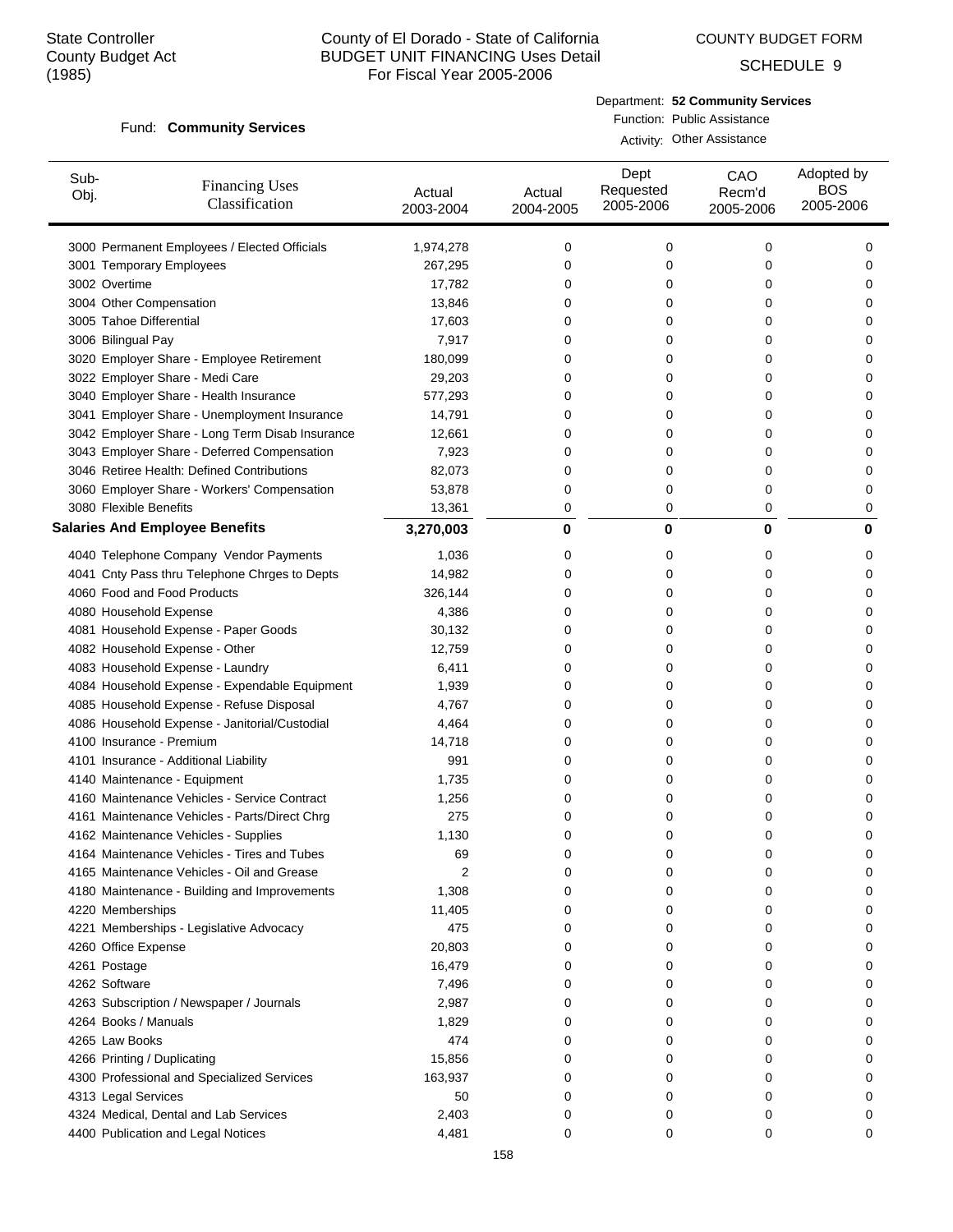COUNTY BUDGET FORM

SCHEDULE 9

#### Fund: Community Services

Department: **52 Community Services** Function: Public Assistance

Activity: Other Assistance

| Sub-<br><b>Financing Uses</b><br>Obj.<br>Classification            | Actual<br>2003-2004 | Actual<br>2004-2005 | Dept<br>Requested<br>2005-2006 | CAO<br>Recm'd<br>2005-2006 | Adopted by<br><b>BOS</b><br>2005-2006 |
|--------------------------------------------------------------------|---------------------|---------------------|--------------------------------|----------------------------|---------------------------------------|
| 4420 Rents and Leases - Equipment                                  | 13,260              | 0                   | 0                              | $\mathbf 0$                | 0                                     |
| 4440 Rents and Leases- Building/Improvements                       | 2,385,371           | 0                   | 0                              | 0                          | 0                                     |
| 4460 Small Tools and Instruments                                   | 315                 | 0                   | 0                              | 0                          | 0                                     |
| 4461 Minor Equipment                                               | 5,533               | 0                   | 0                              | 0                          | 0                                     |
| 4462 Computer Equipment                                            | 20,056              | 0                   | 0                              | 0                          | 0                                     |
| 4501 Special Projects                                              | 3,606,609           | 0                   | 0                              | 0                          | 0                                     |
| 4503 Staff Development                                             | 6,387               | 0                   | 0                              | 0                          | 0                                     |
| 4520 Housing Assistance Pymt (HAP) - Rentals                       | 748                 | 0                   | 0                              | 0                          | 0                                     |
| 4521 Housing Assist Pymt- Rent Other Cnty                          | 38,027              | 0                   | 0                              | 0                          | 0                                     |
| 4522 Housing Assist Pymt- Portable Admin Fee                       | 2,969               | 0                   | 0                              | 0                          | $\Omega$                              |
| 4524 Family Self Sufficiency (FSS) Escrow Accnt                    | 25,393              | 0                   | 0                              | 0                          | 0                                     |
| 4532 Client Program Services                                       | 504,565             | 0                   | 0                              | 0                          | 0                                     |
| 4535 HAP - Utility Reimbursement                                   | 6,107               | 0                   | 0                              | 0                          | 0                                     |
| 4600 Transportation and Travel                                     | 8,572               | 0                   | 0                              | 0                          | 0                                     |
| 4602 Employee - Private Auto Mileage                               | 15,771              | 0                   | 0                              | 0                          | 0                                     |
| 4604 Volunteer - Private Auto Mileage                              | 28,570              | 0                   | 0                              | 0                          | 0                                     |
| 4605 Vehicle - Rent Or Lease                                       | 43,756              | 0                   | 0                              | 0                          | 0                                     |
| 4606 Fuel Purchases                                                | 11,018              | 0                   | 0                              | 0                          | 0                                     |
| 4607 Rent or Lease: Mileage Rate Rebate                            | $-21,954$           | 0                   | 0                              | 0                          | 0                                     |
| 4620 Utilities                                                     | 61,367              | 0                   | 0                              | 0                          | 0                                     |
| <b>Services And Supplies</b>                                       | 7,439,618           | 0                   | 0                              | 0                          | 0                                     |
| 5300 Interfund Expenditures                                        | 4,483               | 0                   | 0                              | 0                          | 0                                     |
| 5301 Intrfnd Exp: Telephone Equip & Support                        | 17,296              | 0                   | 0                              | 0                          | 0                                     |
| 5304 Intrfnd Exp: Mail Service                                     | 2,602               | 0                   | 0                              | 0                          | 0                                     |
| 5305 Intrfnd Exp: Stores Support                                   | 10,002              | 0                   | 0                              | 0                          | 0                                     |
| 5306 Intrfnd Exp: Central Duplicating                              | 6,761               | 0                   | 0                              | 0                          | 0                                     |
| 5307 Intrfnd Exp: Lease Administration Fee                         | 3,366               | 0                   | 0                              | 0                          | 0                                     |
| 5308 Intrfnd Exp: Internal Data Processing                         | 67,114              | 0                   | 0                              | 0                          | 0                                     |
| 5314 Intrfnd Exp: PC Support                                       | 7,214               | 0                   | 0                              | 0                          | 0                                     |
| 5318 Intrfnd Exp: Maint Buildg & Imprvmnts                         | 4,989               | 0                   | 0                              | 0                          | $\Omega$                              |
| 5320 Intrfnd Exp: Network Support                                  | 36,731              | 0                   | 0                              | 0                          | 0                                     |
| <b>Other Charges</b>                                               | 160,556             | 0                   | 0                              | 0                          | 0                                     |
| 6040 Fixed Assets - Equipment                                      | 32,395              | 0                   | 0                              | 0                          | 0                                     |
| 6042 Fixed Assets - Computer Sys Equipment                         | 2,227               | 0                   | 0                              | 0                          | 0                                     |
| <b>Fixed Assets</b>                                                | 34,622              | 0                   | 0                              | 0                          | 0                                     |
| 7220 Intrafnd: Telephone Equipment and Support                     | 42                  | 0                   | 0                              | 0                          | 0                                     |
| 7226 Intrafnd: Lease Administration Fee                            | 1,427               | 0                   | 0                              | 0                          | 0                                     |
| 7250 Intrafnd: Non General Fund Types                              | $-10,260$           | 0                   | 0                              | 0                          | 0                                     |
| <b>Intrafund Transfers</b>                                         | $-8,791$            | 0                   | 0                              | 0                          | 0                                     |
| <b>Total Financing Uses</b>                                        | 10,896,007          | 0                   | 0                              | 0                          | 0                                     |
| Less Department Estimated Revenues                                 | 11,073,021          | 6                   | 0                              | 0                          | 0                                     |
| <b>Department Use of Community</b><br><b>Services Fund Balance</b> | $-177,014$          | -6                  | 0                              | 0                          | 0                                     |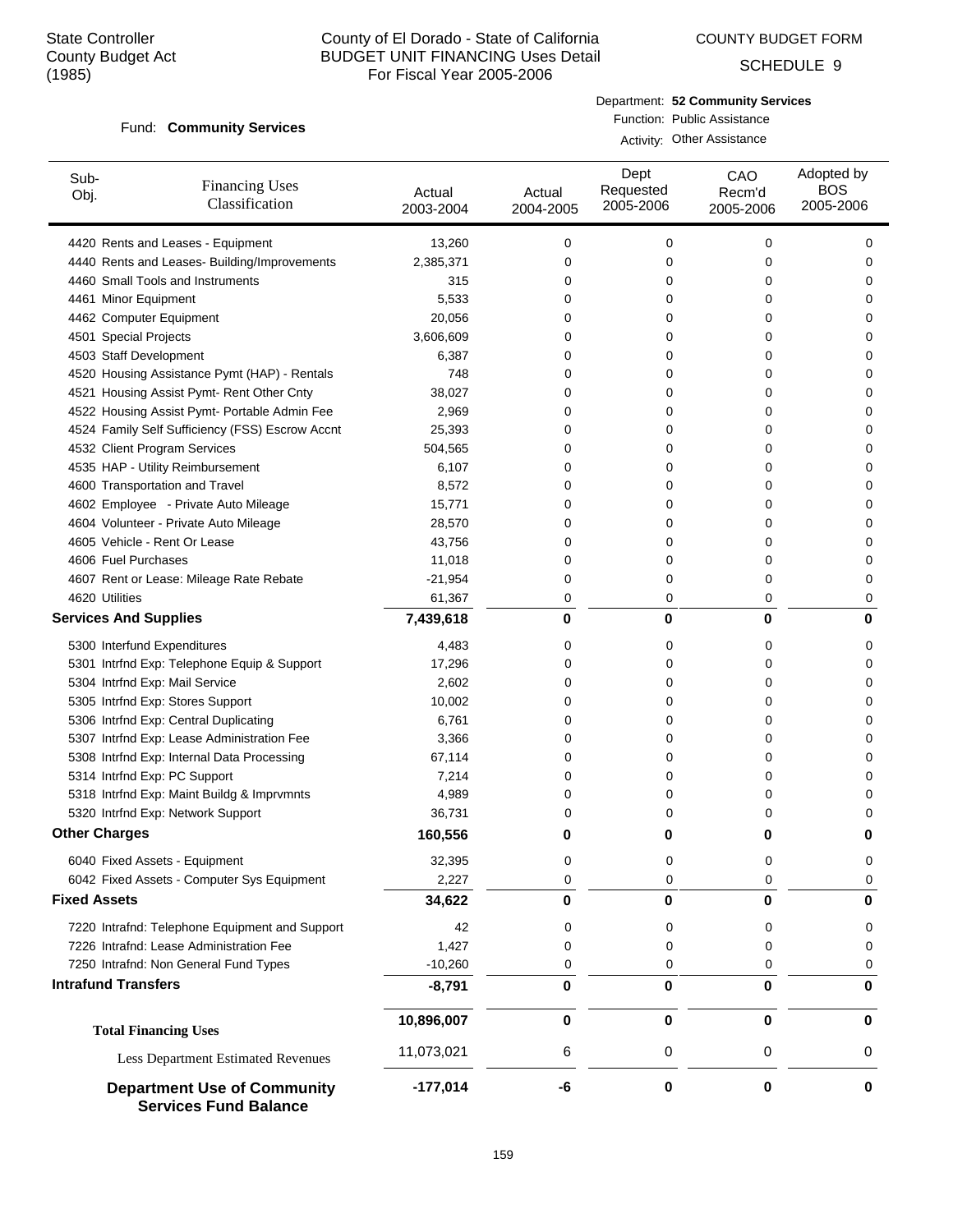COUNTY BUDGET FORM

SCHEDULE 9

#### Fund: General Fund

Department: **53 Human Services** Function: Public Assistance Activity: Administration

| Sub-<br>Obj.                | <b>Financing Uses</b><br>Classification         | Actual<br>2003-2004 | Actual<br>2004-2005 | Dept<br>Requested<br>2005-2006 | CAO<br>Recm'd<br>2005-2006 | Adopted by<br><b>BOS</b><br>2005-2006 |
|-----------------------------|-------------------------------------------------|---------------------|---------------------|--------------------------------|----------------------------|---------------------------------------|
|                             | 3000 Permanent Employees / Elected Officials    | 0                   | 7,771,312           | 9,517,598                      | 9,730,276                  | 9,710,276                             |
|                             | 3001 Temporary Employees                        | 0                   | 208,079             | 0                              | 0                          | 0                                     |
| 3002 Overtime               |                                                 | 0                   | 146,366             | 0                              | 0                          | 0                                     |
| 3003 Standby Pay            |                                                 | 0                   | 6,419               | 0                              | 0                          | 0                                     |
| 3004 Other Compensation     |                                                 | 0                   | 121,287             | 0                              | 0                          | 0                                     |
| 3005 Tahoe Differential     |                                                 | 0                   | 113,159             | 130,799                        | 130,799                    | 130,799                               |
| 3006 Bilingual Pay          |                                                 | 0                   | 23,529              | 22,880                         | 22,880                     | 22,880                                |
|                             | 3020 Employer Share - Employee Retirement       | 0                   | 1,282,441           | 1,934,069                      | 1,971,055                  | 1,971,055                             |
|                             | 3022 Employer Share - Medi Care                 | 0                   | 107,106             | 127,602                        | 130,686                    | 130,686                               |
|                             | 3040 Employer Share - Health Insurance          | 0                   | 1,947,526           | 2,364,492                      | 2,395,130                  | 2,395,130                             |
|                             | 3041 Employer Share - Unemployment Insurance    | 0                   | 44,771              | 70,786                         | 72,379                     | 72,379                                |
|                             | 3042 Employer Share - Long Term Disab Insurance | 0                   | 42,134              | 50,021                         | 51,149                     | 51,149                                |
|                             | 3043 Employer Share - Deferred Compensation     | 0                   | 9,892               | 8,075                          | 8,665                      | 8,665                                 |
|                             | 3046 Retiree Health: Defined Contributions      | 0                   | 327,563             | 373,908                        | 373,908                    | 373,908                               |
|                             | 3060 Employer Share - Workers' Compensation     | 0                   | 662,033             | 456,219                        | 456,219                    | 456,219                               |
| 3080 Flexible Benefits      |                                                 | 0                   | 13,968              | 71,956                         | 90,781                     | 90,781                                |
|                             | <b>Salaries And Employee Benefits</b>           | $\bf{0}$            | 12,827,585          | 15,128,406                     | 15,433,928                 | 15,413,928                            |
|                             | 4040 Telephone Company Vendor Payments          | 0                   | 7,109               | 7,590                          | 7,590                      | 7,590                                 |
|                             | 4041 Cnty Pass thru Telephone Chrges to Depts   | 0                   | 42,954              | 63,524                         | 63,524                     | 63,524                                |
| 4080 Household Expense      |                                                 | 0                   | 4,258               | 4,468                          | 4,468                      | 4,468                                 |
|                             | 4082 Household Expense - Other                  | 0                   | -6                  | 0                              | 0                          | 0                                     |
|                             | 4085 Household Expense - Refuse Disposal        | 0                   | 2,229               | 2,175                          | 2,175                      | 2,175                                 |
|                             | 4086 Household Expense - Janitorial/Custodial   | 0                   | 32,099              | 41,440                         | 41,440                     | 41,440                                |
|                             | 4087 Household Expense - Exterm/Fumigation Serv | 0                   | 638                 | 700                            | 700                        | 700                                   |
| 4100 Insurance - Premium    |                                                 | 0                   | 73,684              | 53,589                         | 53,589                     | 53,589                                |
|                             | 4104 Insurance - Current Year Claims            | 0                   | 275                 | 0                              | 0                          | 0                                     |
| 4124 Witness Fee            |                                                 | 0                   | 55                  | 0                              | 0                          | 0                                     |
|                             | 4140 Maintenance - Equipment                    | 0                   | 197                 | 250                            | 250                        | 250                                   |
|                             | 4141 Maintenance - Office Equipment             | 0                   | 1,804               | 2,050                          | 2,050                      | 2,050                                 |
|                             | 4160 Maintenance Vehicles - Service Contract    | 0                   | 48                  | 0                              | 0                          | 0                                     |
|                             | 4161 Maintenance Vehicles - Parts/Direct Chrg   | 0                   | 233                 | 0                              | 0                          | 0                                     |
|                             | 4163 Maintenance Vehicles - Inventory           | 0                   | 67                  | 0                              | 0                          | 0                                     |
|                             | 4165 Maintenance Vehicles - Oil and Grease      | 0                   | 58                  | 0                              | 0                          | 0                                     |
|                             | 4180 Maintenance - Building and Improvements    | 0                   | 12,430              | 0                              | 0                          | 0                                     |
|                             | 4182 Maintenance - Rental Property              | 0                   | 0                   | 10,000                         | 10,000                     | 10,000                                |
|                             | 4183 Maintenance - Grounds                      | 0                   | 5,295               | 4,500                          | 4,500                      | 4,500                                 |
| 4220 Memberships            |                                                 | 0                   | 1,680               | 623                            | 623                        | 623                                   |
|                             | 4221 Memberships - Legislative Advocacy         | 0                   | 21,333              | 21,500                         | 21,500                     | 21,500                                |
| 4260 Office Expense         |                                                 | 0                   | 90,585              | 109,422                        | 109,422                    | 109,422                               |
| 4261 Postage                |                                                 | 0                   | 81,627              | 107,735                        | 107,735                    | 107,735                               |
| 4262 Software               |                                                 | 0                   | 2,294               | 58,016                         | 58,016                     | 58,016                                |
|                             | 4263 Subscription / Newspaper / Journals        | 0                   | 3,393               | 3,780                          | 3,780                      | 3,780                                 |
| 4264 Books / Manuals        |                                                 | 0                   | 183                 | 370                            | 370                        | 370                                   |
| 4266 Printing / Duplicating |                                                 | 0                   | 5,759               | 2,800                          | 2,800                      | 2,800                                 |
|                             | 4300 Professional and Specialized Services      | 0                   | 285,586             | 271,673                        | 298,910                    | 298,910                               |
|                             | 4308 External Data Processing Services          | 0                   | 41,736              | 34,000                         | 34,000                     | 34,000                                |
| 4318 Interpreter            |                                                 | 0                   | 1,636               | 1,300                          | 1,300                      | 1,300                                 |
|                             | 4320 Verbatim Report - Transcription            | 0                   | 34                  | 0                              | 0                          | 0                                     |
|                             |                                                 |                     |                     |                                |                            |                                       |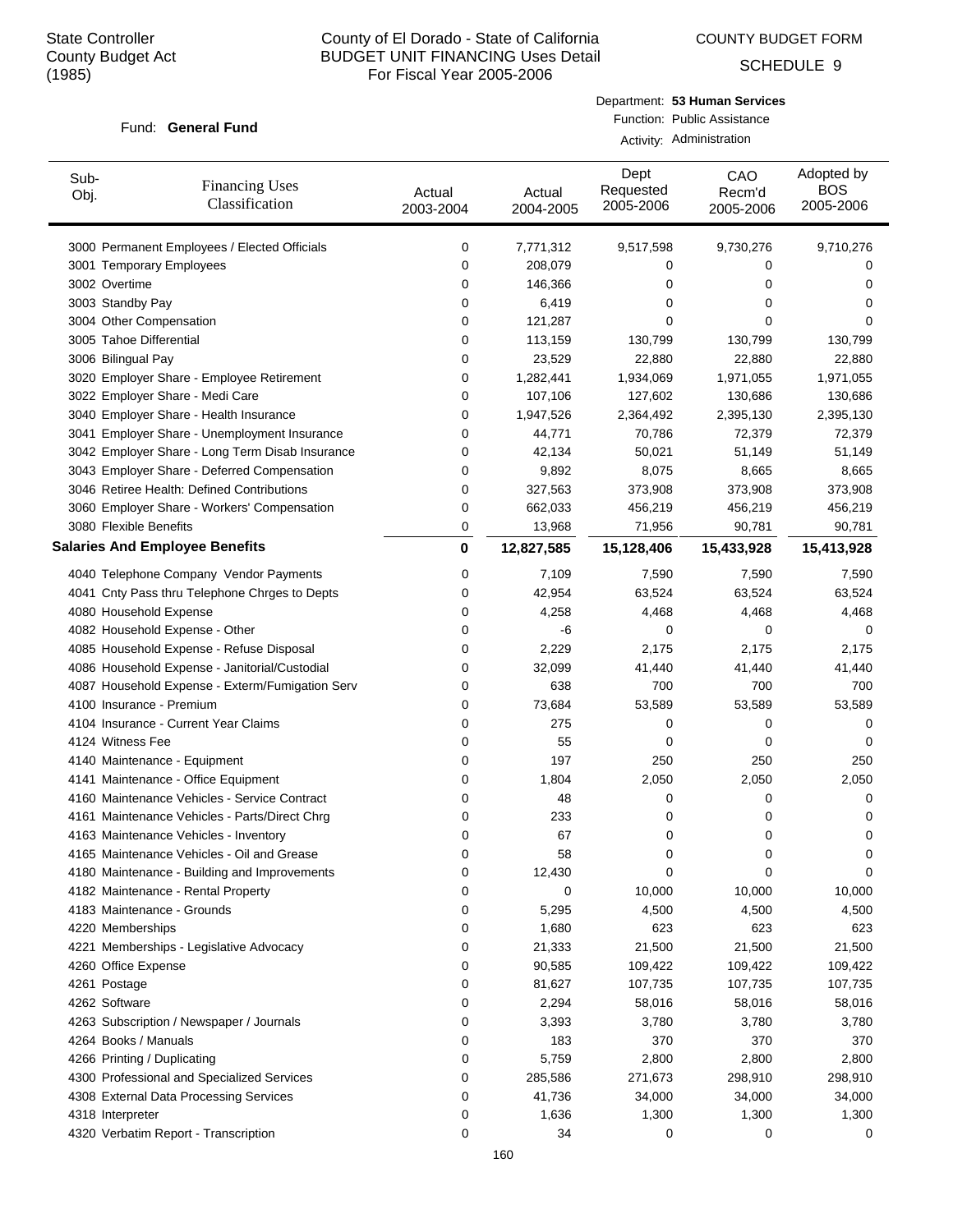COUNTY BUDGET FORM

SCHEDULE 9

#### Fund: General Fund

Department: **53 Human Services** Function: Public Assistance Activity: Administration

| Sub-<br>Obj.                 | <b>Financing Uses</b><br>Classification      | Actual<br>2003-2004 | Actual<br>2004-2005 | Dept<br>Requested<br>2005-2006 | CAO<br>Recm'd<br>2005-2006 | Adopted by<br><b>BOS</b><br>2005-2006 |
|------------------------------|----------------------------------------------|---------------------|---------------------|--------------------------------|----------------------------|---------------------------------------|
|                              | 4323 Psychiatric Medical Services            | 0                   | 245,430             | 285,000                        | 285,000                    | 285,000                               |
|                              | 4324 Medical, Dental and Lab Services        | 0                   | 81,975              | 72,800                         | 72,800                     | 72,800                                |
| 4330 Food Stamp Service      |                                              | 0                   | 6,210               | 6,663                          | 6,663                      | 6,663                                 |
|                              | 4331 Homemaker Other Services                | 0                   | 5,306               | 4,934                          | 4,934                      | 4,934                                 |
|                              | 4332 Service Connect Expense                 | 0                   | 71,456              | 75,000                         | 75,000                     | 75,000                                |
| 4333 Burial Services         |                                              | 0                   | 8,034               | 11,000                         | 11,000                     | 11,000                                |
|                              | 4341 Service Connect Expense                 | 0                   | 11,354              | 17,380                         | 17,380                     | 17,380                                |
|                              | 4400 Publication and Legal Notices           | 0                   | 4,100               | 708                            | 708                        | 708                                   |
|                              | 4420 Rents and Leases - Equipment            | 0                   | 64,687              | 57,525                         | 57,525                     | 57,525                                |
|                              | 4440 Rents and Leases- Building/Improvements | 0                   | 716,658             | 681,328                        | 681,328                    | 681,328                               |
| 4461 Minor Equipment         |                                              | 0                   | 6,064               | 11,300                         | 11,300                     | 11,300                                |
| 4462 Computer Equipment      |                                              | 0                   | 9,048               | 10,180                         | 20,980                     | 20,980                                |
|                              | 4463 Telephone and Radio Equipment           | 0                   | 895                 | 1,880                          | 1,880                      | 1,880                                 |
|                              | 4464 Law Enforcement Equipment               | 0                   | 1,596               | 2,650                          | 2,650                      | 2,650                                 |
|                              | 4500 Special Departmental Expense            | 0                   | $-441$              | 2,405                          | 2,405                      | 2,405                                 |
| 4501 Special Projects        |                                              | 0                   | 416                 | 500                            | 500                        | 500                                   |
| 4502 Educational Materials   |                                              | 0                   | 2,870               | 1,300                          | 1,300                      | 1,300                                 |
| 4503 Staff Development       |                                              | 0                   | 55,111              | 76,950                         | 76,950                     | 76,950                                |
|                              | 4506 Film Development/Photography Supplies   | 0                   | 125                 | 175                            | 175                        | 175                                   |
|                              | 4600 Transportation and Travel               | 0                   | 17,210              | 15,518                         | 15,518                     | 15,518                                |
|                              | 4601 Volunteer - Transportation and Travel   | 0                   | 261                 | 0                              | 0                          | 0                                     |
|                              | 4602 Employee - Private Auto Mileage         | 0                   | 18,470              | 18,100                         | 18,100                     | 18,100                                |
|                              | 4604 Volunteer - Private Auto Mileage        | 0                   | 344                 | 100                            | 100                        | 100                                   |
|                              | 4605 Vehicle - Rent Or Lease                 | 0                   | 91,696              | 66,725                         | 66,725                     | 66,725                                |
| 4606 Fuel Purchases          |                                              | 0                   | 33,569              | 39,515                         | 39,515                     | 39,515                                |
| 4620 Utilities               |                                              | 0                   | 98,159              | 108,552                        | 108,552                    | 108,552                               |
| <b>Services And Supplies</b> |                                              | 0                   | 2,269,877           | 2,369,693                      | 2,407,730                  | 2,407,730                             |
|                              | 5000 Support and Care of Persons             | 0                   | 1,048,269           | 1,282,525                      | 1,282,525                  | 1,282,525                             |
|                              | 5004 Resident Expense - General Relief       | 0                   | 20,566              | 22,350                         | 22,350                     | 22,350                                |
|                              | 5005 Cash Aid - General Relief               | 0                   | 7,954               | 9,000                          | 9,000                      | 9,000                                 |
| 5006 Child Care              |                                              | 0                   | 121,288             | 177,000                        | 177,000                    | 177,000                               |
|                              | 5007 Child Care Non Gain AFDC                | 0                   | 2,639               | 6,782                          | 6,782                      | 6,782                                 |
|                              |                                              | 0                   | 9,793               | 11,000                         |                            | 11,000                                |
|                              | 5008 Cal Learn - Child Care                  |                     |                     | 31,500                         | 11,000                     |                                       |
| 5009 Cal Learn - Ancillary   | 5010 Cal Learn - Transportation              | 0<br>0              | 27,442<br>9,775     | 10,250                         | 31,500<br>10,250           | 31,500<br>10,250                      |
|                              |                                              | 0                   |                     | 119,000                        | 119,000                    |                                       |
| 5011 Transportation          |                                              |                     | 115,476             |                                |                            | 119,000                               |
|                              | 5012 Transportation - Food Stamps Employment | 0                   | 1,220               | 1,750                          | 1,750                      | 1,750                                 |
| 5013 Ancillary               |                                              | 0                   | 6,037               | 9,500                          | 9,500                      | 9,500                                 |
|                              | 5014 Independent Living Program              | 0                   | 8,220               | 15,000                         | 15,000                     | 15,000                                |
|                              | 5015 Cw: Two Parent Families                 | 0                   | 767,406             | 734,500                        | 734,500                    | 734,500                               |
|                              | 5016 Cw: Zero Parent/All Other Families      | 0                   | 6,030,561           | 5,775,000                      | 5,775,000                  | 5,775,000                             |
| 5017 Foster Care             |                                              | 0                   | 4,461,505           | 4,513,000                      | 4,513,000                  | 4,513,000                             |
| 5018 Aid To Adoption         |                                              | 0                   | 1,940,271           | 1,952,000                      | 1,952,000                  | 1,952,000                             |
| 5021 Kinship Guardian        |                                              | 0                   | 37,443              | 34,000                         | 34,000                     | 34,000                                |
| 5022 County Foster Care      |                                              | 0                   | 1,402               | 14,500                         | 14,500                     | 14,500                                |
|                              | 5023 Adoption Expenses - Training            | 0                   | 33                  | 0                              | 0                          | 0                                     |
|                              | 5300 Interfund Expenditures                  | 0                   | 435,961             | 600,500                        | 600,500                    | 600,500                               |
|                              | 5301 Intrfnd Exp: Telephone Equip & Support  | 0                   | 537                 | 0                              | 0                          | 0                                     |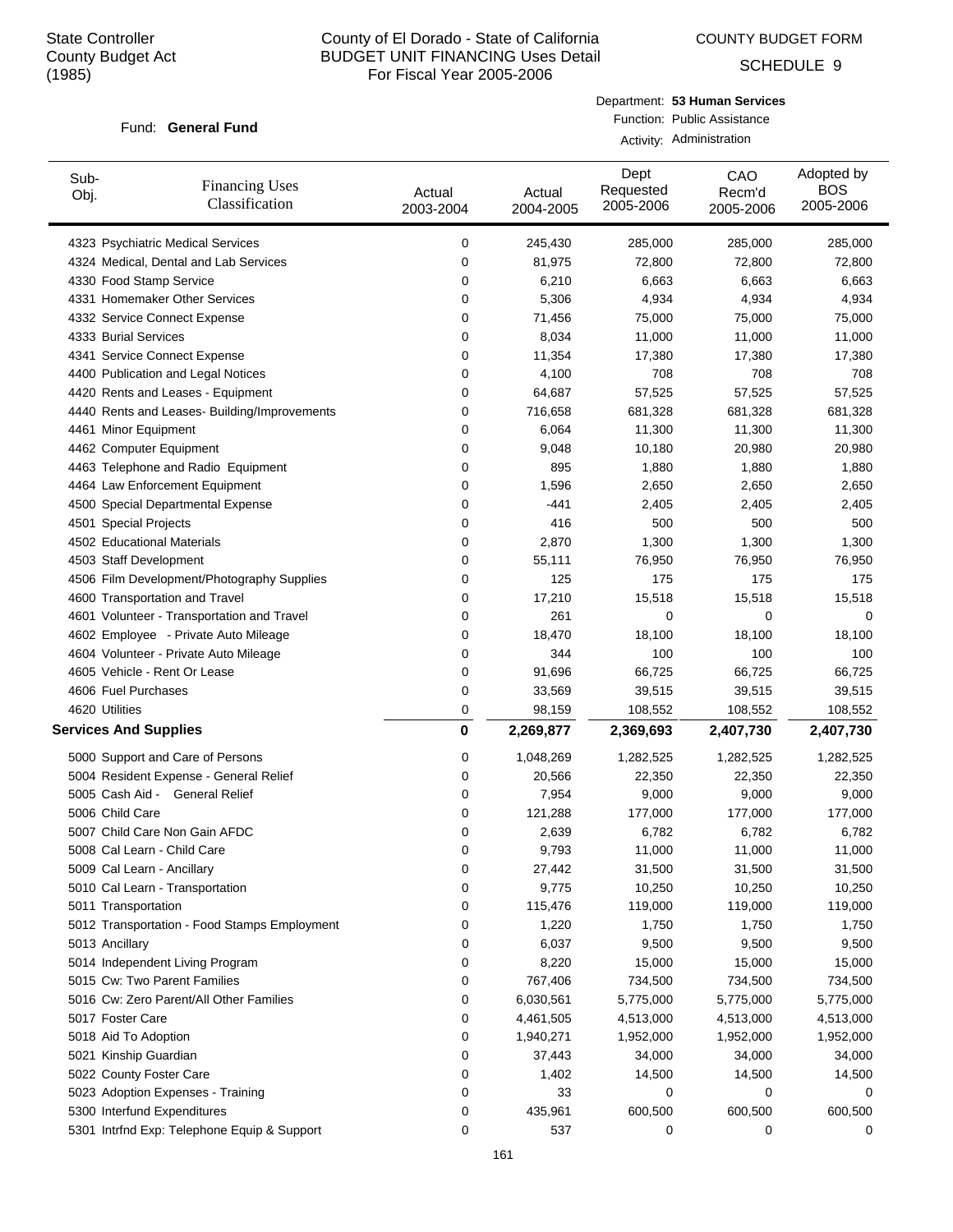COUNTY BUDGET FORM

SCHEDULE 9

#### Fund: General Fund

| Department: 53 Human Services |
|-------------------------------|
| Function: Public Assistance   |

Activity: Administration

| Sub-<br>Obj.                | <b>Financing Uses</b><br>Classification                                         | Actual<br>2003-2004 | Actual<br>2004-2005 | Dept<br>Requested<br>2005-2006 | CAO<br>Recm'd<br>2005-2006 | Adopted by<br><b>BOS</b><br>2005-2006 |
|-----------------------------|---------------------------------------------------------------------------------|---------------------|---------------------|--------------------------------|----------------------------|---------------------------------------|
|                             | 5314 Intrind Exp: PC Support                                                    | 0                   | 2,379               | 2,000                          | 2,000                      | 2,000                                 |
|                             | 5319 Intrfnd Exp: Mental Health Services                                        | $\mathbf 0$         | 69,232              | 95,470                         | 95,470                     | 95,470                                |
|                             | 5321 Intrfnd Exp: Collections                                                   | $\mathbf 0$         | 1,642               | 1,600                          | 1,600                      | 1,600                                 |
|                             | 5330 Intrfnd Exp: Allocated Salaries & Benefits                                 | $\mathbf 0$         | 107,666             | 57,709                         | 57,709                     | 57,709                                |
|                             | 5331 Intrind Exp: Allocated Services & Supplies                                 | 0                   | 81,191              | 3,944                          | 3,944                      | 3,944                                 |
| <b>Other Charges</b>        |                                                                                 | 0                   | 15,315,908          | 15,479,880                     | 15,479,880                 | 15,479,880                            |
|                             | 6040 Fixed Assets - Equipment                                                   | 0                   | 0                   | 8,510                          | 42,679                     | 42,679                                |
|                             | 6042 Fixed Assets - Computer Sys Equipment                                      | 0                   | 5,165               | 11,700                         | 47,400                     | 47,400                                |
| <b>Fixed Assets</b>         |                                                                                 | $\mathbf 0$         | 5,165               | 20,210                         | 90,079                     | 90,079                                |
|                             | 7000 Operating Transfers Out                                                    | 0                   | 0                   | 25,000                         | 25,000                     | 25,000                                |
| <b>Other Financing Uses</b> |                                                                                 | 0                   | 0                   | 25,000                         | 25,000                     | 25,000                                |
| 7200 Intrafund Transfers    |                                                                                 | 0                   | 49,567              | 48,950                         | 48,950                     | 48,950                                |
|                             | 7201 Intrafund Transfers: Social Services                                       | $\mathbf 0$         | 3,729               | 2,856                          | 2,856                      | 2,856                                 |
|                             | 7202 Intrafnd Transfers: DA/FS Contract                                         | 0                   | $\mathbf 0$         | 700                            | 700                        | 700                                   |
|                             | 7220 Intrafnd: Telephone Equipment and Support                                  | 0                   | 93,151              | 81,580                         | 81,580                     | 81,580                                |
|                             | 7221 Intrafnd: Radio Equipment and Support                                      | 0                   | 480                 | 980                            | 980                        | 980                                   |
| 7223 Intrafnd: Mail Service |                                                                                 | $\mathbf 0$         | 2,930               | 7,624                          | 7,624                      | 7,624                                 |
|                             | 7224 Intrafnd: Stores Support                                                   | 0                   | 9,506               | 8,830                          | 8,830                      | 8,830                                 |
|                             | 7225 Intrafnd: Central Duplicating                                              | $\mathbf 0$         | 40,668              | 18,000                         | 18,000                     | 18,000                                |
|                             | 7226 Intrafnd: Lease Administration Fee                                         | $\mathbf 0$         | 16,265              | 16,506                         | 16,506                     | 16,506                                |
|                             | 7227 Intrafnd: Internal Data Processing                                         | $\mathbf 0$         | 140,658             | 119,352                        | 119,352                    | 119,352                               |
|                             | 7228 Intrafnd: Internet Connect Charges                                         | 0                   | 3,625               | 3,918                          | 3,918                      | 3,918                                 |
| 7229 Intrafnd: PC Support   |                                                                                 | 0                   | 24,787              | 30,871                         | 30,871                     | 30,871                                |
| 7230 Intrafnd: IS Software  |                                                                                 | $\mathbf 0$         | 0                   | 5,000                          | 5,000                      | 5,000                                 |
|                             | 7231 Intrafnd: IS Programming Support                                           | 0                   | 795                 | 2,500                          | 2,500                      | 2,500                                 |
|                             | 7232 Intrafnd: Maint Bldg & Improvmnts                                          | $\mathbf 0$         | 2,759               | 4,000                          | 4,000                      | 4,000                                 |
|                             | 7234 Intrafnd: Network Support                                                  | $\mathbf 0$         | 138,872             | 188,974                        | 188,974                    | 188,974                               |
|                             | 7250 Intrafnd: Non General Fund Types                                           | 0                   | 119                 | 0                              | 0                          | 0                                     |
| <b>Intrafund Transfers</b>  |                                                                                 | 0                   | 527,912             | 540,641                        | 540,641                    | 540,641                               |
|                             | <b>Total Financing Uses</b>                                                     | 0                   | 30,946,446          | 33,563,830                     | 33,977,258                 | 33,957,258                            |
|                             | <b>Less Department Estimated Revenues</b>                                       | 0                   | 31,250,845          | 32,224,724                     | 32,564,724                 | 32,564,724                            |
|                             | <b>Department Use of Other General</b><br><b>Fund Sources (Net County Cost)</b> | 0                   | $-304,399$          | 1,339,106                      | 1,412,534                  | 1,392,534                             |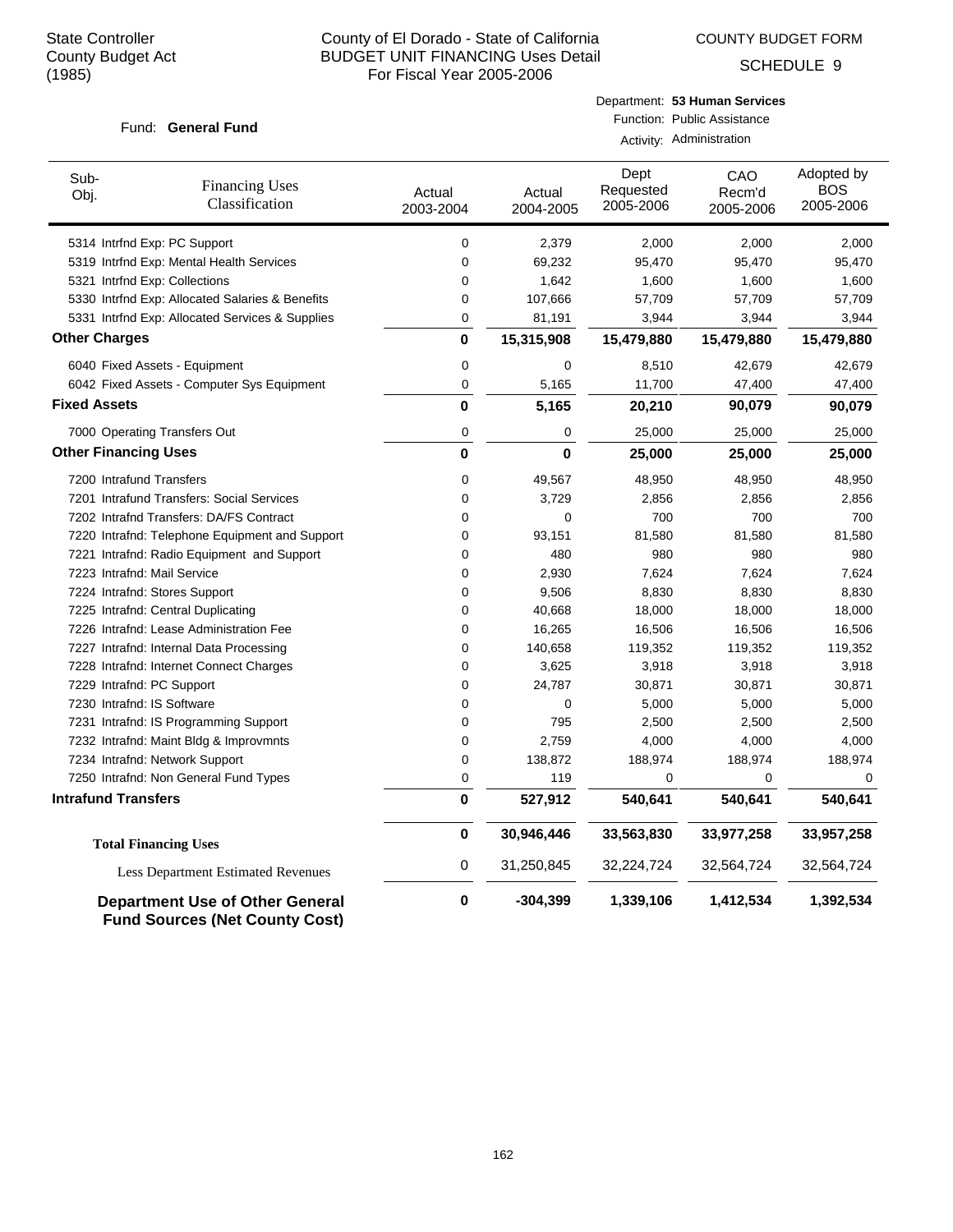COUNTY BUDGET FORM

SCHEDULE 9

#### Fund: Community Services

| Department: 53 Human Services |
|-------------------------------|
| Function: Public Assistance   |

Activity: Other Assistance

| Sub-<br>Obj. | <b>Financing Uses</b><br>Classification                                              | Actual<br>2003-2004 | Actual<br>2004-2005 | Dept<br>Requested<br>2005-2006 | CAO<br>Recm'd<br>2005-2006 | Adopted by<br><b>BOS</b><br>2005-2006 |
|--------------|--------------------------------------------------------------------------------------|---------------------|---------------------|--------------------------------|----------------------------|---------------------------------------|
|              | 3000 Permanent Employees / Elected Officials                                         | 0                   | 2,052,054           | 2,941,921                      | 2,946,787                  | 2,946,787                             |
|              | 3001 Temporary Employees                                                             | 0                   | 264,246             | 57,022                         | 132,022                    | 132,022                               |
|              | 3002 Overtime                                                                        | 0                   | 15,481              | 0                              | 0                          | 0                                     |
|              | 3004 Other Compensation                                                              | 0                   | 15,599              | 0                              | 0                          | 0                                     |
|              | 3005 Tahoe Differential                                                              | 0                   | 17,194              | 18,000                         | 18,000                     | 18,000                                |
|              | 3006 Bilingual Pay                                                                   | 0                   | 7,599               | 8,320                          | 8,320                      | 8,320                                 |
|              | 3020 Employer Share - Employee Retirement                                            | 0                   | 346,746             | 566,756                        | 567,747                    | 567,747                               |
|              | 3022 Employer Share - Medi Care                                                      | 0                   | 30,089              | 37,768                         | 37,838                     | 37,838                                |
|              | 3040 Employer Share - Health Insurance                                               | 0                   | 589,029             | 882,620                        | 882,620                    | 882,620                               |
|              | 3041 Employer Share - Unemployment Insurance                                         | 0                   | 16,732              | 21,455                         | 21,491                     | 21,491                                |
|              | 3042 Employer Share - Long Term Disab Insurance                                      | 0                   | 12,573              | 15,161                         | 15,189                     | 15,189                                |
|              | 3043 Employer Share - Deferred Compensation                                          | 0                   | 5,617               | 7,645                          | 7,457                      | 7,457                                 |
|              | 3046 Retiree Health: Defined Contributions                                           | 0                   | 95,988              | 112,059                        | 112,059                    | 112,059                               |
|              | 3060 Employer Share - Workers' Compensation                                          | 0                   | 68,667              | 105,866                        | 105,866                    | 105,866                               |
|              | 3080 Flexible Benefits                                                               | 0                   | 6,197               | 26,550                         | 31,725                     | 31,725                                |
|              | <b>Salaries And Employee Benefits</b>                                                | 0                   | 3,543,811           | 4,801,143                      | 4,887,121                  | 4,887,121                             |
|              | 4040 Telephone Company Vendor Payments                                               | 0                   | 803                 | 900                            | 900                        | 900                                   |
|              | 4041 Cnty Pass thru Telephone Chrges to Depts                                        | 0                   | 8,363               | 6,472                          | 6,472                      | 6,472                                 |
|              | 4060 Food and Food Products                                                          | 0                   | 336,613             | 360,115                        | 360,115                    | 360,115                               |
|              | 4080 Household Expense                                                               | 0                   | 168                 | 3,000                          | 3,000                      | 3,000                                 |
|              | 4081 Household Expense - Paper Goods                                                 | 0                   | 27,914              | 30,250                         | 30,250                     | 30,250                                |
|              | 4082 Household Expense - Other                                                       | 0                   | 13,416              | 15,700                         | 15,700                     | 15,700                                |
|              | 4083 Household Expense - Laundry                                                     | 0                   | 6,628               | 9,000                          | 9,000                      | 9,000                                 |
|              | 4084 Household Expense - Expendable Equipment                                        | 0                   | 2,463               | 3,700                          | 3,700                      | 3,700                                 |
|              | 4085 Household Expense - Refuse Disposal                                             | 0                   | 4,530               | 4,866                          | 4,866                      | 4,866                                 |
|              | 4086 Household Expense - Janitorial/Custodial                                        | 0                   | 4,059               | 0                              | 0                          | 0                                     |
|              | 4100 Insurance - Premium                                                             | 0                   | 9,742               | 8,551                          | 8,551                      | 8,551                                 |
|              | 4101 Insurance - Additional Liability                                                | 0                   | 6,323               | 6,600                          | 6,600                      | 6,600                                 |
|              | 4140 Maintenance - Equipment                                                         | 0                   | 4,228               | 3,325                          | 3,325                      | 3,325                                 |
|              | 4141 Maintenance - Office Equipment                                                  | 0                   | 628                 | 200                            | 200                        | 200                                   |
|              | 4160 Maintenance Vehicles - Service Contract                                         | 0                   | 465                 | 3,500                          | 3,500                      | 3,500                                 |
|              | 4161 Maintenance Vehicles - Parts/Direct Chrg                                        | 0                   | 102                 |                                | 0                          | 0                                     |
|              | 4162 Maintenance Vehicles - Supplies                                                 | 0                   | 158                 | 0<br>0                         | 0                          | 0                                     |
|              |                                                                                      | 0                   |                     | 0                              | 0                          | 0                                     |
|              | 4163 Maintenance Vehicles - Inventory<br>4164 Maintenance Vehicles - Tires and Tubes | 0                   | 11<br>56            | 900                            | 900                        | 900                                   |
|              | 4165 Maintenance Vehicles - Oil and Grease                                           | 0                   | 15                  | 0                              | 0                          | 0                                     |
|              | 4180 Maintenance - Building and Improvements                                         | 0                   | 9,312               | 2,342                          | 2,342                      | 2,342                                 |
|              | 4200 Medical, Dental and Laboratory Supplies                                         | 0                   | 0                   | 100                            | 100                        | 100                                   |
|              |                                                                                      |                     |                     |                                |                            |                                       |
|              | 4220 Memberships                                                                     | 0                   | 10,446              | 12,739                         | 12,739                     | 12,739                                |
|              | 4221 Memberships - Legislative Advocacy                                              | 0                   | 250                 | 1,550                          | 1,550                      | 1,550                                 |
|              | 4260 Office Expense                                                                  | 0                   | 16,432              | 33,507                         | 34,730                     | 34,730                                |
|              | 4261 Postage                                                                         | 0                   | 11,831              | 13,629                         | 14,629                     | 14,629                                |
|              | 4262 Software                                                                        | 0                   | 6,834               | 8,396                          | 8,396                      | 8,396                                 |
|              | 4263 Subscription / Newspaper / Journals                                             | 0                   | 2,388               | 3,825                          | 3,825                      | 3,825                                 |
|              | 4264 Books / Manuals                                                                 | 0                   | 25                  | 1,200                          | 1,200                      | 1,200                                 |
|              | 4265 Law Books                                                                       | 0                   | 462                 | 400                            | 400                        | 400                                   |
|              | 4266 Printing / Duplicating                                                          | 0                   | 14,881              | 11,400                         | 13,400                     | 13,400                                |
|              | 4300 Professional and Specialized Services                                           | 0                   | 196,167             | 316,817                        | 538,817                    | 538,817                               |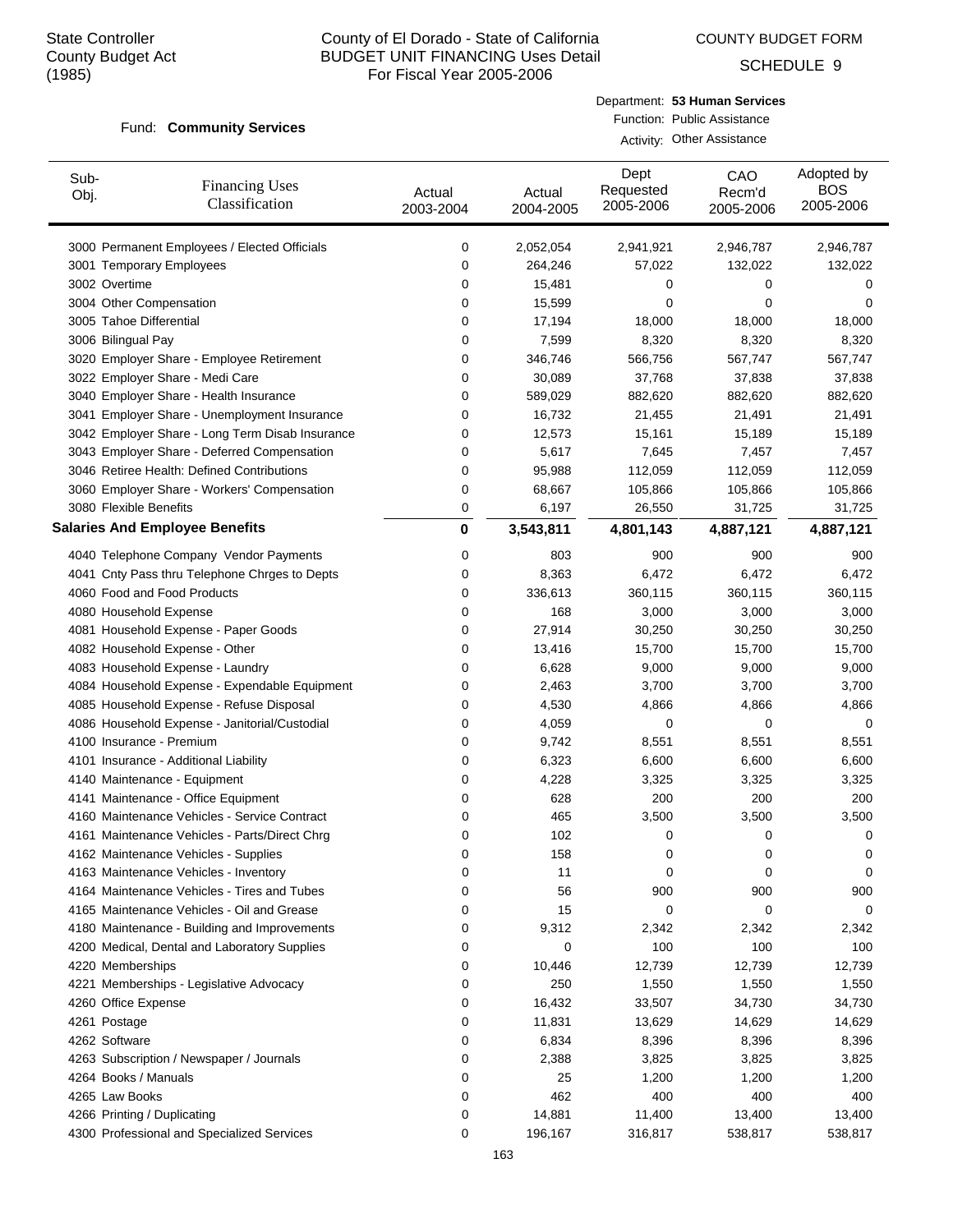COUNTY BUDGET FORM

SCHEDULE 9

#### Fund: Community Services

| Department: 53 Human Services |
|-------------------------------|
| Function: Public Assistance   |

Activity: Other Assistance

| Sub-<br>Obj.        | <b>Financing Uses</b><br>Classification         | Actual<br>2003-2004 | Actual<br>2004-2005 | Dept<br>Requested<br>2005-2006 | CAO<br>Recm'd<br>2005-2006 | Adopted by<br><b>BOS</b><br>2005-2006 |
|---------------------|-------------------------------------------------|---------------------|---------------------|--------------------------------|----------------------------|---------------------------------------|
|                     | 4313 Legal Services                             | 0                   | 39                  | 200                            | 200                        | 200                                   |
|                     | 4324 Medical, Dental and Lab Services           | 0                   | 2,089               | 2,075                          | 2,075                      | 2,075                                 |
|                     | 4400 Publication and Legal Notices              | 0                   | 4,287               | 6,650                          | 7,150                      | 7,150                                 |
|                     | 4420 Rents and Leases - Equipment               | 0                   | 14,195              | 17,214                         | 17,214                     | 17,214                                |
|                     | 4440 Rents and Leases- Building/Improvements    | 0                   | 112,563             | 78,113                         | 83,035                     | 83,035                                |
|                     | 4460 Small Tools and Instruments                | 0                   | 32                  | 1,000                          | 1,000                      | 1,000                                 |
|                     | 4461 Minor Equipment                            | 0                   | 9,092               | 11,097                         | 11,097                     | 11,097                                |
|                     | 4462 Computer Equipment                         | 0                   | 32,927              | 0                              | 0                          | 0                                     |
|                     | 4501 Special Projects                           | 0                   | 1,045,719           | 1,853,818                      | 2,596,963                  | 2,596,963                             |
|                     | 4503 Staff Development                          | 0                   | 4,525               | 9,225                          | 9,225                      | 9,225                                 |
|                     | 4506 Film Development/Photography Supplies      | 0                   | 188                 | 125                            | 125                        | 125                                   |
|                     | 4532 Client Program Services                    | 0                   | 376,402             | 510,750                        | 510,750                    | 510,750                               |
|                     | 4600 Transportation and Travel                  | 0                   | 6,482               | 28,915                         | 29,915                     | 29,915                                |
|                     | 4601 Volunteer - Transportation and Travel      | 0                   | 0                   | 50                             | 50                         | 50                                    |
|                     | 4602 Employee - Private Auto Mileage            | 0                   | 11,547              | 19,012                         | 19,412                     | 19,412                                |
|                     | 4604 Volunteer - Private Auto Mileage           | 0                   | 28,254              | 32,332                         | 32,332                     | 32,332                                |
|                     | 4605 Vehicle - Rent Or Lease                    | 0                   | 24,975              | 44,998                         | 44,998                     | 44,998                                |
|                     | 4606 Fuel Purchases                             | 0                   | 10,478              | 9,312                          | 9,312                      | 9,312                                 |
|                     | 4620 Utilities                                  | 0                   | 60,530              | 53,035                         | 53,035                     | 53,035                                |
|                     | <b>Services And Supplies</b>                    | 0                   | 2,440,035           | 3,540,905                      | 4,517,095                  | 4,517,095                             |
|                     | 5300 Interfund Expenditures                     | 0                   | 6,373               | 0                              | 0                          | 0                                     |
|                     | 5301 Intrfnd Exp: Telephone Equip & Support     | 0                   | 38,758              | 13,544                         | 13,544                     | 13,544                                |
|                     | 5304 Intrfnd Exp: Mail Service                  | 0                   | 1,962               | 2,584                          | 2,584                      | 2,584                                 |
|                     | 5305 Intrfnd Exp: Stores Support                | 0                   | 7,882               | 8,007                          | 8,007                      | 8,007                                 |
|                     | 5306 Intrfnd Exp: Central Duplicating           | 0                   | 10,179              | 10,517                         | 10,517                     | 10,517                                |
|                     | 5307 Intrfnd Exp: Lease Administration Fee      | 0                   | 2,046               | 2,509                          | 2,509                      | 2,509                                 |
|                     | 5308 Intrfnd Exp: Internal Data Processing      | 0                   | 48,660              | 45,497                         | 45,497                     | 45,497                                |
|                     | 5314 Intrfnd Exp: PC Support                    | 0                   | 10,846              | 6,250                          | 6,250                      | 6,250                                 |
|                     | 5318 Intrfnd Exp: Maint Buildg & Imprvmnts      | 0                   | 4,320               | 6,300                          | 6,300                      | 6,300                                 |
|                     | 5320 Intrfnd Exp: Network Support               | 0                   | 38,029              | 40,322                         | 40,322                     | 40,322                                |
|                     | 5321 Intrfnd Exp: Collections                   | 0                   | 38                  | 0                              | 0                          | 0                                     |
|                     | 5330 Intrfnd Exp: Allocated Salaries & Benefits | 0                   | 24,231              | 0                              | $\mathbf 0$                | 0                                     |
|                     | <b>Other Charges</b>                            | 0                   | 193,325             | 135,530                        | 135,530                    | 135,530                               |
|                     | 6025 Fixed Assets - Leasehold Improvements      | 0                   | 31,164              | 0                              | $\mathbf 0$                | 0                                     |
|                     | 6040 Fixed Assets - Equipment                   | 0                   | 2,041               | 10,300                         | 10,300                     | 10,300                                |
|                     | 6042 Fixed Assets - Computer Sys Equipment      | 0                   | 3,202               | 3,000                          | 3,000                      | 3,000                                 |
| <b>Fixed Assets</b> |                                                 | 0                   | 36,407              | 13,300                         | 13,300                     | 13,300                                |
|                     | 7001 Operating Transfers Out: Fleet             | 0                   | 0                   | 0                              | 21,000                     | 21,000                                |
|                     | <b>Other Financing Uses</b>                     | 0                   | 0                   | 0                              | 21,000                     | 21,000                                |
|                     | 7250 Intrafnd: Non General Fund Types           | 0                   | $-180,297$          | $-20,000$                      | $-20,000$                  | $-20,000$                             |
|                     | <b>Intrafund Transfers</b>                      | 0                   | $-180,297$          | $-20,000$                      | $-20,000$                  | $-20,000$                             |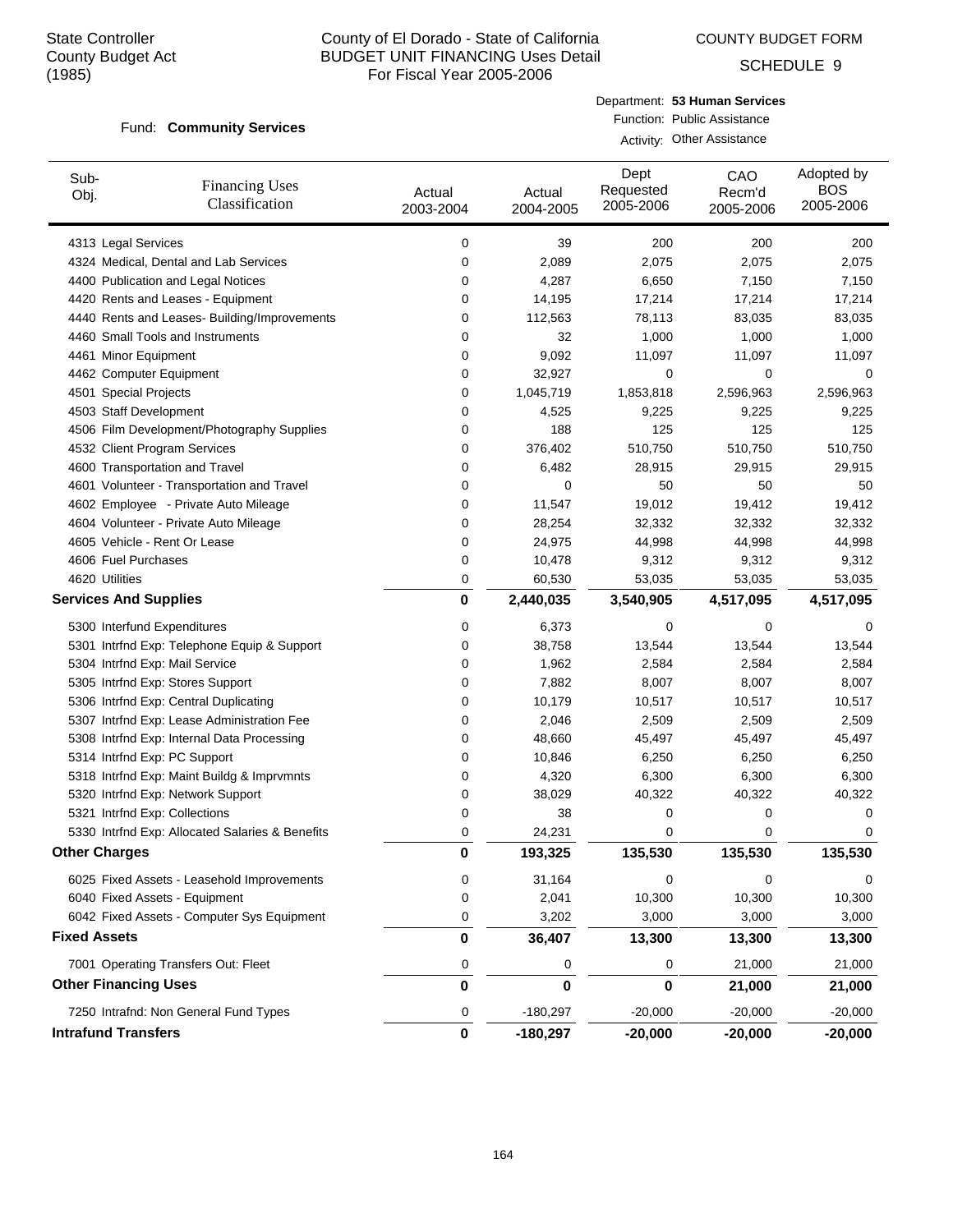COUNTY BUDGET FORM

SCHEDULE 9

|                                                                    | Fund: Community Services                                                 |                     |                     |                                | Department: 53 Human Services<br>Function: Public Assistance<br>Activity: Other Assistance |                                       |
|--------------------------------------------------------------------|--------------------------------------------------------------------------|---------------------|---------------------|--------------------------------|--------------------------------------------------------------------------------------------|---------------------------------------|
| Sub-<br>Obj.                                                       | <b>Financing Uses</b><br><b>Classification</b>                           | Actual<br>2003-2004 | Actual<br>2004-2005 | Dept<br>Requested<br>2005-2006 | CAO<br>Recm'd<br>2005-2006                                                                 | Adopted by<br><b>BOS</b><br>2005-2006 |
|                                                                    | <b>Total Financing Uses</b><br><b>Less Department Estimated Revenues</b> |                     | 6,033,281           | 8,470,878                      | 9.554.046                                                                                  | 9,554,046                             |
|                                                                    |                                                                          |                     | 6.276.806           | 8,160,338                      | 9.171.316                                                                                  | 9,171,316                             |
| <b>Department Use of Community</b><br><b>Services Fund Balance</b> |                                                                          | 0                   | $-243.525$          | 310.540                        | 382.730                                                                                    | 382,730                               |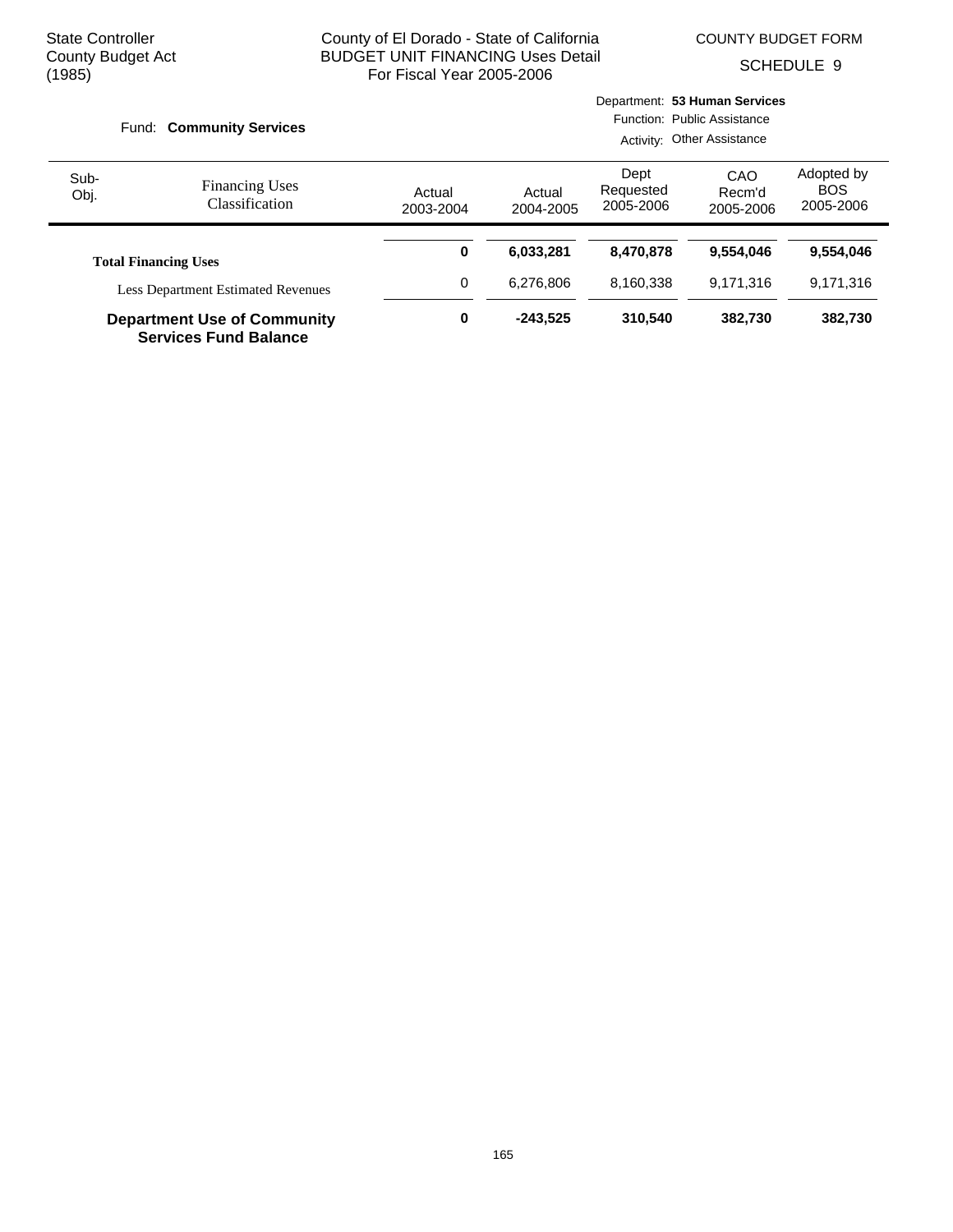COUNTY BUDGET FORM

Department: **53 Human Services**

SCHEDULE 9

#### Fund: Social Services SB163 Wraparound Function: Public Assistance Activity: Administration

| Sub-                                                | <b>Financing Uses</b>                                                            | Actual    | Actual     | Dept<br>Requested | CAO<br>Recm'd | Adopted by<br><b>BOS</b> |
|-----------------------------------------------------|----------------------------------------------------------------------------------|-----------|------------|-------------------|---------------|--------------------------|
| Obj.                                                | Classification                                                                   | 2003-2004 | 2004-2005  | 2005-2006         | 2005-2006     | 2005-2006                |
| 5017 Foster Care                                    |                                                                                  | 0         | $-6,371$   | $\Omega$          | $\Omega$      | $\Omega$                 |
| 5300 Interfund Expenditures<br><b>Other Charges</b> |                                                                                  | 0         | 0          | 1,000             | 1,000         | 1,000                    |
|                                                     |                                                                                  | 0         | $-6,371$   | 1,000             | 1,000         | 1,000                    |
| 7250 Intrafnd: Non General Fund Types               |                                                                                  | 0         | 111,036    | 325,000           | 325,000       | 325,000                  |
| <b>Intrafund Transfers</b>                          |                                                                                  | 0         | 111,036    | 325,000           | 325,000       | 325,000                  |
|                                                     | <b>Total Financing Uses</b>                                                      | 0         | 104,665    | 326.000           | 326,000       | 326,000                  |
|                                                     | <b>Less Department Estimated Revenues</b>                                        | 0         | 287.442    | 326,000           | 326,000       | 326,000                  |
|                                                     | <b>Department Use of Social Services</b><br><b>SB163 Wraparound Fund Balance</b> | 0         | $-182,777$ | 0                 | 0             | 0                        |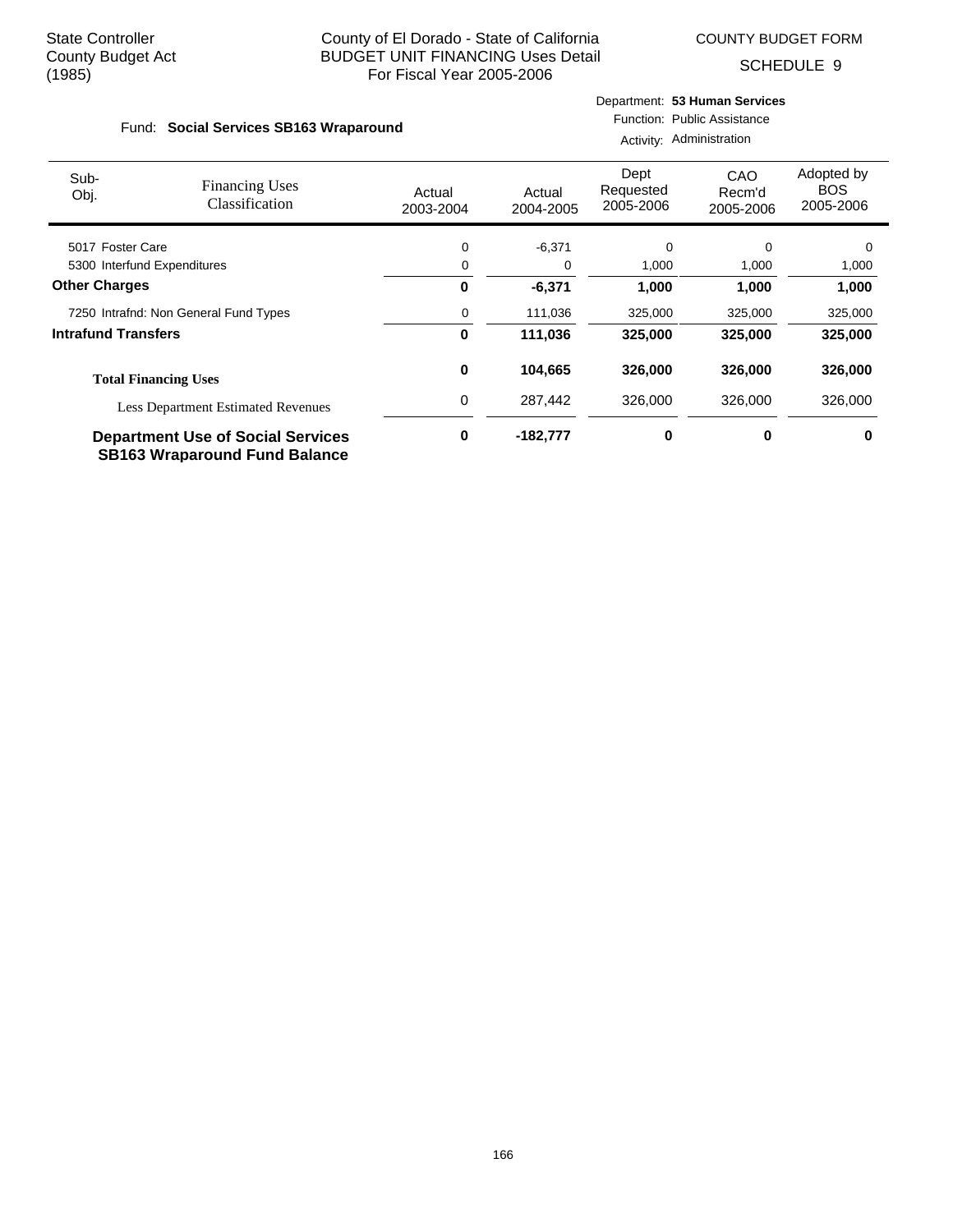COUNTY BUDGET FORM

Department: **60 Library** Function: Education Activity: Library Services

SCHEDULE 9

#### Fund: General Fund

| Sub-<br>Obj. | <b>Financing Uses</b><br>Classification         | Actual<br>2003-2004 | Actual<br>2004-2005 | Dept<br>Requested<br>2005-2006 | CAO<br>Recm'd<br>2005-2006 | Adopted by<br><b>BOS</b><br>2005-2006 |
|--------------|-------------------------------------------------|---------------------|---------------------|--------------------------------|----------------------------|---------------------------------------|
|              | 3000 Permanent Employees / Elected Officials    | 941,974             | 927,287             | 1,045,031                      | 1,052,319                  | 1,052,319                             |
|              | 3001 Temporary Employees                        | 113,603             | 99,122              | 89,750                         | 89,750                     | 89,750                                |
|              | 3002 Overtime                                   | 2,619               | 3,983               | 0                              | 0                          | 0                                     |
|              | 3004 Other Compensation                         | 24,155              | 25,457              | 0                              | 0                          | 0                                     |
|              | 3005 Tahoe Differential                         | 8,795               | 11,164              | 13,200                         | 13,200                     | 13,200                                |
|              | 3006 Bilingual Pay                              | 328                 | 1,049               | 520                            | 520                        | 520                                   |
|              | 3020 Employer Share - Employee Retirement       | 80.886              | 149,528             | 218,399                        | 219,832                    | 219,832                               |
|              | 3022 Employer Share - Medi Care                 | 12,977              | 12,824              | 12,693                         | 12,767                     | 12,767                                |
|              | 3040 Employer Share - Health Insurance          | 265,839             | 259,528             | 352,589                        | 348,819                    | 348,819                               |
|              | 3041 Employer Share - Unemployment Insurance    | 7,952               | 8,158               | 8,662                          | 8,716                      | 8,716                                 |
|              | 3042 Employer Share - Long Term Disab Insurance | 5,826               | 4,865               | 6,121                          | 6,159                      | 6,159                                 |
|              | 3043 Employer Share - Deferred Compensation     | 2,699               | 2,744               | 2,607                          | 2,607                      | 2,607                                 |
|              | 3046 Retiree Health: Defined Contributions      | 33,030              | 37,285              | 42,646                         | 42,646                     | 42,646                                |
|              | 3060 Employer Share - Workers' Compensation     | 62,133              | 64,458              | 45,825                         | 45,825                     | 45,825                                |
|              | 3080 Flexible Benefits                          | 3,375               | 3,372               | 3,375                          | 6,375                      | 6,375                                 |
|              | <b>Salaries And Employee Benefits</b>           | 1,566,191           | 1,610,824           | 1,841,418                      | 1,849,536                  | 1,849,536                             |
|              | 4040 Telephone Company Vendor Payments          | 258                 | 227                 | 200                            | 200                        | 200                                   |
|              | 4041 Cnty Pass thru Telephone Chrges to Depts   | 24,655              | 23,113              | 24,650                         | 24,650                     | 24,650                                |
|              | 4080 Household Expense                          | 16                  | 0                   | 0                              | 0                          | 0                                     |
|              | 4085 Household Expense - Refuse Disposal        | 2,631               | 3,655               | 4,330                          | 4,330                      | 4,330                                 |
|              | 4086 Household Expense - Janitorial/Custodial   | 14,579              | 12,924              | 19,788                         | 19,788                     | 19,788                                |
|              | 4100 Insurance - Premium                        | 7,759               | 8,248               | 7,556                          | 7,556                      | 7,556                                 |
|              | 4140 Maintenance - Equipment                    | 915                 | 252                 | 3,100                          | 3,100                      | 3,100                                 |
|              | 4160 Maintenance Vehicles - Service Contract    | 30                  | 0                   | 500                            | 500                        | 500                                   |
|              | 4180 Maintenance - Building and Improvements    | 1,249               | 1,731               | 2,400                          | 2,400                      | 2,400                                 |
|              | 4220 Memberships                                | 5,015               | 5,063               | 5,975                          | 5,975                      | 5,975                                 |
|              | 4221 Memberships - Legislative Advocacy         | 915                 | 910                 | 1,000                          | 1,000                      | 1,000                                 |
|              | 4260 Office Expense                             | 23,400              | 23,371              | 30,475                         | 30,475                     | 30,475                                |
|              | 4261 Postage                                    | 5,918               | 6,365               | 5,220                          | 5,220                      | 5,220                                 |
|              | 4262 Software                                   | 0                   | 0                   | 700                            | 700                        | 700                                   |
|              | 4300 Professional and Specialized Services      | 79,056              | 62,902              | 48,100                         | 48,100                     | 48,100                                |
|              | 4324 Medical, Dental and Lab Services           | 1,414               | 2,317               | 1,500                          | 1,500                      | 1,500                                 |
|              | 4400 Publication and Legal Notices              | 400                 | 275                 | 300                            | 300                        | 300                                   |
|              | 4420 Rents and Leases - Equipment               | 2,487               | 2,672               | 4,500                          | 4,500                      | 4,500                                 |
|              | 4440 Rents and Leases- Building/Improvements    | 25,263              | 25,464              | 25,071                         | 25,071                     | 25,071                                |
|              | 4460 Small Tools and Instruments                | 63                  | 0                   | 0                              | 0                          | 0                                     |
|              | 4461 Minor Equipment                            | 6,542               | 449                 | 3,950                          | 3,950                      | 3,950                                 |
|              | 4462 Computer Equipment                         | 5,926               | 17,311              | 36,100                         | 36,100                     | 36,100                                |
|              | 4500 Special Departmental Expense               | 25                  | 25                  | 0                              | 0                          | 0                                     |
|              | 4502 Educational Materials                      | 1,565               | 0                   | 100                            | 100                        | 100                                   |
|              | 4503 Staff Development                          | 937                 | 1,275               | 2,400                          | 2,400                      | 2,400                                 |
|              | 4508 Snow Removal                               | 147                 | 240                 | 120                            | 120                        | 120                                   |
|              | 4516 Library - Circulating Library Books        | 161,448             | 176,981             | 121,700                        | 121,700                    | 121,700                               |
|              | 4517 Library - Adult / Audio Visual             | 34,430              | 45,370              | 33,000                         | 33,000                     | 33,000                                |
|              | 4518 Library - Subscriptions                    | 46,074              | 42,253              | 44,350                         | 44,350                     | 44,350                                |
|              | 4519 Library - Microfilm Purchase               | 1,291               | 2,503               | 1,200                          | 1,200                      | 1,200                                 |
|              | 4529 Software License                           | 36,037              | 25,394              | 27,950                         | 32,150                     | 32,150                                |
|              | 4600 Transportation and Travel                  | 1,389               | 1,416               | 3,000                          | 3,000                      | 3,000                                 |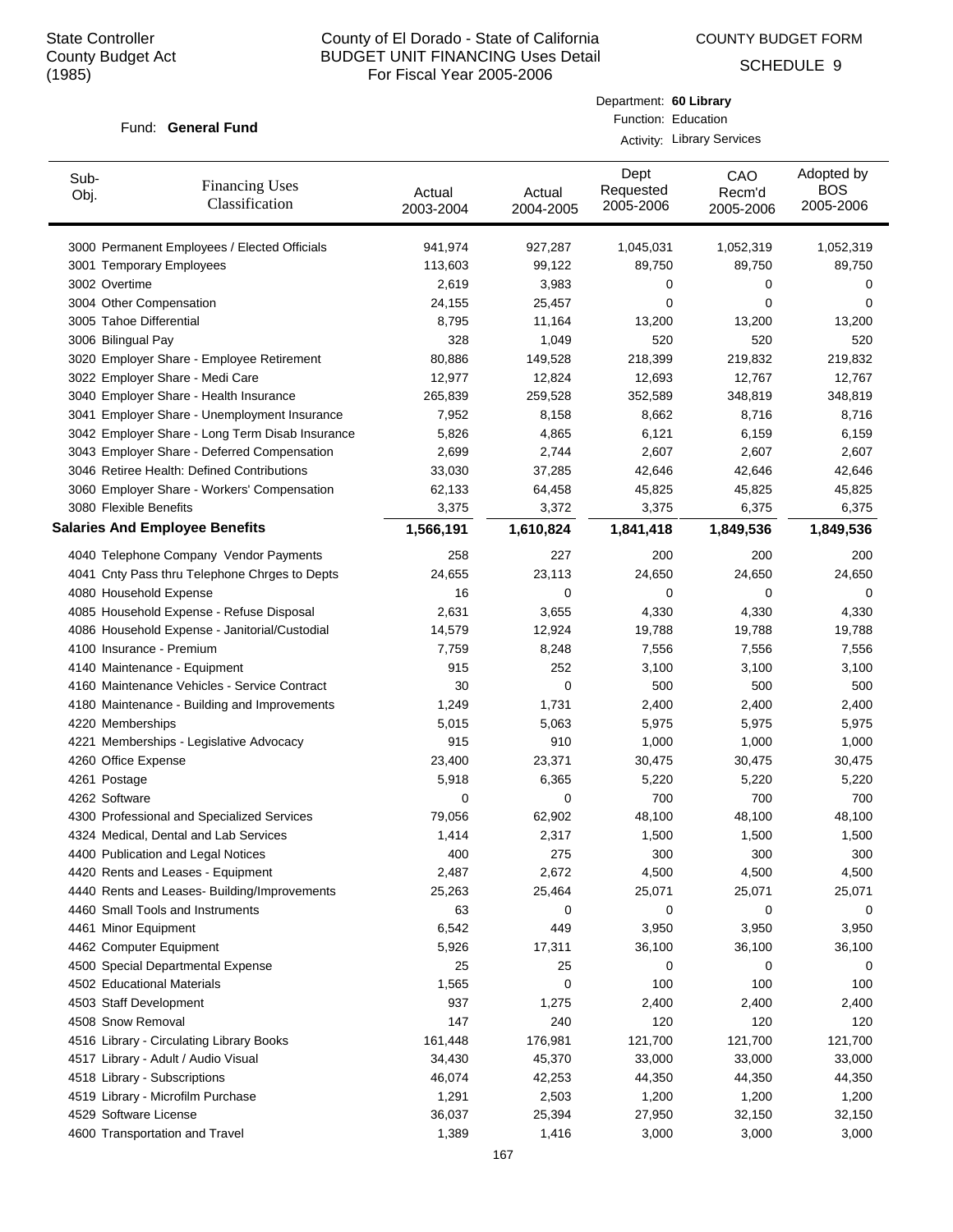COUNTY BUDGET FORM

Department: **60 Library**

SCHEDULE 9

| Fund: General Fund           |                                                                                 | Function: Education<br>Activity: Library Services |                     |                                |                            |                                       |
|------------------------------|---------------------------------------------------------------------------------|---------------------------------------------------|---------------------|--------------------------------|----------------------------|---------------------------------------|
| Sub-<br>Obj.                 | <b>Financing Uses</b><br>Classification                                         | Actual<br>2003-2004                               | Actual<br>2004-2005 | Dept<br>Requested<br>2005-2006 | CAO<br>Recm'd<br>2005-2006 | Adopted by<br><b>BOS</b><br>2005-2006 |
|                              | 4602 Employee - Private Auto Mileage                                            | 1,937                                             | 1,821               | 2,300                          | 2,300                      | 2,300                                 |
|                              | 4605 Vehicle - Rent Or Lease                                                    | $\mathbf 0$                                       | 56                  | 0                              | 0                          | $\Omega$                              |
| 4606 Fuel Purchases          |                                                                                 | 1,890                                             | 1,782               | 1,500                          | 1,500                      | 1,500                                 |
| 4620 Utilities               |                                                                                 | 57,607                                            | 60,112              | 83,647                         | 83,647                     | 83,647                                |
| <b>Services And Supplies</b> |                                                                                 | 553,268                                           | 556,477             | 546,682                        | 550,882                    | 550,882                               |
| 5300 Interfund Expenditures  |                                                                                 | 666                                               | 3,803               | 2,200                          | 2,200                      | 2,200                                 |
| <b>Other Charges</b>         |                                                                                 | 666                                               | 3,803               | 2,200                          | 2,200                      | 2,200                                 |
|                              | 6020 Fixed Assets - Building and Improvement                                    | 27,009                                            | 0                   | 0                              | 0                          | 0                                     |
|                              | 6022 Fixed Assets - Project Management                                          | 2,123                                             | 0                   | 0                              | $\Omega$                   | 0                                     |
|                              | 6042 Fixed Assets - Computer Sys Equipment                                      | 0                                                 | 0                   | 5,500                          | 5,500                      | 5,500                                 |
| <b>Fixed Assets</b>          |                                                                                 | 29,133                                            | 0                   | 5,500                          | 5,500                      | 5,500                                 |
| 7200 Intrafund Transfers     |                                                                                 | 1,415                                             | 1,142               | 9,668                          | 9,668                      | 9,668                                 |
|                              | 7210 Intrafnd Transfers: Collections                                            | $\mathbf 0$                                       | 1,137               | 0                              | $\Omega$                   | $\Omega$                              |
|                              | 7220 Intrafnd: Telephone Equipment and Support                                  | 6,485                                             | 12,960              | 10,500                         | 10,500                     | 10,500                                |
| 7223 Intrafnd: Mail Service  |                                                                                 | 1,915                                             | 3,046               | 3,346                          | 3,346                      | 3,346                                 |
|                              | 7224 Intrafnd: Stores Support                                                   | 2,148                                             | 1,395               | 1,344                          | 1,299                      | 1,299                                 |
|                              | 7225 Intrafnd: Central Duplicating                                              | 671                                               | 730                 | 600                            | 645                        | 645                                   |
|                              | 7226 Intrafnd: Lease Administration Fee                                         | 7,178                                             | 3,140               | 2,497                          | 2,497                      | 2,497                                 |
|                              | 7227 Intrafnd: Internal Data Processing                                         | 21,004                                            | 17,626              | 14,592                         | 14,592                     | 14,592                                |
| 7229 Intrafnd: PC Support    |                                                                                 | 1,615                                             | 339                 | 0                              | $\Omega$                   | $\Omega$                              |
|                              | 7232 Intrafnd: Maint Bldg & Improvmnts                                          | 1,681                                             | 7,380               | 2,000                          | 2,000                      | 2,000                                 |
|                              | 7234 Intrafnd: Network Support                                                  | 1,447                                             | 10,922              | 12,020                         | 12,020                     | 12,020                                |
| <b>Intrafund Transfers</b>   |                                                                                 | 45,559                                            | 59,816              | 56,567                         | 56,567                     | 56,567                                |
|                              | <b>Total Financing Uses</b>                                                     | 2,194,817                                         | 2,230,920           | 2,452,367                      | 2,464,685                  | 2,464,685                             |
|                              | Less Department Estimated Revenues                                              | 1,508,913                                         | 1,517,178           | 1,234,510                      | 1,238,710                  | 1,238,710                             |
|                              | <b>Department Use of Other General</b><br><b>Fund Sources (Net County Cost)</b> | 685,904                                           | 713,742             | 1,217,857                      | 1,225,975                  | 1,225,975                             |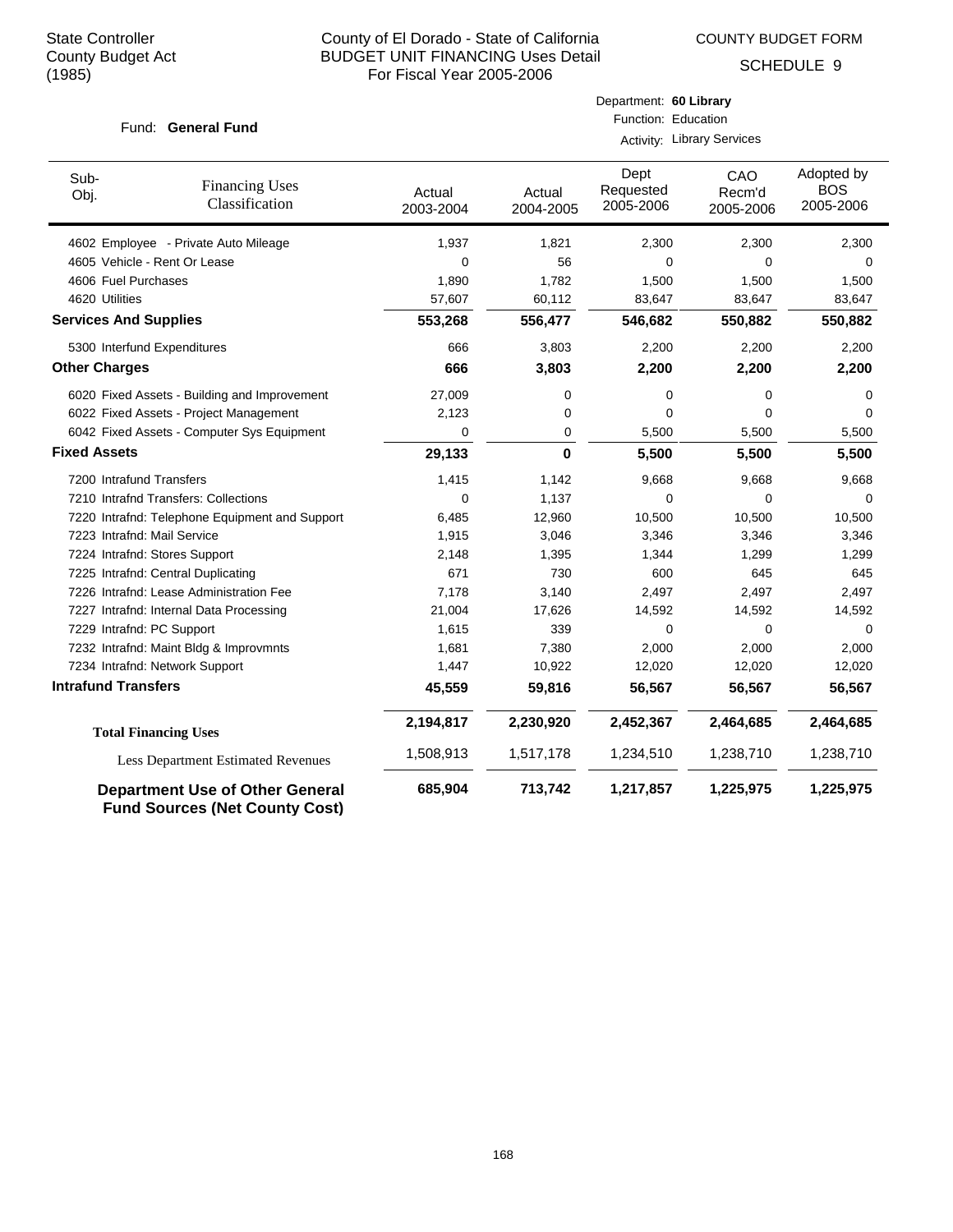COUNTY BUDGET FORM

SCHEDULE 9

#### Fund: General Fund

Department: **61 Univ of CA Cooperative Ext** Function: Education

Activity: Agricultural Education

| Sub-<br>Obj.                 | <b>Financing Uses</b><br>Classification                                         | Actual<br>2003-2004 | Actual<br>2004-2005 | Dept<br>Requested<br>2005-2006 | CAO<br>Recm'd<br>2005-2006 | Adopted by<br><b>BOS</b><br>2005-2006 |
|------------------------------|---------------------------------------------------------------------------------|---------------------|---------------------|--------------------------------|----------------------------|---------------------------------------|
|                              | 3000 Permanent Employees / Elected Officials                                    | 108,757             | 106,866             | 133,014                        | 133,148                    | 133,148                               |
|                              | 3001 Temporary Employees                                                        | 0                   | 0                   | 15,544                         | 15,544                     | 15,544                                |
| 3002 Overtime                |                                                                                 | 0                   | 2,530               | 0                              | 0                          | 0                                     |
| 3004 Other Compensation      |                                                                                 | 0                   | 7,543               | 0                              | 0                          | 0                                     |
|                              | 3020 Employer Share - Employee Retirement                                       | 10,251              | 17,944              | 25,148                         | 25,174                     | 25,174                                |
|                              | 3022 Employer Share - Medi Care                                                 | 1,611               | 1,664               | 2,155                          | 2,157                      | 2,157                                 |
|                              | 3040 Employer Share - Health Insurance                                          | 28,704              | 33,432              | 41,868                         | 41,771                     | 41,771                                |
|                              | 3041 Employer Share - Unemployment Insurance                                    | 870                 | 823                 | 1,115                          | 1,116                      | 1,116                                 |
|                              | 3042 Employer Share - Long Term Disab Insurance                                 | 626                 | 610                 | 706                            | 707                        | 707                                   |
|                              | 3046 Retiree Health: Defined Contributions                                      | 4,701               | 5,289               | 6,049                          | 6,049                      | 6,049                                 |
|                              | 3060 Employer Share - Workers' Compensation                                     | 6,881               | 6,022               | 6,466                          | 6,466                      | 6,466                                 |
| 3080 Flexible Benefits       |                                                                                 | 4,500               | 2,769               | 4,500                          | 6,000                      | 6,000                                 |
|                              | <b>Salaries And Employee Benefits</b>                                           | 166,901             | 185,492             | 236,565                        | 238,132                    | 238,132                               |
|                              | 4041 Cnty Pass thru Telephone Chrges to Depts                                   | 1,296               | 1,284               | 2,556                          | 2,556                      | 2,556                                 |
| 4100 Insurance - Premium     |                                                                                 | 1,537               | 1,502               | 1,435                          | 1,435                      | 1,435                                 |
| 4260 Office Expense          |                                                                                 | 3,156               | 3,719               | 3,460                          | 3,460                      | 3,460                                 |
| 4261 Postage                 |                                                                                 | 99                  | 0                   | 0                              | 0                          | 0                                     |
|                              | 4420 Rents and Leases - Equipment                                               | 840                 | 888                 | 2,155                          | 2,155                      | 2,155                                 |
| 4461 Minor Equipment         |                                                                                 | 0                   | 230                 | 150                            | 150                        | 150                                   |
| 4462 Computer Equipment      |                                                                                 | 1,356               | 2,758               | 1,750                          | 1,750                      | 1,750                                 |
|                              | 4500 Special Departmental Expense                                               | $-2,608$            | $-4,428$            | 750                            | 3,750                      | 3,750                                 |
|                              | 4600 Transportation and Travel                                                  | 0                   | 16                  | 0                              | 0                          | 0                                     |
|                              | 4602 Employee - Private Auto Mileage                                            | 1,822               | 2,933               | 5,300                          | 5,300                      | 5,300                                 |
| <b>Services And Supplies</b> |                                                                                 | 7,498               | 8,902               | 17,556                         | 20,556                     | 20,556                                |
|                              | 5240 Contribution To Non-county Governmental                                    | 27,527              | 27,527              | 27,835                         | 27,835                     | 27,835                                |
|                              | 5300 Interfund Expenditures                                                     | 50                  | 100                 | 300                            | 300                        | 300                                   |
| <b>Other Charges</b>         |                                                                                 | 27,577              | 27,627              | 28,135                         | 28,135                     | 28,135                                |
|                              | 7220 Intrafnd: Telephone Equipment and Support                                  | 3,823               | 6,106               | 4,689                          | 4,689                      | 4,689                                 |
| 7223 Intrafnd: Mail Service  |                                                                                 | 984                 | 1,083               | 1,304                          | 1,304                      | 1,304                                 |
|                              | 7224 Intrafnd: Stores Support                                                   | 378                 | 619                 | 600                            | 600                        | 600                                   |
|                              | 7225 Intrafnd: Central Duplicating                                              | 3,996               | 5,278               | 2,475                          | 2,475                      | 2,475                                 |
|                              | 7227 Intrafnd: Internal Data Processing                                         | 4,590               | 3,559               | 2,806                          | 2,806                      | 2,806                                 |
| 7229 Intrafnd: PC Support    |                                                                                 | 555                 | 780                 | 480                            | 480                        | 480                                   |
|                              | 7232 Intrafnd: Maint Bldg & Improvmnts                                          | 327                 | 481                 | 360                            | 360                        | 360                                   |
|                              | 7234 Intrafnd: Network Support                                                  | 2,894               | 3,107               | 3,034                          | 3,034                      | 3,034                                 |
| <b>Intrafund Transfers</b>   |                                                                                 | 17,548              | 21,013              | 15,748                         | 15,748                     | 15,748                                |
|                              | <b>Total Financing Uses</b>                                                     | 219,524             | 243,035             | 298,004                        | 302,571                    | 302,571                               |
|                              | Less Department Estimated Revenues                                              | 39,262              | 39,265              | 36,100                         | 36,100                     | 36,100                                |
|                              | <b>Department Use of Other General</b><br><b>Fund Sources (Net County Cost)</b> | 180,262             | 203,770             | 261,904                        | 266,471                    | 266,471                               |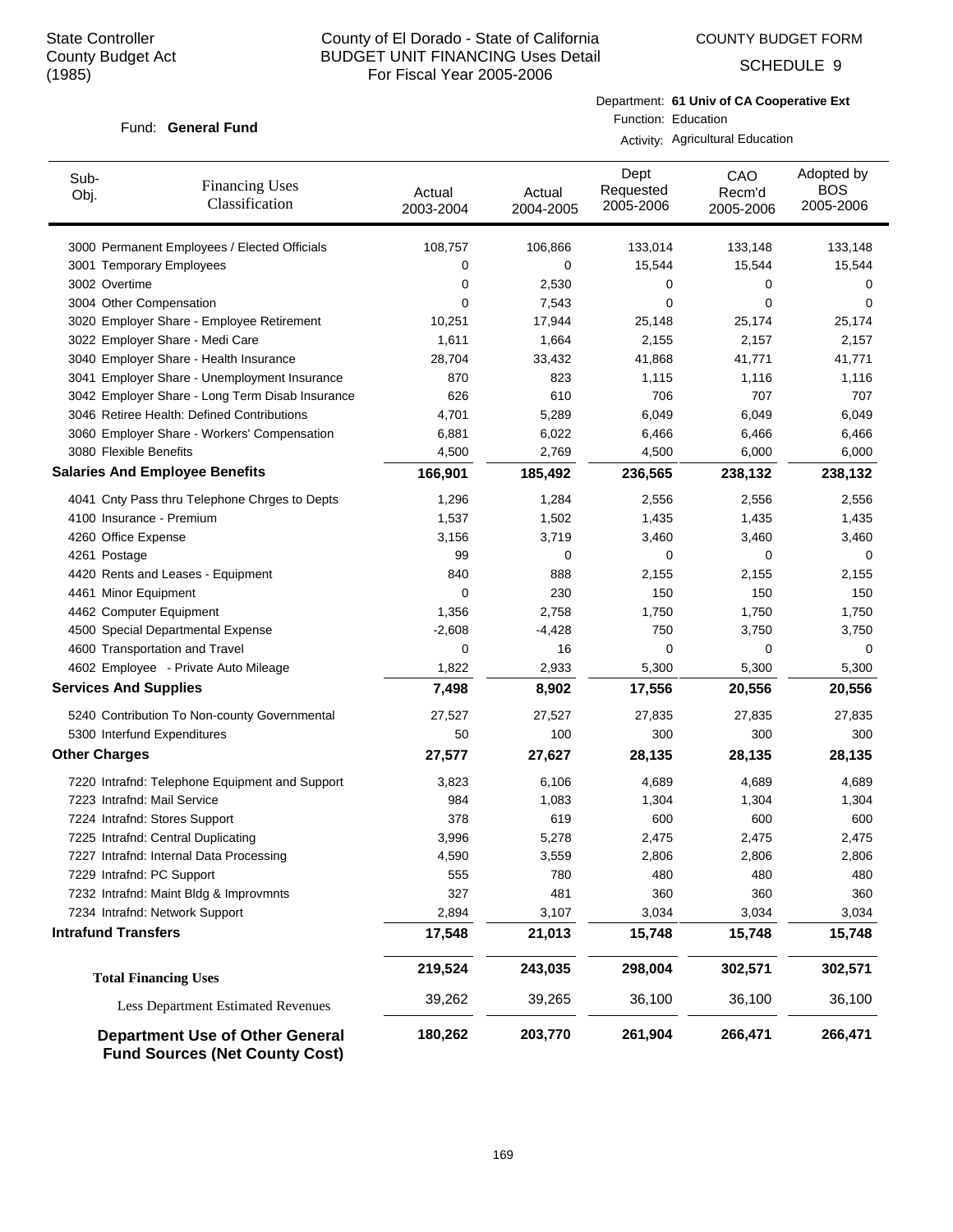COUNTY BUDGET FORM

Department: **70 Fish and Game Preservation**

SCHEDULE 9

 $\overline{\phantom{0}}$ 

| Fund: Fish and Game               |                                                                            | Function: Public Protection<br>Activity: Other Protection |                     |                                |                            |                                       |  |
|-----------------------------------|----------------------------------------------------------------------------|-----------------------------------------------------------|---------------------|--------------------------------|----------------------------|---------------------------------------|--|
| Sub-<br>Obj.                      | <b>Financing Uses</b><br>Classification                                    | Actual<br>2003-2004                                       | Actual<br>2004-2005 | Dept<br>Requested<br>2005-2006 | CAO<br>Recm'd<br>2005-2006 | Adopted by<br><b>BOS</b><br>2005-2006 |  |
| 4500 Special Departmental Expense |                                                                            | 2,010                                                     | 0                   | 0                              | 0                          | 0                                     |  |
| 4501 Special Projects             |                                                                            | 0                                                         | 397                 | 7,607                          | 7,607                      | 7,607                                 |  |
| 4600 Transportation and Travel    |                                                                            | 0                                                         | 397                 | $\Omega$                       | 0                          | 0                                     |  |
| <b>Services And Supplies</b>      |                                                                            | 2,010                                                     | 794                 | 7,607                          | 7,607                      | 7,607                                 |  |
|                                   | <b>Total Financing Uses</b>                                                | 2,010                                                     | 794                 | 7,607                          | 7,607                      | 7,607                                 |  |
|                                   | <b>Less Department Estimated Revenues</b>                                  | 1,612                                                     | 3,531               | 1,675                          | 1,675                      | 1,675                                 |  |
|                                   | <b>Department Use of Fish and Game</b><br><b>Fund Balance and Reserves</b> | 398                                                       | $-2,738$            | 5,932                          | 5,932                      | 5,932                                 |  |

170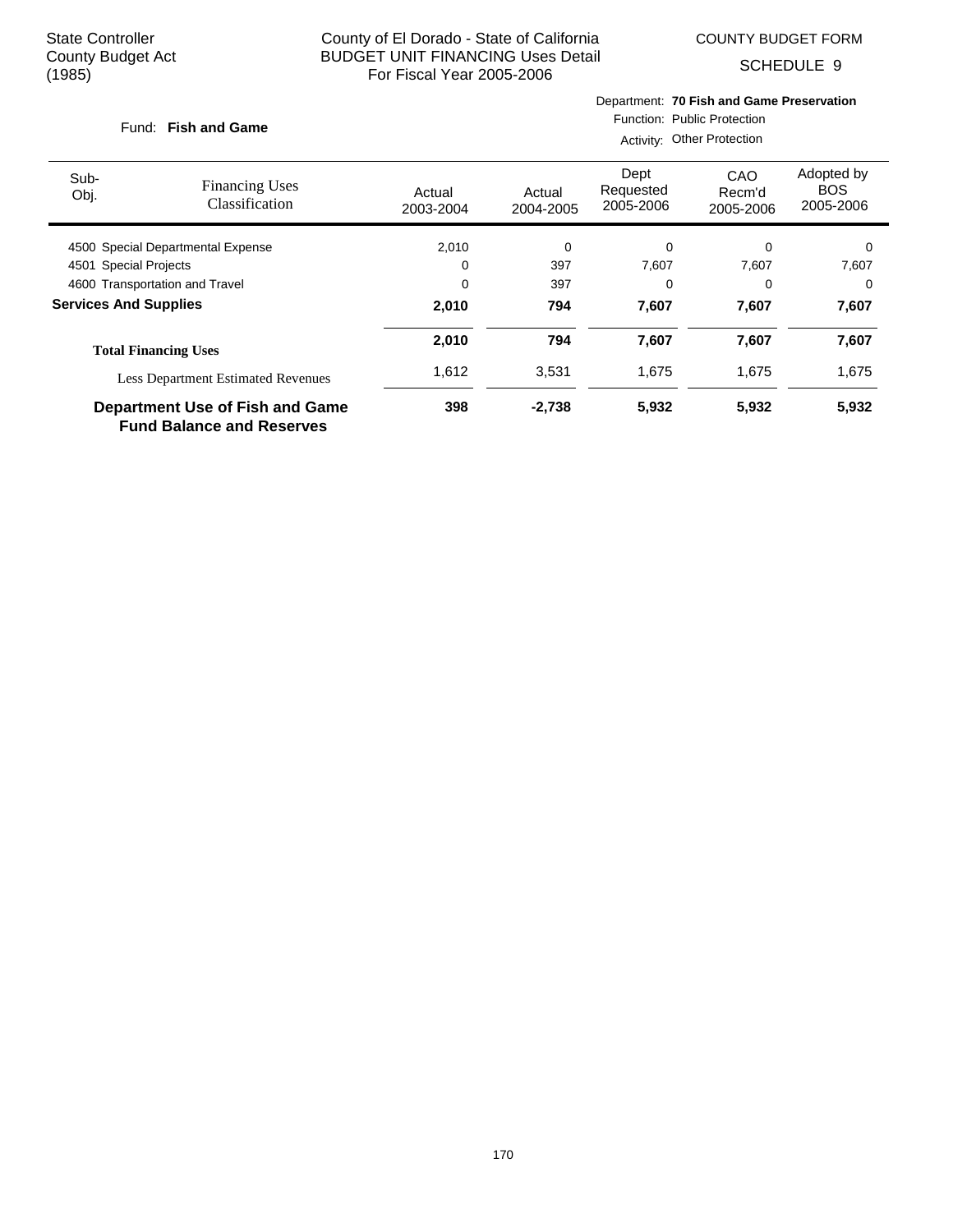## State Controller County of El Dorado - State of California<br>County Budget Act BUDGET UNIT FINANCING Uses Detail<br>SCHEDULE 9 County Budget Act BUDGET UNIT FINANCING Uses Detail<br>(1985) For Fiscal Year 2005-2006 For Fiscal Year 2005-2006

#### Department: **77 Countywide Special Revenue**

# **FUND: Countywide Special Revenue FUND: Countywide Special Revenue Function: Multiple Functions**

Activity: Multiple Activities

| Sub-<br>Obj.                | <b>Financing Uses</b><br>Classification                                                 | Actual<br>2003-2004 | Actual<br>2004-2005 | Department<br>Requested<br>2005-2006 | CAO<br>Recm'd<br>2005-2006 | Adopted by<br><b>BOS</b><br>2005-2006 |
|-----------------------------|-----------------------------------------------------------------------------------------|---------------------|---------------------|--------------------------------------|----------------------------|---------------------------------------|
|                             | 4040 Telephone Company Vendor Payments                                                  | 0                   | 0                   | 500                                  | 500                        | 500                                   |
|                             | 4260 Office Expense                                                                     | $\mathbf 0$         | 3,608               | 1,100                                | 5,100                      | 5,100                                 |
|                             | 4266 Printing / Duplicating Services                                                    | 0                   | 0                   | 1,000                                | 1,000                      | 1,000                                 |
|                             | 4300 Professional & Specialized Services                                                | 0                   | 168,383             | 299,081                              | 299,081                    | 342,212                               |
|                             | 4327 Emergency Medical Serv (EMS) - Hospital                                            | 0                   | 0                   | 42,560                               | 42,560                     | 42,560                                |
|                             | 4328 Emergency Medical Serv (EMS) - Physician                                           | 0                   | $\mathbf 0$         | 98,780                               | 98,780                     | 98,780                                |
|                             | 4420 Rents and Leases - Equipment                                                       | $\Omega$            | $\Omega$            | 25                                   | 25                         | 25                                    |
|                             | 4500 Special Dept Expense                                                               | 0                   | 394,962             | 407,000                              | 407,000                    | 407,000                               |
|                             | 4501 Special Projects                                                                   | 0                   | 5,174               | 371,249                              | 371,249                    | 250,857                               |
|                             | 4602 Mileage: Employee Private Auto                                                     | $\overline{0}$      | 0                   | 1,500                                | 1,500                      | 1,500                                 |
|                             | <b>Services And Supplies</b>                                                            | 0                   | 572,127             | 1,222,795                            | 1,226,795                  | 1,149,534                             |
|                             | 5062 Retirement of Advances                                                             | $\overline{0}$      | $\overline{0}$      | 1,500,000                            | 1,500,000                  |                                       |
| <b>Other Charges</b>        |                                                                                         | 0                   | $\bf{0}$            | 1,500,000                            | 1,500,000                  | $\mathbf 0$                           |
|                             | 7000 Operating Transfer Out                                                             | $\overline{0}$      | 38,934,339          | 46,561,887                           | 56,132,398                 | 72,248,689                            |
| <b>Other Financing Uses</b> |                                                                                         | 0                   | 38,934,339          | 46,561,887                           | 56,132,398                 | 72,248,689                            |
|                             | 7250 Intrafnd: Non General Fund Types                                                   | 0                   | 30,297              | 20,000                               | 20,000                     | 20,000                                |
|                             | 7254 Intrafnd: Public Health                                                            | $\underline{0}$     | 8,736               | $\overline{0}$                       | $\overline{0}$             |                                       |
|                             | <b>Intrafund Transfers</b>                                                              | 0                   | 39,033              | 20,000                               | 20,000                     | 20,000                                |
|                             | 7300 Appropriation For Contingencies                                                    | $\overline{0}$      | 0                   | 320,000                              | 320,000                    | 790,847                               |
|                             | <b>Appropriation for Contingencies</b>                                                  | 0                   | 0                   | 320,000                              | 320,000                    | 790,847                               |
|                             | <b>Total Financing Uses</b>                                                             | 0                   | 39,545,499          | 49,624,682                           | 59,199,193                 | 74,209,070                            |
|                             | Less Department Estimated Revenues                                                      | $\underline{0}$     | 53,951,517          | 42,591,254                           | 51,865,765                 | 56,586,374                            |
|                             | <b>Department Use of Countywide Special</b><br><b>Revenue Fund Balance and Reserves</b> | 0                   | (14, 406, 018)      | 7,033,428                            | 7,333,428                  | 17,622,696                            |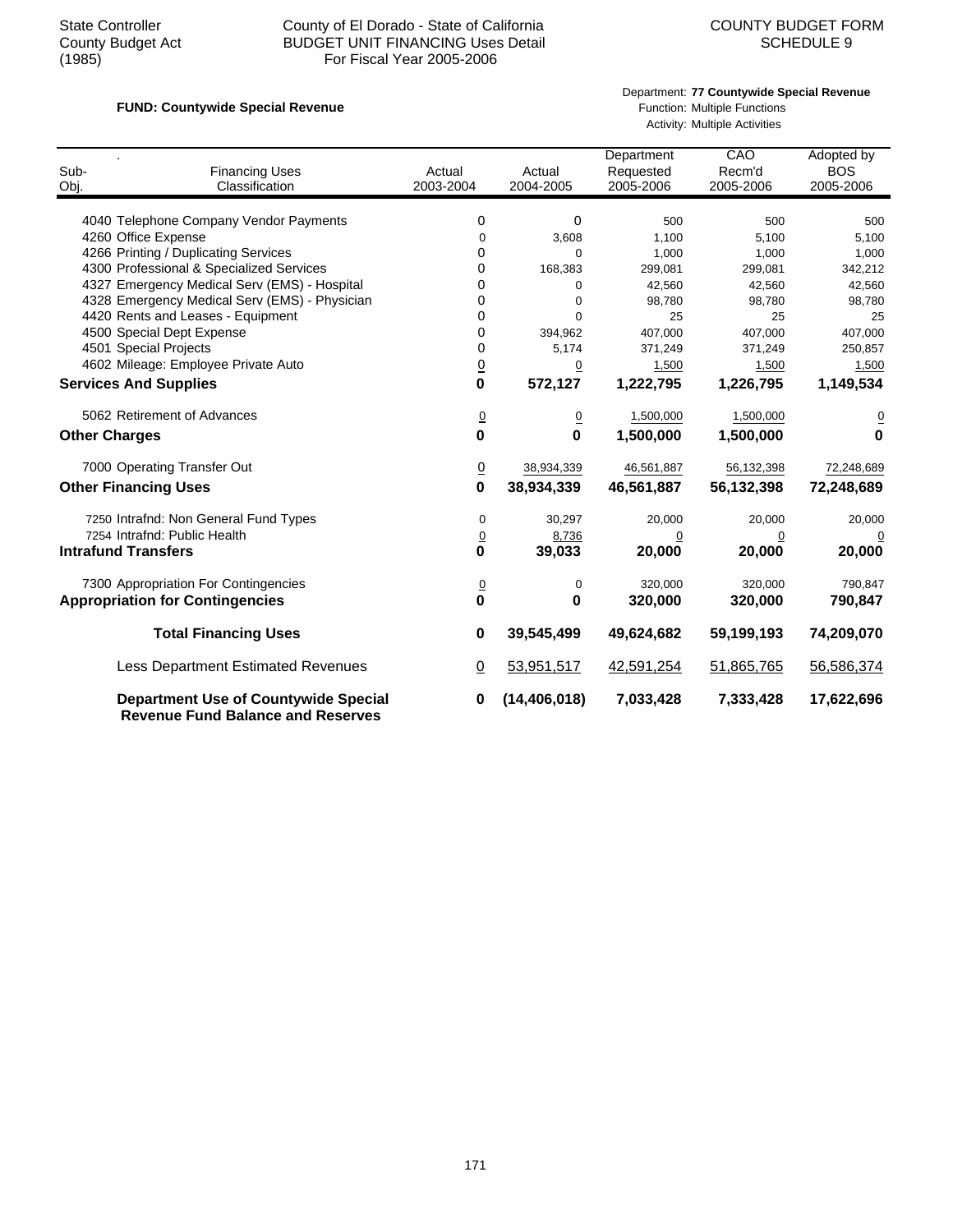COUNTY BUDGET FORM

SCHEDULE 9

#### Department: **79 Child Support Services**

#### Fund: General Fund

Function: Public Protection Activity: Judicial

| Sub-<br>Obj.                | <b>Financing Uses</b><br>Classification         | Actual<br>2003-2004 | Actual<br>2004-2005 | Dept<br>Requested<br>2005-2006 | CAO<br>Recm'd<br>2005-2006 | Adopted by<br><b>BOS</b><br>2005-2006 |
|-----------------------------|-------------------------------------------------|---------------------|---------------------|--------------------------------|----------------------------|---------------------------------------|
|                             | 3000 Permanent Employees / Elected Officials    | 2,421,485           | 2,083,328           | 2,462,609                      | 2,462,609                  | 2,462,609                             |
|                             | 3001 Temporary Employees                        | 7,086               | 63,640              | 0                              | 0                          | $\Omega$                              |
| 3002 Overtime               |                                                 | 6,597               | 5,758               | 0                              | 0                          | $\Omega$                              |
| 3004 Other Compensation     |                                                 | 51,253              | 20,750              | 0                              | 0                          | $\Omega$                              |
| 3005 Tahoe Differential     |                                                 | 37.177              | 30,843              | 14,400                         | 14,400                     | 14,400                                |
| 3006 Bilingual Pay          |                                                 | 6,577               | 6,320               | 6,240                          | 6,240                      | 6,240                                 |
|                             | 3020 Employer Share - Employee Retirement       | 224,649             | 337,623             | 480,624                        | 480,624                    | 480,624                               |
|                             | 3022 Employer Share - Medi Care                 | 34,762              | 30,290              | 36,234                         | 36,234                     | 36,234                                |
|                             | 3040 Employer Share - Health Insurance          | 598,298             | 495,311             | 547,225                        | 547,225                    | 547,225                               |
|                             | 3041 Employer Share - Unemployment Insurance    | 11,559              | 12,016              | 18,461                         | 18,461                     | 18,461                                |
|                             | 3042 Employer Share - Long Term Disab Insurance | 14,026              | 11,696              | 13,046                         | 13,046                     | 13,046                                |
|                             | 3043 Employer Share - Deferred Compensation     | 4,295               | 4,380               | 2,714                          | 2,714                      | 2,714                                 |
|                             | 3046 Retiree Health: Defined Contributions      | 81,084              | 88,584              | 94,517                         | 94,517                     | 94,517                                |
|                             | 3060 Employer Share - Workers' Compensation     | 78,659              | 75,851              | 144,039                        | 144,039                    | 144,039                               |
| 3080 Flexible Benefits      |                                                 | 9,197               | 7,445               | 38,250                         | 38,250                     | 38,250                                |
|                             | <b>Salaries And Employee Benefits</b>           | 3,586,704           | 3,273,836           | 3,858,358                      | 3,858,358                  | 3,858,358                             |
|                             | 4020 Clothing and Personal Supplies             | 0                   | 27                  | 0                              | 0                          | 0                                     |
|                             | 4040 Telephone Company Vendor Payments          | 2,624               | 4,411               | 3,718                          | 3,718                      | 3,718                                 |
|                             | 4041 Cnty Pass thru Telephone Chrges to Depts   | 24,886              | 17,712              | 39,915                         | 39,915                     | 39,915                                |
|                             | 4042 Radio Vendor Payments                      | 9                   | 0                   | 0                              | 0                          | 0                                     |
| 4080 Household Expense      |                                                 | 2,056               | 1,821               | 2,522                          | 2,522                      | 2,522                                 |
|                             | 4086 Household Expense - Janitorial/Custodial   | 12,518              | 12,138              | 5,192                          | 5,192                      | 5,192                                 |
|                             | 4087 Household Expense - Exterm/Fumigation Serv | 172                 | 232                 | 231                            | 231                        | 231                                   |
| 4100 Insurance - Premium    |                                                 | 16,875              | 20,363              | 24,120                         | 24,135                     | 24,135                                |
|                             | 4140 Maintenance - Equipment                    | 0                   | 112                 | 0                              | 0                          | 0                                     |
|                             | 4142 Maintenance - Telephone / Radio            | 28                  | 0                   | $\mathbf 0$                    | 0                          | $\Omega$                              |
|                             | 4180 Maintenance - Building and Improvements    | 1,209               | 3,372               | 2,777                          | 2,777                      | 2,777                                 |
| 4220 Memberships            |                                                 | 10,830              | 9,178               | 9,711                          | 9,711                      | 9,711                                 |
|                             | 4240 Miscellaneous Expense                      | 58                  | 0                   | 60                             | 60                         | 60                                    |
| 4260 Office Expense         |                                                 | 42,680              | 27,916              | 23,457                         | 23,457                     | 23,457                                |
| 4261 Postage                |                                                 | 146,405             | 75,036              | 51,795                         | 51,780                     | 51,780                                |
| 4262 Software               |                                                 | 19,116              | 0                   | 1,400                          | 1,400                      | 1,400                                 |
|                             | 4263 Subscription / Newspaper / Journals        | 1,380               | 2,571               | 1,551                          | 1,551                      | 1,551                                 |
| 4264 Books / Manuals        |                                                 | 1,135               | 464                 | 500                            | 500                        | 500                                   |
| 4265 Law Books              |                                                 | 6,131               | 7,176               | 7,812                          | 7,812                      | 7,812                                 |
| 4266 Printing / Duplicating |                                                 | 1,833               | 4,489               | 4,316                          | 4,316                      | 4,316                                 |
|                             | 4300 Professional and Specialized Services      | 93,615              | 100,426             | 120,845                        | 120,845                    | 120,845                               |
|                             | 4308 External Data Processing Services          | 3,559               | 2,732               | 19,044                         | 19,044                     | 19,044                                |
| 4313 Legal Services         |                                                 | 0                   | 9,284               | 0                              | 0                          | 0                                     |
|                             | 4320 Verbatim Report - Transcription            | 144                 | 31                  | 47                             | 47                         | 47                                    |
|                             | 4324 Medical, Dental and Lab Services           | 11,415              | 12,102              | 18,000                         | 18,000                     | 18,000                                |
|                             | 4332 Service Connect Expense                    | 5,835               | 0                   | 1,184                          | 1,184                      | 1,184                                 |
|                             | 4400 Publication and Legal Notices              | 1,293               | 886                 | 1,239                          | 1,239                      | 1,239                                 |
|                             | 4420 Rents and Leases - Equipment               | 30,043              | 36,395              | 44,115                         | 44,115                     | 44,115                                |
| 4421 Security System        |                                                 | 90                  | 0                   | 150                            | 150                        | 150                                   |
|                             | 4440 Rents and Leases- Building/Improvements    | 286,805             | 287,022             | 123,824                        | 123,824                    | 123,824                               |
|                             | 4460 Small Tools and Instruments                | $-21$               | 0                   | 100                            | 100                        | 100                                   |
| 4461 Minor Equipment        |                                                 | 7,024               | 3,912               | 250                            | 250                        | 250                                   |
|                             |                                                 |                     |                     |                                |                            |                                       |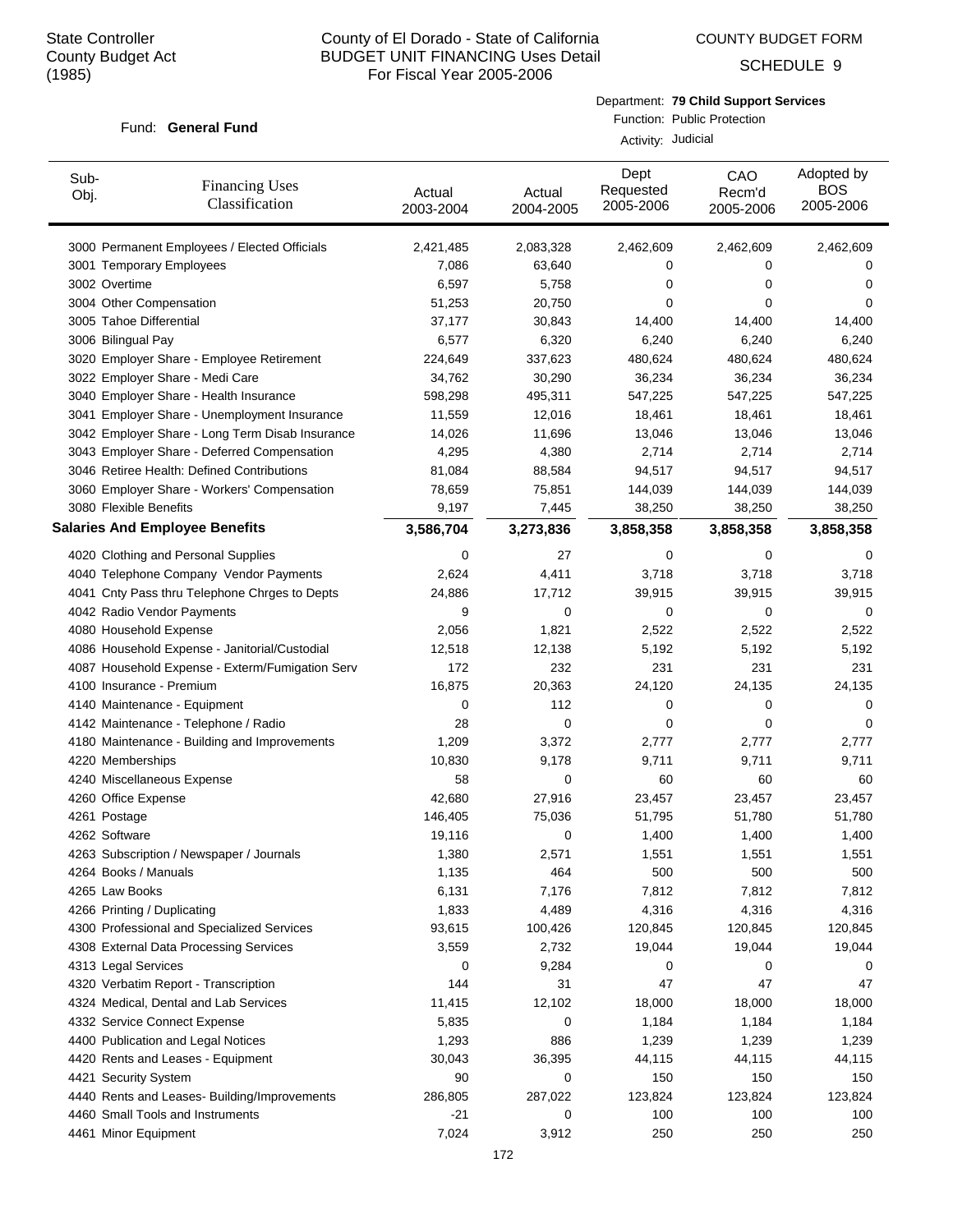COUNTY BUDGET FORM

SCHEDULE 9

#### Department: **79 Child Support Services**

#### Fund: General Fund

Function: Public Protection Activity: Judicial

| Sub-<br>Obj.                 | <b>Financing Uses</b><br>Classification                                         | Actual<br>2003-2004 | Actual<br>2004-2005 | Dept<br>Requested<br>2005-2006 | CAO<br>Recm'd<br>2005-2006 | Adopted by<br><b>BOS</b><br>2005-2006 |
|------------------------------|---------------------------------------------------------------------------------|---------------------|---------------------|--------------------------------|----------------------------|---------------------------------------|
|                              | 4462 Computer Equipment                                                         | 52,513              | 5,038               | 14,425                         | 14,425                     | 14,425                                |
|                              | 4463 Telephone and Radio Equipment                                              | 287                 | 0                   | 0                              | 0                          | $\Omega$                              |
|                              | 4500 Special Departmental Expense                                               | 18,517              | 27,332              | 27,000                         | 27,000                     | 27,000                                |
| 4501 Special Projects        |                                                                                 | 425                 | 450                 | 500                            | 500                        | 500                                   |
| 4503 Staff Development       |                                                                                 | 4,481               | 7,862               | 10,000                         | 10,000                     | 10,000                                |
| 4529 Software License        |                                                                                 | 371                 | 0                   | 3,251                          | 3,251                      | 3,251                                 |
|                              | 4600 Transportation and Travel                                                  | 8,948               | 15,093              | 16,361                         | 16,361                     | 16,361                                |
|                              | 4602 Employee - Private Auto Mileage                                            | 8,778               | 9,454               | 8,443                          | 8,443                      | 8,443                                 |
|                              | 4605 Vehicle - Rent Or Lease                                                    | 19,364              | 15,690              | 20,173                         | 20,173                     | 20,173                                |
| 4606 Fuel Purchases          |                                                                                 | 5,077               | 5,270               | 3,003                          | 3,003                      | 3,003                                 |
|                              | 4607 Rent or Lease: Mileage Rate Rebate                                         | $-22,119$           | 0                   | 12,000                         | 12,000                     | 12,000                                |
| 4620 Utilities               |                                                                                 | 29,513              | 29,136              | 18,000                         | 18,000                     | 18,000                                |
| <b>Services And Supplies</b> |                                                                                 | 855,900             | 755,131             | 641,031                        | 641,031                    | 641,031                               |
|                              | 5300 Interfund Expenditures                                                     | 300                 | 977                 | 400                            | 400                        | 400                                   |
| <b>Other Charges</b>         |                                                                                 | 300                 | 977                 | 400                            | 400                        | 400                                   |
|                              | 6040 Fixed Assets - Equipment                                                   | 17,864              | 0                   | 0                              | $\Omega$                   | 0                                     |
|                              | 6042 Fixed Assets - Computer Sys Equipment                                      | 0                   | 0                   | 4,852                          | 4,852                      | 4,852                                 |
| <b>Fixed Assets</b>          |                                                                                 | 17,864              | 0                   | 4,852                          | 4,852                      | 4,852                                 |
| 7200 Intrafund Transfers     |                                                                                 | 6,603               | 370,902             | 9,240                          | 355,647                    | 355,647                               |
|                              | 7220 Intrafnd: Telephone Equipment and Support                                  | 26,729              | 38,262              | 26,663                         | 26,663                     | 26,663                                |
| 7223 Intrafnd: Mail Service  |                                                                                 | 7,501               | 8,232               | 8,326                          | 8,326                      | 8,326                                 |
|                              | 7224 Intrafnd: Stores Support                                                   | 5,398               | 4,802               | 2,266                          | 2,266                      | 2,266                                 |
|                              | 7225 Intrafnd: Central Duplicating                                              | 14,194              | 9,424               | 10,000                         | 10,000                     | 10,000                                |
|                              | 7226 Intrafnd: Lease Administration Fee                                         | 11,395              | 4,875               | 2,983                          | 2,983                      | 2,983                                 |
|                              | 7227 Intrafnd: Internal Data Processing                                         | 146,650             | 114,869             | 95,014                         | 95,014                     | 95,014                                |
|                              | 7228 Intrafnd: Internet Connect Charges                                         | 2,700               | 2,740               | 2,610                          | 2,610                      | 2,610                                 |
| 7229 Intrafnd: PC Support    |                                                                                 | 3,270               | 563                 | 4,160                          | 4,160                      | 4,160                                 |
| 7230 Intrafnd: IS Software   |                                                                                 | 0                   | 0                   | 500                            | 500                        | 500                                   |
|                              | 7231 Intrafnd: IS Programming Support                                           | 2,400               | 0                   | 0                              | 0                          | 0                                     |
|                              | 7232 Intrafnd: Maint Bldg & Improvmnts                                          | 3,647               | 1,485               | 9,700                          | 9,700                      | 9,700                                 |
|                              | 7233 Intrafnd: Child Support Services                                           | 0                   | 544                 | 0                              | 0                          | 0                                     |
|                              | 7234 Intrafnd: Network Support                                                  | 81,039              | 86,989              | 53,097                         | 53,097                     | 53,097                                |
| <b>Intrafund Transfers</b>   |                                                                                 | 311,527             | 643,687             | 224,559                        | 570,966                    | 570,966                               |
|                              | <b>Total Financing Uses</b>                                                     | 4,772,296           | 4,673,631           | 4,729,201                      | 5,075,608                  | 5,075,608                             |
|                              | <b>Less Department Estimated Revenues</b>                                       | 4,751,226           | 4,658,143           | 5,075,608                      | 5,075,608                  | 5,075,608                             |
|                              | <b>Department Use of Other General</b><br><b>Fund Sources (Net County Cost)</b> | 21,070              | 15,489              | $-346,407$                     | $\pmb{0}$                  | 0                                     |